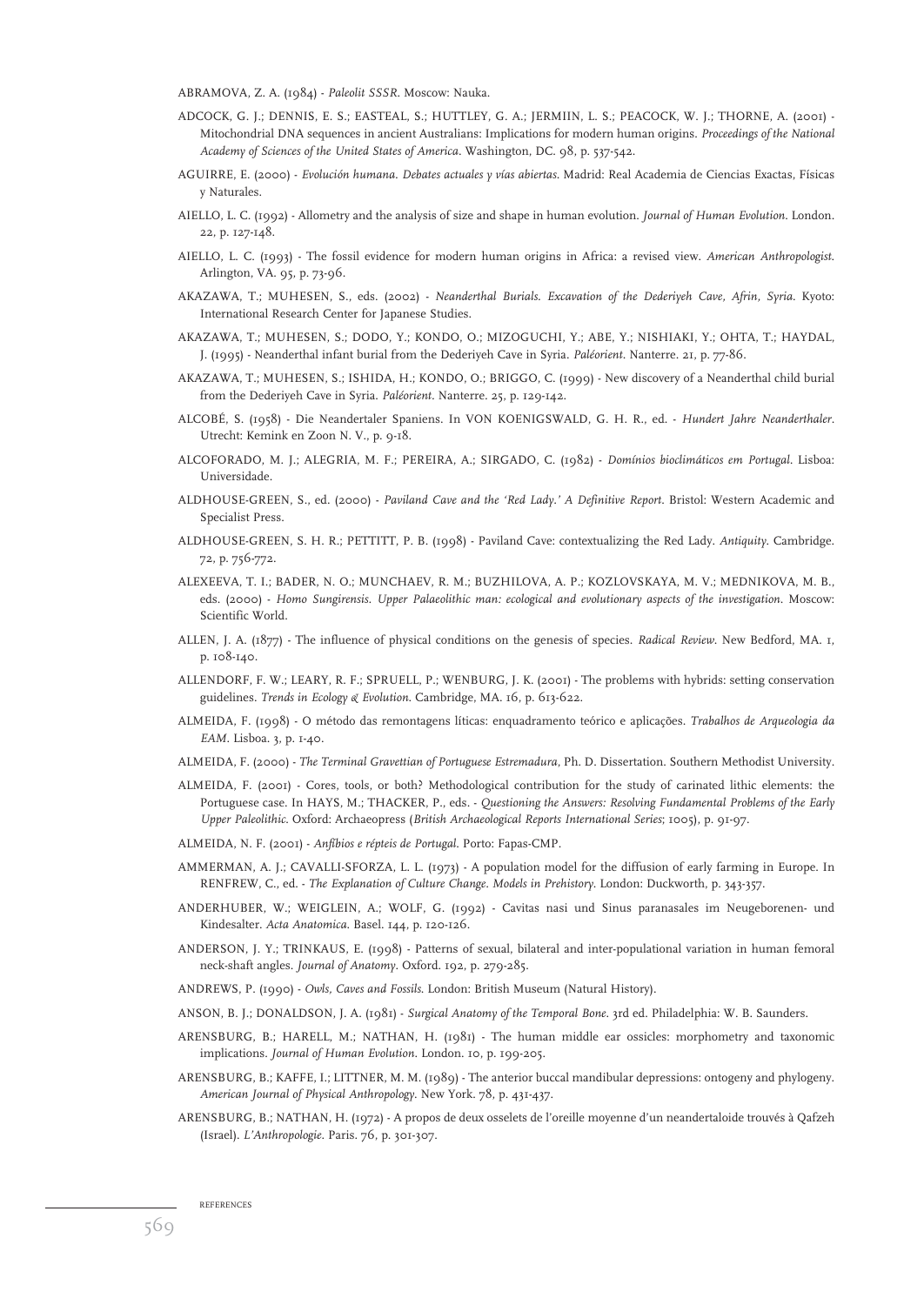- ARENSBURG, B.; TILLIER, A. M. (1983) A new Mousterian child from Qafzeh (Israel): Qafzeh 4a. *Bulletins et Mémoires de la Société d'Anthropologie de Paris*. Paris. Série 13. 10, p. 61-69.
- ARNOLD, M. L. (1997) *Natural hybridization and evolution*. New York: Oxford University Press.
- ARS, B. (1989) Organogenesis of the middle ear structures. *Journal of Laryngology and Otology*. London. 103, p. 16-21.
- ARSUAGA, J. L. (2000) *El collar del neandertal. En busca de los primeros pensadores*. Barcelona: Debolsillo.
- ARSUAGA, J. L.; LORENZO, C.; CARRETERO, J. M.; GRACIA, A.; MARTÍNEZ, I.; GARCÍA, N.; BERMÚDEZ DE CASTRO, J. M.; CARBONELL, E. (1999) - A complete human pelvis from the Middle Pleistocene of Spain. *Nature*. London. 399, p. 255-258.
- ARSUAGA, J. L.; MARTÍNEZ, I.; VILLAVERDE, V.; LORENZO, C.; QUAM, R.; CARRETERO, J. M.; GRACIA, A. (2001a) Fósiles humanos del País Valenciano. In VILLAVERDE, V., ed. - *De Neandertales a Cromañones. El inicio del poblamiento humano en las Tierras Valencianas*. Valencia: Universitat, p. 265-322.
- ARSUAGA, J. L.; MARTÍNEZ, I.; LORENZO, C.; QUAM, R.; CARRETERO, J. M.; GRACIA, A. (2001b) Neandertales y humanos modernos en el Levante peninsular. In VILLAVERDE, V., ed. - *De Neandertales a Cromañones. El inicio del poblamiento humano en las Tierras Valencianas*. Valencia: Universitat, p. 323-326.
- ARSUAGA, J. L.; MUÑOZ, A.; ALONSO, O.; GALLEGO, J. (1999) The human cranial remains from Gran Dolina Lower Pleistocene site (Sierra de Atapuerca, Spain). *Journal of Human Evolution*. London. 37, p. 431-457.
- ASMUS, G. (1964) Kritische Bemerkungen und neue Gesichtspunkte zur jungpaläolithischen Bestattung von Combe-Capelle, Périgord. *Eizeitalter und Gegenwart*. Stuttgart. 15, p. 181-186.
- *Atlas do Ambiente de Portugal*. (1974) Lisboa: Commissão Nacional do Ambiente, 1974 (11 thematic maps).
- AUBRY, T. (2001) L'occupation de la basse vallée du Côa pendant le Paléolithique supèrieur. In ZILHÃO, J.; AUBRY, T.; CARVALHO, A. F., eds. - *Les premiers hommes modernes de la Péninsule Ibérique*. Lisboa: Instituto Português de Arqueologia (*Trabalhos de Arqueologia*; 17), p. 253-273.
- AUBRY, T.; BRUGAL, J. P.; CHAUVIÈRE, F. X.; FIGUEIRAL, I.; MOURA, M. H.; PLISSON, H. (2001) Modalités d'occupations au Paléolithique supérieur dans la grotte de Buraca Escura (Redinha, Pombal, Portugal). *Revista Portuguesa de Arqueologia*. Lisboa. 4:2, p. 19-46.
- AUBRY, T.; DETRAIN, L.; KERVAZO, B. (1995) Les niveaux intermédiaires entre le Gravettien et le Solutréen de L'Abri Casserole (Les Eyzies de Tayac): mise en evidence d'un mode de production original de microlithes et implications. *Bulletin de la Société Préhistorique Française*. Paris. 92, p. 296-301.
- AUBRY, T.; FONTUGNE, M.; MOURA, H. (1997) Les occupations de la grotte de Buraca Grande depuis le Paléolithique supérieur et les apports de la séquence Holocène à l'étude de la transition Mésolithique/Néolithique au Portugal. *Bulletin de la Société Préhistorique Française*. Paris. 94, p. 182-190.
- AUBRY, T.; MANGADO, X.; SAMPAIO, J.; SELLAMI, F. (2002) Open-air rock-art, territories and modes of exploitation during the Upper Paleolithic in the Côa Valley (Portugal). *Antiquity*. Cambridge. 76, p. 62-76.
- AUBRY, T.; MOURA, H. (1993) Nouvelles données sur les occupations paléolithiques de la région de Redinha (Serra de Sicó, Portugal). In GTPEQ/AEQUA, eds. - *3a Reunião do Quaternário Ibérico*. Coimbra: GTPEQ/AEQUA, p. 439-449.
- AUBRY, T.; ZILHÃO, J.; ALMEIDA, F.; FONTUGNE, M. (1997) Production d'armatures microlithiques pendant le Paléolithique supérieur et le Mésolithique du Portugal. In BALBÍN, R.; BUENO, P., eds. - *II Congreso de Arqueología Peninsular. Paleolítico y Epipaleolítico*. Zamora: Fundación Rei Afonso Henriques, p. 259-272.
- AUJOULAT, N.; GENESTE, J. M.; ARCHAMBEAU, C.; BARRAUD, D.; DELLUC, M.; DUDAY, H.; GAMBIER, D. (2001) Découvertes: La grotte ornée de Cussac. *International Newsletter on Rock Art*. Foix. 30, p. 3-9.
- AUJOULAT, N.; GENESTE, J. M.; ARCHAMBEAU, C.; DELLUC, M.; DUDAY, H.; GAMBIER, D. (2002). La grotte ornée de Cussac - Le Buisson-de-Cadouin: premières observations. *Bulletin de la Société Préhistorique Française*. Paris. 99, p. 129-153.
- BADER, O. (1998) *Upper Palaeolithic site of Sungir (Graves and Environment)*. Moscow: Scientific World (in Russian).
- BAILEY, S. E. (2002) *Neandertal Dental Morphology: Implications for Modern Human Origins*. Ph. D. Thesis, Arizona State University.
- BALDOMERO, A.; CORTÉS, M.; FERRER, J. E.; MARQUES, I.; SIMÓN, M. D. (2001) Cueva Bajondillo (Torremolinos, Málaga) y el tránsito Paleolítico Medio-Superior en la mitad meridional de la Península Ibérica (abstract). In FINLAYSON, C., ed. - *Neanderthals and Modern Humans in Late Pleistocene Eurasia*. Gibraltar: Gibraltar Government Heritage Publications, p. 65.
- BAPTISTA, A. M. (1999) *No tempo sem tempo. A arte dos caçadores paleolíticos do Vale do Côa*. Vila Nova de Foz Côa: Parque Arqueológico do Vale do Côa.
- BAR-YOSEF, O. (1992) The role of western Asia in modern human origins*. Philosophical Transactions of the Royal Society of London*. London. 337B, p. 193-200.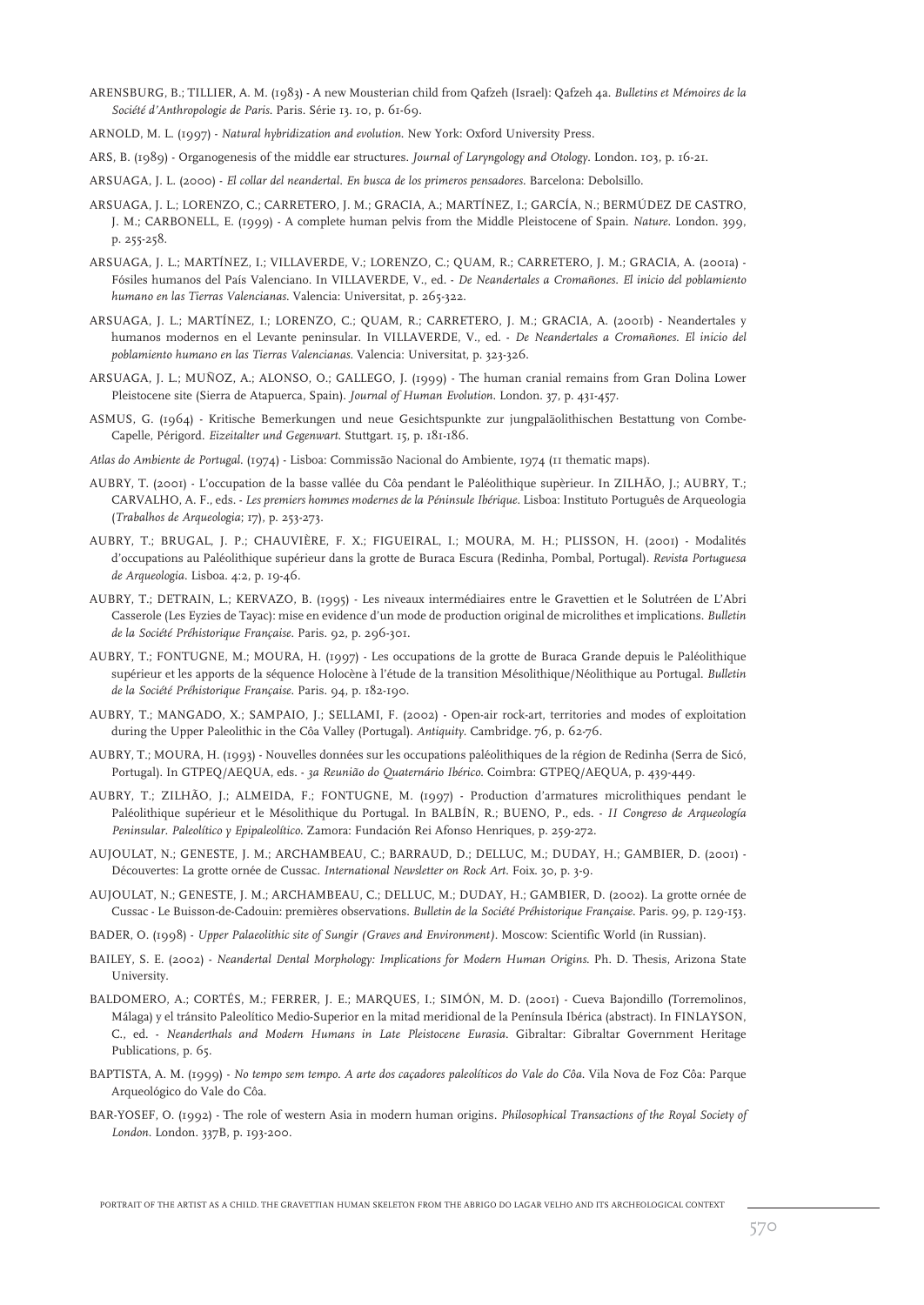- BAR-YOSEF, O. (1998) The Chronology of the Middle Paleolithic of the Levant. In AKAZAWA, T.; AOKI, K.; BAR-YOSEF, O., eds. - *Neandertals and Modern Humans in Western Asia*. New York: Plenum Press, p. 39-56.
- BAR-YOSEF, O. (2000) The Middle and Early Upper Paleolithic in southwest Asia and neighboring regions. In BAR-YOSEF, O.; PILBEAM, D., eds. - *The Geography of Neandertals and Modern Humans in Europe and the Greater Mediterranean*. Harvard: Peabody Museum (*Peabody Museum Bulletin*; 8), p. 107-156.
- BAR-YOSEF, O.; KUHN, S. L. (1999) The big deal about blades: laminar technologies and human evolution. *American Anthropologist*. Arlington, VA. 101, p. 322-338.
- BAR-YOSEF, O.; VANDERMEERSCH, B., eds. (1991) *Le Squelette moustérien de Kébara 2*. Paris: CNRS.
- BARKER, P. (1977) *Techniques of Archaeological Excavation.* London: Batsford.
- BARNICOT, N. A.; HARDY, R. H. (1955) The position of the hallux in West Africans. *Journal of Anatomy*. Oxford. 89, 355-361.
- BARONE, R.; PAVAUX, C.; BLIN, P. C.; CUQ, P. (1973) *Atlas d'anatomie du lapin*. Paris: Masson & Cie Editeurs.
- BARRIÈRE, J. (1969) Les coquilles marines découvertes sur le sol de la cabane acheuléenne du Lazaret. In DE LUMLEY, H., ed. - *Une cabane acheuléenne dans la Grotte du Lazaret (Nice).* Paris: Société Préhistorique Française (*Mémoires de la Société Préhistorique Française*; 7), p. 117-118.
- BARROSO RUIZ, C. (2001) *Le site moustérien de la grotte du Boquete de Zafarraya, province de Málaga en Andalousie, Espagne*. Thèse de Doctorat, Laboratoire de Préhistoire, Institut de Paléontologie Humaine, Muséum National d'Histoire Naturelle de Paris.
- BARTEL, B. (1982) A historical review of ethnological and archaeological analyses of mortuary practice. *Journal of Anthropological Archaeology*. London. 1, p. 32-58.
- BAZILE, F. (1984) Les industries du Paléolithique Supérieur en Languedoc oriental. *L'Anthropologie*. Paris. 88, p. 77-88.
- BEAUMONT, P.; VILLIERS, H. DE; VOGEL, J. C. (1978) Modern man in Sub-Saharan Africa prior to 49 000 years B.P.: A review and evaluation with particular reference to Border Cave. *South African Journal of Science*. Pretoria. 74, p. 409-419.
- BERGMANN, C. (1847) Über die Verhältnisse der Wärmeökonomie der Thiere zu ihrer Grösse. *Göttingen Studien*. Göttingen. 3:1, p. 595-708.
- BERMÚDEZ DE CASTRO, J. M.; ARSUAGA, J. L.; CARBONELL, E.; ROSAS, A.; MARTÍNEZ, I.; MOSQUERA, M. (1997) A hominid from the Lower Pleistocene of Atapuerca, Spain: possible ancestor to Neandertals and modern humans. *Science*. Washington, DC. 276, p. 1392-1395.
- BERRY, A. C.; BERRY, R. J. (1967) Epigenetic variation in the human cranium. *Journal of Anatomy*. Oxford. 101, p. 361-379.
- BERTRAN, P.; TEXIER, J.-P. (1997) Géoarchéologie des versants. Les depôts de pente. In BRAVARD, J.-P.; PRESTREAU, M., eds. - *Dynamique du paysage. Entretiens de géoarchéologie*. *Table ronde tenue à Lyon les 17 et 18 novembre 1995* Lyon: Association Lyonnaise pour la Promotion de l'Archéologie en Rhône-Alpes (*Documents d'Archéologie en Rhône-Alpes*; 15), p. 59-86.
- BERTORELLE, G.; EXCOFFIER, L. (1998) Inferring admixture proportions from molecular data. *Molecular Biology and Evolution*. New York. 15, p. 1298-1311.
- BIETTI, A. (1987) Some remarks on the new radiocarbon dates from the Arene Candide Cave (Savona, Italy). *Human Evolution*. Firenze. 2, p. 185-190.
- BILLY, G. (1975) Étude anthropologique des restes humains de l'Abri Pataud. In MOVIUS JR., H. L., ed. *Excavation of the Abri Pataud: Les Eyzies (Dordogne)*. Harvard: Peabody Museum (*Bulletin of the American School of Prehistoric Research*; 30), p. 201-261.
- BILLY, G. (1979) L'enfant Magdalénien de la Grotte du Figuier (Ardèche). *L'Anthropologie*. Paris. 83, p. 223-252.
- BINANT, P. (1982) Les pratiques funéraires au Paléolithique supérieur et au Mésolithique. *Les Dossiers d'Archéologie*. Dijon. 66, p. 15-18.
- BINANT, P. (1991a) *La Préhistoire de la mort. Les premières sépultures en Europe*. Paris: Éditions Errance.
- BINANT, P. (1991b) *Les sépultures du Paléolithique*. Paris: Éditions Errance.
- BINFORD, L. (1983) *In Pursuit of the Past*. London: Thames & Hudson.
- BINI, A.; MENEGHEL, M.; SAURO, U. (1986) Proposta di legenda per una cartografia geomorfologica delle aree carsiche. *Atti e Memorie Commissione Grotte "E. Boegan."* Trieste. 25, p. 21-59.
- BIRKNER, R. (1980) *L'Image radiologique typique du squelette*. Paris: Maloine Éditeur.
- BLACK, S. M.; SCHEUER, J. L. (1996) Age changes in the clavicle: from the early postnatal period to skeletal maturation. *International Journal of Osteoarchaeology*. New York. 6, p. 425-434.
- BLACK III, T. K. (1978) Sexual dimorphism in the tooth crown diameters of the deciduous teeth. *American Journal of Physical Anthropology*. New York. 48, p. 77-82.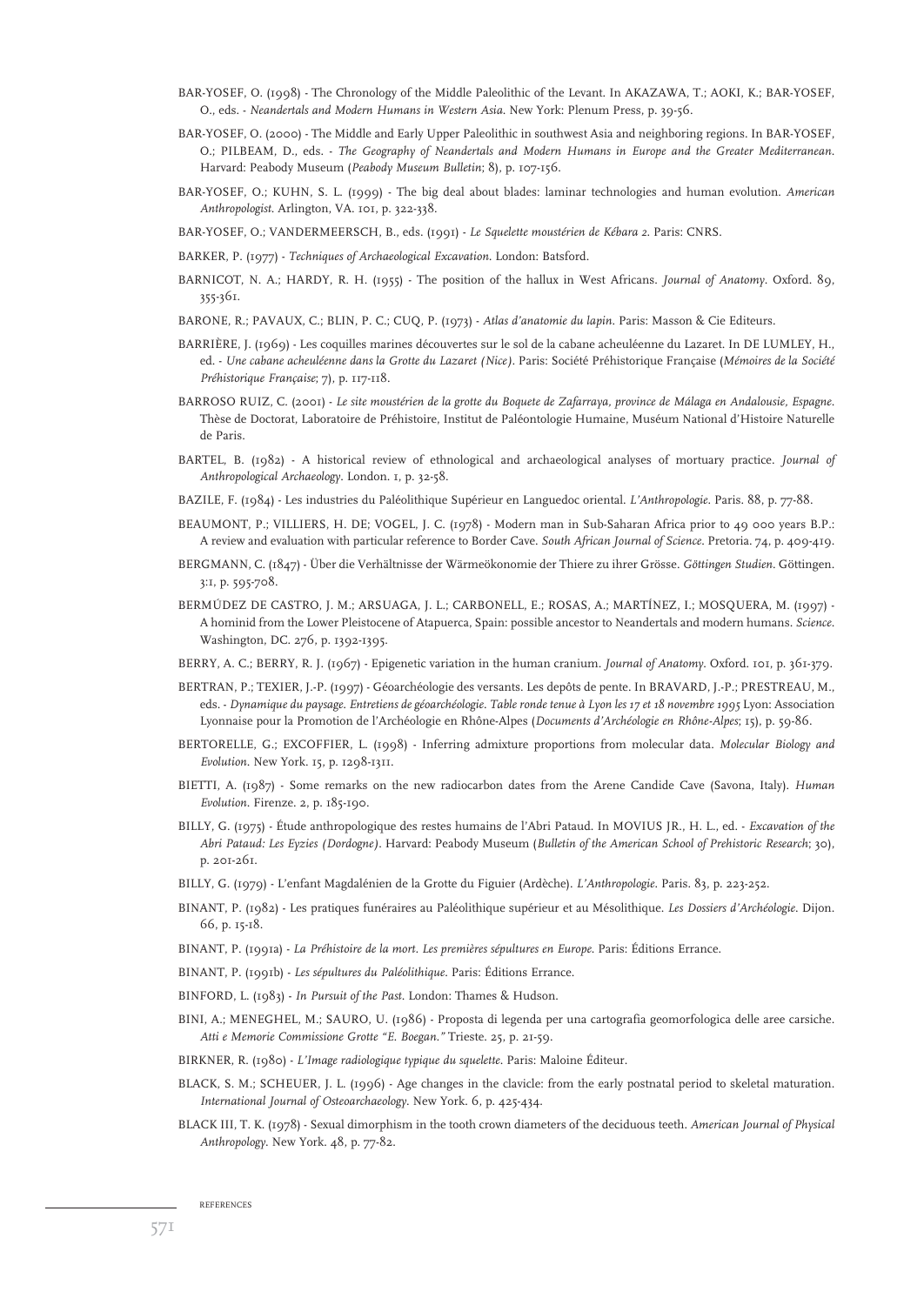- BOCHÉNSKI, Z. M.; TOMEK, T. (2000) Identification of bones of Galliform hybrids. *Journal of Archaeological Science*. London. 27, p. 691-698.
- BOESSENKOOL, K. (2001) *Environmental changes in the North Atlantic region during the last deglaciation.* Ph. D. Thesis, University of Utrecht (*LPP Contributions Series*; 15).
- BOGIN, B. (1998) Patterns of human growth. In ULIJASZEK, S.; JOHNSTON, F. E.; PREECE, M. A., eds. *The Cambridge Encyclopedia of Human Growth and Development*. Cambridge: Cambridge University Press, p. 91-95.
- BON, F. (2000) *La question de l'unité technique et économique de l'Aurignacien: réflexions sur la variabilité des industries lithiques à partir de l'étude de trois sites des Pyrénées françaises, La Tuto Camalhot, Régismont-le-Haut et Brassempouy*. Thèse de Doctorat, Université de Paris I-Panthéon-Sorbonne.
- BONCH-OSMOLOWSKI, G. A. (1940) *Kiik-Koba rockshelter, Paleolithic of Crimea*. 1 (in Russian).
- BOND, G. C.; LOTTI, R. (1995) Iceberg discharges into the North Atlantic on millennial time scales during the Last Glaciation. *Science*. Washington, DC. 267, p. 1005-1009.
- BOOKSTEIN, F. L. (1991) *Morphometric Tools for Landmark Data*. Cambridge: Cambridge University Press.
- BORDES, J. G. (2002) Châtelperronian/Aurignacian interstratification at Roc de Combe and Le Piage; lithic taphonomy and archaeological implications (abstract). *Journal of Human Evolution*. London. 42, p. A7-A8.
- BOSOLD, K. (1966) *Geschlechts- und Gattungsunterschiede an Metapodien und Phalangen Mitteleuropäischer Wildwiederkäuer*, Dissertation, Ludwig-Maximilians-Universität, München.
- BOSSELIN, B. (1996) Contribution de l'Abri Pataud à la chronologie du Gravettien français. *Bulletin de la Société Préhistorique Française*. Paris. 93, p. 183-194.
- BOSSELIN, B.; DJINDJIAN, F. (1997) Une révision du Solutréen de Laugerie-Haute et le problème des transitions Gravettien-Solutréen et Solutréen-Badegoulien en Aquitaine. *Bulletin de la Société Préhistorique Française*. Paris. 94, p. 443-454.
- BOUCHUD, J. (1966) Remarques sur les fouilles de L. Lartet à l'abri de Cro-Magnon (Dordogne). *Bulletin de la Société d'Études et de Recherches Préhistoriques des Eyzies*. Les Eyzies. 15, p. 1-9.
- BOWLES, G. T. (1932) *New Types of Old Americans at Harvard*. Cambridge: Harvard University Press.
- BRAIN, C. K. (1981) *The Hunters or the Hunted?* Chicago: University of Chicago Press.
- BRÄUER, G. (1982) Current problems and research on the origin of *Homo sapiens* in Africa. *Humanbiologia Budapestinensis*. Budapest. 9, p. 69-78.
- BRÄUER, G. (1984) A craniological approach to the origin of anatomically modern *Homo sapiens* in Africa and implications for the appearance of modern Europeans. In SMITH, F. H.; SPENCER. F., eds. - *The Origins of Modern Humans*. New York: Alan R. Liss, p. 327-410.
- BRÄUER, G. (1988) Osteometrie. In KNUSSMANN, R., ed. *Anthropologie: Handbuch der vergleichenden Biologie des Menschen, Band I: Wesen und Methoden der Anthropologie.* Stuttgart: Gustav Fischer Verlag, p. 160-192.
- BRÄUER, G. (1989) The evolution of modern humans: a comparison of the African and non-African evidence. In MELLARS, P.; STRINGER, C., eds. - *The Human Revolution*. Edinburgh: Edinburgh University Press, p. 123-154.
- BRÄUER, G. (2001a) The "Out-of-Africa" model and the question of regional continuity. In TOBIAS, P. V.; RAATH, M. A.; MOGGI-CECCHI, J.; DOYLE, G. A., eds. - *Humanity from African Naissance to Coming Millennia*. Firenze: Università; Johannesburg: Witwatersrand University Press, p. 183-189.
- BRÄUER, G. (2001b) The KNM-ER 3884 hominid and the emergence of modern anatomy in Africa. In TOBIAS, P. V.; RAATH, M. A.; MOGGI-CECCHI, J.; DOYLE, G. A., eds. - *Humanity from African Naissance to Coming Millennia*. Firenze: Università; Johannesburg: Witwatersrand University Press, p. 191-197.
- BRÄUER, G.; STRINGER, C. B. (1997) Models, predictions, and perspectives on modern human origins. In CLARK, G. A.; WILLERMET, C., eds. - *Conceptual Issues in Modern Human Origins Research*. New York: Aldine de Gruyter, p. 191-201.
- BRENNAN, M. U. (1991) *Health and Disease in the Middle and Upper Paleolithic of Southwestern France: A Bioarcheological Study*. Ph. D. Thesis, New York University.
- BROCKELMAN, W. Y.; SRIKOSAMATARA, S. (1984) Maintenance of social structure in gibbons. In PREUSCHOFT, H.; CHIVERS, D. J.; BROECKELMAN, W. Y.; CREEL, N., eds. - *The Lesser Ape*. Edinburgh: Edinburgh University Press, p. 298-323.
- BRONK RAMSEY, C.; HEDGES, R. E. M. (1997) Hybrid ion sources: radiocarbon measurements from microgram to milligram. *Nuclear Instruments and Methods in Physics Research* 123B, 539-545.
- BRUNET-LECOMTE, P. (1988) *Les Campagnols Souterrains (Terricola, Arvicolidae, Rodentia) Actuelles et Fossiles d'Europe Occidentale*. Thèse de Doctorat, Université de Bourgogne, Dijon.
- BRŮŽEK, J.; ŠOUSTAL, K. (1984) Contribution to ontogenesis of human bony pelvis. *Acta Universitatis Carolinae Biologica*. Praha. 1981, p. 37-45.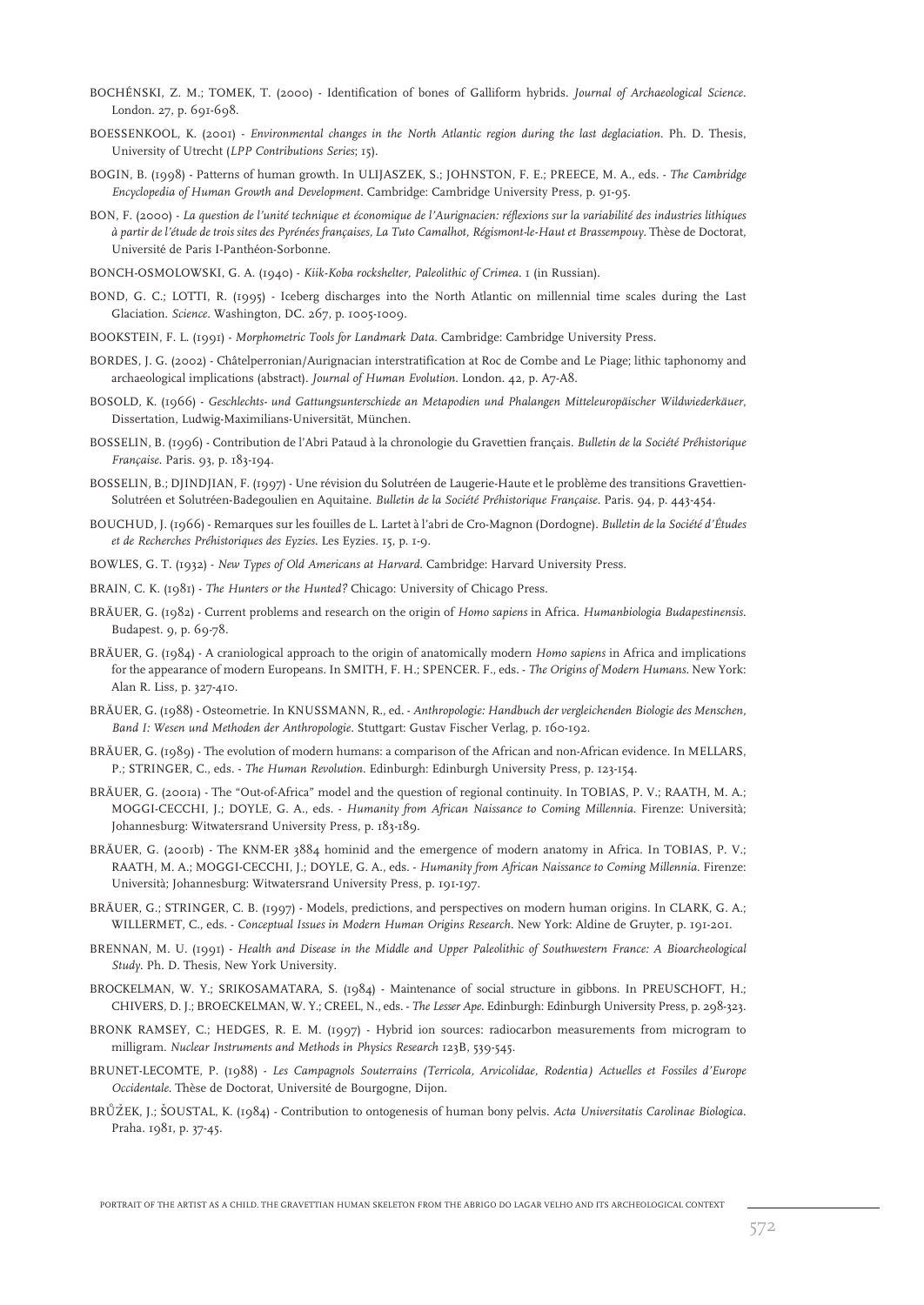- BUTZER, K. W. (1982) *Archaeology as Human Ecology*. *Method and Theory for a Contextual Approach.* Cambridge: Cambridge University Press.
- BUTZER, K. W.; BROWN, F. H.; THURBER, D. L. (1969) Horizontal sediments of the lower Omo valley: the Kibish Formation. *Quaternaria*. Roma. 11, p. 15-29.
- BUZHILOVA, A. P. (2000) The analysis of anomalies and indicators of physiological stress in non-mature Sunghir individuals. In ALEXEEVA, T. I.; BADER, N. O.; MUNCHAEV, R. M.; BUZHILOVA, A. P.; KOZLOVSKAYA, M. V.; MEDNIKOVA, M. B., eds. - *Homo Sungirensis. Upper Palaeolithic man: ecological and evolutionary aspects of the investigation*. Moscow: Scientific World, p. 302-314.
- BYNUM, E. L.; BYNUM, D. Z.; SUPRIATNA, J. (1997) Confirmation of the hybrid zone between wild populations of *Macaca tonkeana* and *Macaca hecki* in Central Sulawesi. *American Journal of Primatology*. New York. 43, 181-209.
- CABRAL, J. (1995) *Neotectónica em Portugal Continental*. Lisboa: Instituto Geológico e Mineiro.
- CALZADA, J.; PALOMARES, F. (1996) Frecuencia de aparición de diferentes restos de conejo en excrementos de lince y zorro. *Doñana, Acta Vertebrata*. Sevilla. 23, p. 243-252.
- CANN, R. L.; STONEKING, M.; WILSON, A. C. (1987) Mitochondrial DNA and human evolution. *Nature*. London. 325, p. 31-36.
- CAPITAN, L.; PEYRONY, D. (1912) Station préhistorique de la Ferrassie. *Revue Anthropologique*. Paris. 22, p. 76-99.
- CARRETERO, J. M.; LORENZO, C.; ARSUAGA, J. L. (1999) Axial and appendicular skeleton of *Homo antecessor*. *Journal of Human Evolution*. London. 37, p. 459-499.
- CASABÓ, J. (2001) Cova Foradada. In VILLAVERDE, V., ed. *De neandertales a cromañones. El inicio del poblamiento humano en las tierras valencianas*. València: Universitat, p. 407-410.
- CATALIOTTI-VALDINA, J. (1984) Littorines quaternaires de Méditerranée. *Bulletin de l'Association Française pour l'Étude du Quaternaire*. Paris. 20, p. 211-220.
- CHAKRABORTY, R. (1986) Gene admixture in human populations: Models and predictions. *Yearbook of Physical Anthropology*. New York. 29, p. 1-43.
- CHALINE, J. (1972) *Les rongeurs du Pléistocène Moyen et Supérieur de France*. Paris: CNRS.
- CHAMLA, M. C. (1956) La région pétrotympanique chez les anthropoïdes et chez l'homme. *L'Anthropologie*. Paris. 60, p. 236-267.
- CHAUVIÈRE, F. X. (2002) Industries et parures sur matières dures animales du Paléolithique supérieur de la grotte de Caldeirão (Tomar, Portugal). *Revista Portuguesa de Arqueologia*. Lisboa. 5:1, p. 5-28.
- CHEVERUD, J. M.; JACOBS, S. C.; MOORE, A. J. (1993) Genetic differences among subspecies of the saddle-back tamarin (*Saguinus fuscicollis*): Evidence from hybrids. *American Journal of Primatology*. New York. 31, p. 23-39.
- CHURCHILL, S. E. (1994) *Human Upper Body Evolution in the Eurasian Later Pleistocene*. Ph. D. Thesis, University of New Mexico.
- CHURCHILL, S. E. (1996) Particulate versus integrated evolution of the upper body in Late Pleistocene humans: a test of two models. *American Journal of Physical Anthropology*. New York. 100, p. 559-583.
- CHURCHILL, S. E.; FORMICOLA, V.; HOLLIDAY, T. W.; HOLT, B. M.; SCHUMANN, B. A. (2000) The Upper Palaeolithic population of Europe in an evolutionary perspective. In ROEBROEKS, W., MUSSI, M., SVOBODA, J.; FENNEMA, K., eds. - *Hunters of the Golden Age*. Leiden: University of Leiden Press, p. 31-57.
- CHURCHILL, S. E.; PEARSON, O. M.; GRINE, F. E.; TRINKAUS, E.; HOLLIDAY, T. W. (1996) Morphological affinities of the proximal ulna from Klasies River Mouth Main Site: Archaic or modern? *Journal of Human Evolution*. London. 31, p. 213-237.
- CHURCHILL, S. E.; SMITH, F. H. (2000a) A modern human humerus from the early Aurignacian of Vogelherdhöhle (Stetten, Germany). *American Journal of Physical Anthropology*. New York. 112, p. 251-273.
- CHURCHILL, S. E.; SMITH, F. H. (2000b) Makers of the early Aurignacian of Europe. *Yearbook of Physical Anthropology*. New York. 43, p. 61-115.
- CLEVELAND, W. S. (1979) Robust locally weighted regression and smoothing scatterplots. *Journal of the American Statistical Association*. 74, p. 829-836.
- CLUTTON-BROCK, T. H.; GUINNESS, F. E.; ALBON, S. D. (1982) *Red deer. Behavior and Ecology of Two Sexes*. Chicago: University of Chicago Press.
- COIMBRA-FILHO, A. F.; PISSINATTI, A.; RYLANDS, A. B. (1993) Experimental multiple hybridism and natural hybrids among *Callithrix* species from eastern Brazil. In RYLANDS, A. B., ed. - *Marmosets and Tamarins. Systematics, Behaviour, and Ecology*. Oxford: Oxford University Press, p. 95-120.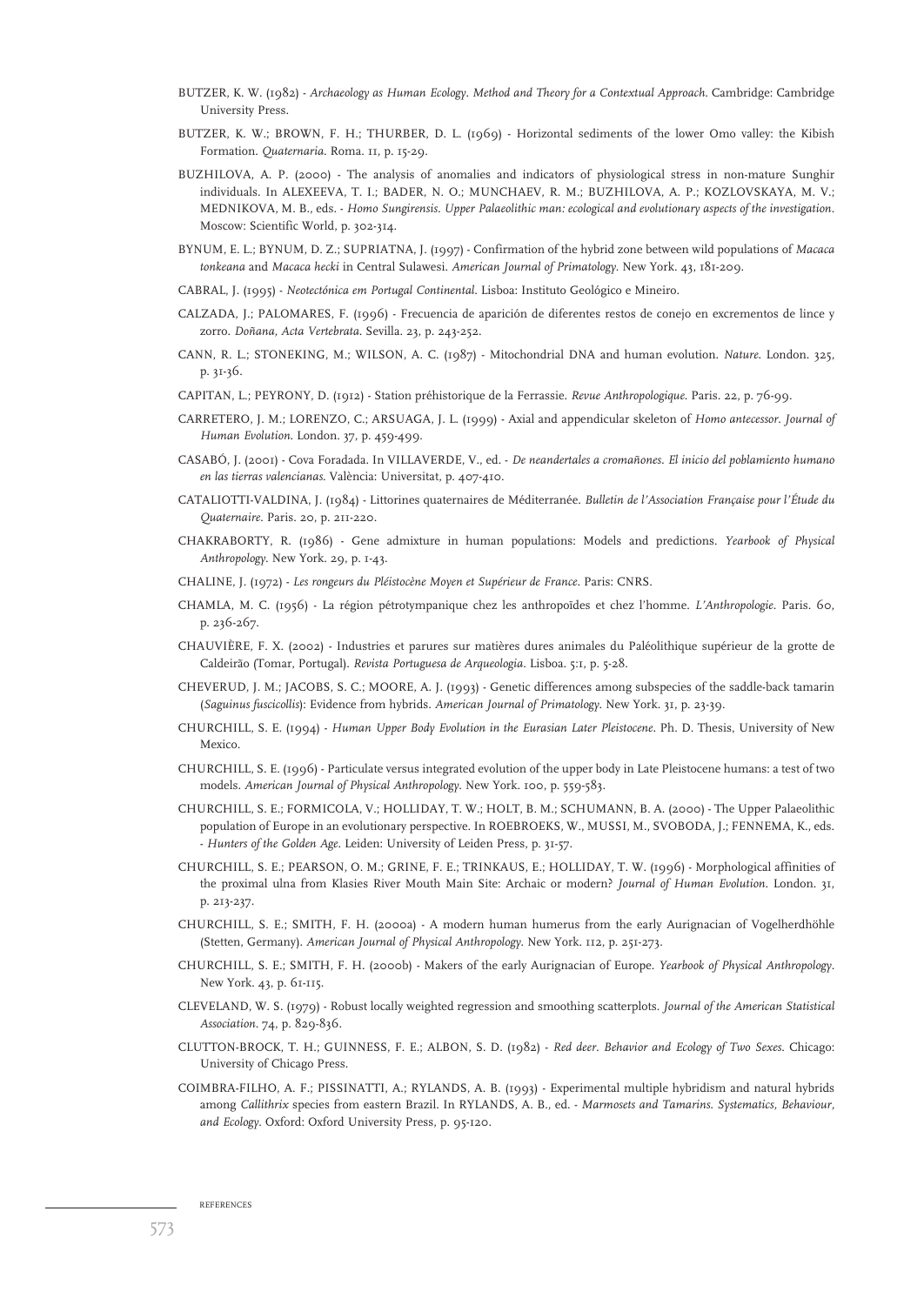COMBIER, J. (1967) - *Le Paléolithique de l'Ardèche.* Bordeaux: Delmas.

CONSOLADO MACEDO, M. C.; CONSOLADO MACEDO, M. I.; BORGES, J. P. (2000) - *Conchas marinhas de Portugal*. Lisboa: Verbo.

COON, C. S. (1939) - *The Races of Europe*. New York: Macmillan.

COON, C. S. (1962) - *The Origin of Races*. New York: Knopf.

COOPER, A.; POINAR, H. N. (2000) - Ancient DNA: Do it right or not at all. *Science*. Washington, DC. 289, p. 1139.

- COQUEUGNIOT, H. (1999) Le crâne *d'Homo sapiens* en Eurasie: croissance et variation depuis 100 000 ans. Oxford: Archaeopress (*British Archaeological Reports International Series* 822).
- COQUEUGNIOT, H. (2000) La position du foramen mentonnier chez l'enfant: révision ontogénétique et phylogénétique. *Bulletins et Mémoires de la Société d'Anthropologie de Paris*. Paris. Nouvelle Série. 12, p. 227-246.
- CORINE (1991) *CORINE biotopes manual: Habitats of the European Community.* EUR 12587/3 EN. Luxembourg: Commission of the European Communities.
- COSTA, M. (1987) El País Valenciano*.* In PEINADO LORCA, M.; RIVAS-MARTÍNEZ, S., eds. *La vegetación de España*. Alcalá de Henares: Universidad de Alcalá de Henares, p. 281-307.
- COURTY, M. A.; GOLDBERG, P.; MACPHAIL, R. I. (1989) *Soils and Micromorphology in Archaeology*. Cambridge: Cambridge University Press.
- COURTY, M. A.; VALLVERDÚ, J. (2001) The microstratigraphic record of abrupt climate changes in cave sediments of the western Mediterranean. *Geoarchaeology*. Boston. 16, p. 467-500.
- CRESPO, E. G.; OLIVEIRA, M. E. (1989) *Atlas da distribuição dos Anfíbios e Répteis de Portugal Continental*. Lisboa: ICN.
- CRUZ, A. J. (1990) A influência atlântica no clima da Estremadura portuguesa durante o Paleolítico Superior: os resultados geoquímicos da Gruta do Caldeirão. *Finisterra*. Lisboa. 25, p. 156-168.
- CUNHA, E. (1999) Comment on: TRINKAUS, E.; ZILHÃO, J.; DUARTE, C. The Lapedo Child: Lagar Velho 1 and our Perceptions of the Neandertals. *Mediterranean Prehistory Online*. www.med.abaco-med.it/issue001/articles/doc/013cunha.htm.
- CUNHA, L. (1990) *As Serras Calcárias de Condeixa-Sicó-Alvaiázere. Estudo de Geomorfologia.* Coimbra: Instituto Nacional de Investigação Científica.
- CUNHA-RIBEIRO, J, P. (1999) *O Acheulense do centro de Portugal: o vale do Lis. Contribução para uma abordagem tecnotipológica das suas indústrias líticas e problemática do seu contexto cronoestratigráfico.* Ph. D. Dissertation, Universidade de Lisboa.
- DAUTZENBERG, P.; FISHER, H. (1914) Étude sur *Littorina obtusata* et ses variations. *Journal de Conchyologie*. 62, p. 87-130.
- DANSGAARDS, W.; JOHNSEN, S. J.; CLAUSEN, H. B.; DAHL-JENSEN, D.; GUNDESTRUP, N. S.; HAMMER, C. U.; HVIDBERG, C. S.; STEFFENSEN, J. P.; SVEINBJÖRNSDOTTIR, A. E.; JOUZEL, J.; BOND, G. C. (1993) - Evidence for general instability of past climate from a 250-kyr ice-core record. *Nature*. London. 364, p. 218-220.
- DAY, M.; STRINGER, C. B. (1982) A reconsideration of the Omo Kibish remains and the erectus-sapiens transition. In DE LUMLEY, H., ed. - *L'*Homo erectus *et la Place de l'Homme de Tautavel parmi les Hominidés Fossiles*. Paris: CNRS, p. 814-846.
- DEAN, D.; HUBLIN, J. J.; HOLLOWAY, R.; ZIEGLER, R. (1998) On the phylogenetic position of the pre-Neandertal specimen from Reilingen, Germany. *Journal of Human Evolution*. London. 34, p. 485-508.
- DEFLEUR, A. (1993) *Les sépultures moustériennes*. Paris: CNRS.
- DELATTRE, A.; FENART, R. (1960) *L'hominisation du crâne étudiée par la méthode vestibulaire*. Paris: CNRS.
- DE LUMLEY, M. A. (1973) Anténéandertaliens et Néandertaliens du bassin méditerranéen occidental européen. Aix-en-Provence: CNRS (*Études du Quaternaire*; 2), p. 1-626.
- DEMIRJIAN, A.; GOLDSTEIN, H.; TANNER, J. M. (1973) A new system of dental age assessment. *Human Biology*. New York. 45, p. 211-227.
- D'ERRICO, F. (1993) La vie sociale de l'art mobilier paléolithique. Manipulation, transport, suspension des objets en os, bois de cervidés, ivoire. *Oxford Journal of Archaeology*. Oxford. 12, p. 145-174.
- D'ERRICO, F.; JULIEN, M.; LIOLIOS, D.; BAFFIER, D.; VANHAEREN, M. (n. d.) Les poinçons en os des couches châtelperroniennes et aurignaciennes de la Grotte du Renne (Arcy-sur-Cure, Yonne). Comparaisons technologiques, fonctionnelles et décor. In *Approches fonctionnelles en Préhistoire. Actes du XXVème Congrès de la Société Préhistorique Française* (in press).
- D'ERRICO, F.; VANHAEREN, M. (2000) Mes morts et les morts de mes voisins. Le mobilier funéraire de l'Aven des Iboussières et l'identification de marqueurs culturels à l'Epipaléolithique. In RICHARD, A.; CUPILLARD, C.; RICHARD, H.; THÉVENIN, A., eds. - *Les derniers chasseurs-cueilleurs d'Europe occidentale*. *Actes du Colloque International de Besançon*. Besançon: Presses Universitaires Franc-Comtoises, p. 325-342.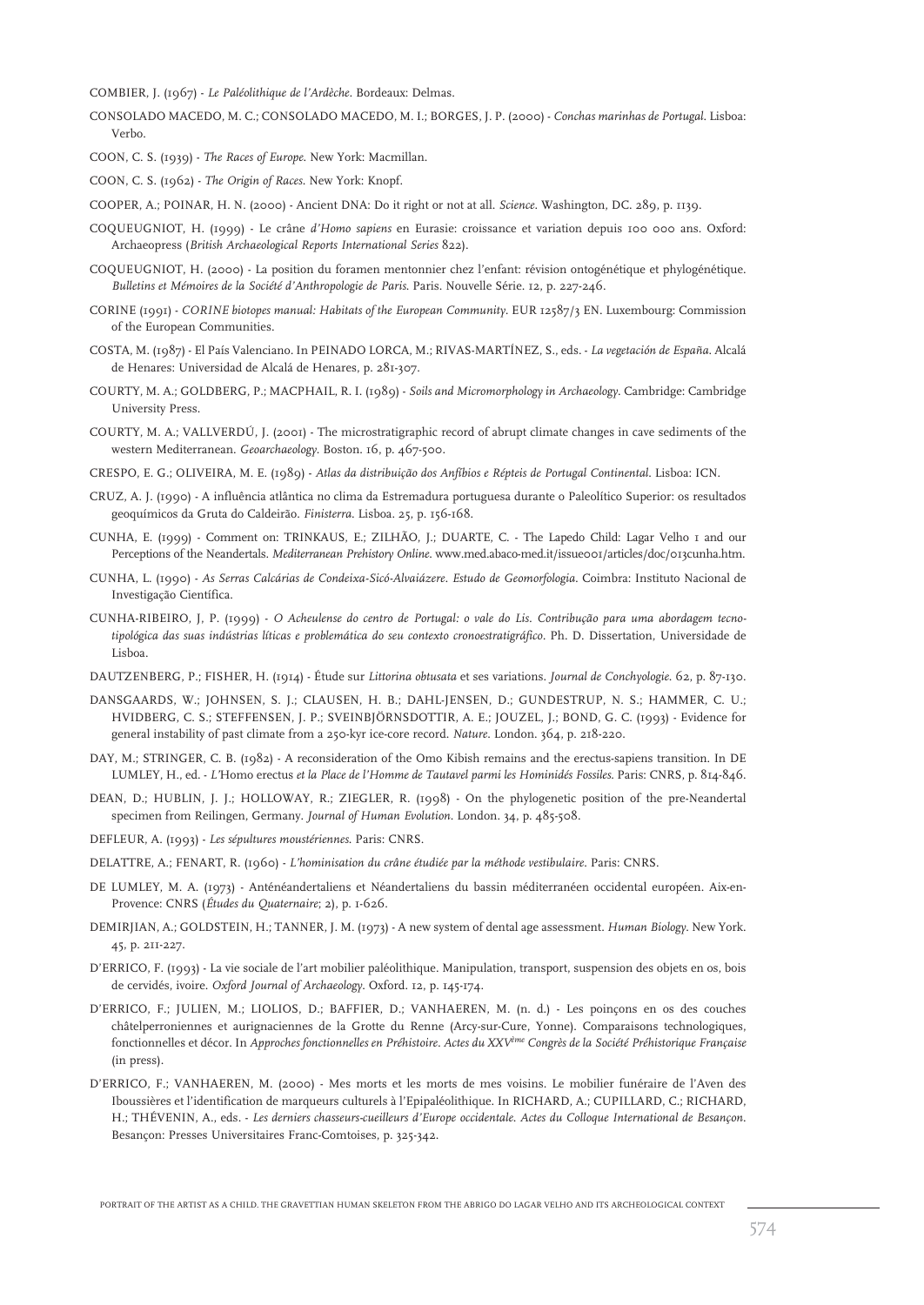- D'ERRICO, F.; VANHAEREN M. (2001) Comment on: RIEL-SALVATORE, J. and CLARK, G. A. Grave Markers, Middle and Early Upper Paleolithic Burials and the Use of Chronotypology in Contemporary Paleolithic Research. *Current Anthropology*. Chicago, IL. 42, p. 461-462.
- D'ERRICO, F.; VANHAEREN, M. (2002) Criteria for identifying red deer (*Cervus elaphus*) age and sex from upper canines. Application to the study of Upper Palaeolithic and Mesolithic ornaments. *Journal of Archaeological Science*. London. 29, p. 3-25.
- D'ERRICO, F.; ZILHÃO, F.; JULIEN, M.; BAFFIER, D.; PELEGRIN, J. (1998) Neanderthal acculturation in western Europe? A critical review of the evidence and its interpretation. *Current Anthropology*. Chicago, IL. 39, p. S1-S44.
- DE SÁ, R. P. (1999) Menino do Lapedo é mestiço. Criança com 25 000 anos descoberta em Leiria pode confirmar tese do cruzamento entre neandertais e homens modernos. *Público*. Lisboa. 10 (3317) (April 16), p. 24-26.
- DESBROSSES, R.; KOZLOWSKI, J. (1994) *Les habitats préhistoriques. Des Australopithèques aux premiers agriculteurs*. Paris-Cracovie: Comité des Travaux Historiques et Scientifiques-Université Jagellon.
- DESTEFANO, G. F.; HAUSER, G. (1991) Epigenetic traits of the Circeo I skull. In PIPERNO, M.; SCICHILONE, G., eds. *The Circeo 1 Neandertal Skull: Studies and Documentation*. Roma: Istituto Poligrafico e Zecca dello Stato, Libreria dello Stato, p. 273-299.
- DINIZ, F. (1986) Paleoambiente vegetal do depósito quaternário de São Torpes*. Maleo*. Lisboa. 2, p. 13, 19.
- DINIZ, F. (1988) *Análise polínica da jazida carbonosa a SW do Vale da Janela (Ferrel)*. (unpublished report).
- DINIZ, F. (1992) Pollen analysis of Pleistocene sediments from the western coast of Portugal. *Program and Abstracts VIII International Palynological Congress - Aix-en-Provence*.
- DOBSON, S. D.; TRINKAUS, E. (2002) Cross-sectional geometry and morphology of the mandibular symphysis in Middle and Late Pleistocene *Homo*. *Journal of Human Evolution*. London. 43, p. 67-87.
- DODO, Y.; KONDO, O.; MUHESAN, S.; AKAZAWA, T. (1998) Anatomy of the Neandertal infant skeleton from Dederiyeh Cave, Syria. In AKAZAWA, T.; AOKI, K.; BAR-YOSEF, O., eds. - *Neandertals and Modern Humans in Western Asia*. New York: Plenum Press, p. 323-338.
- DODSON, P.; WEXLAR, D. (1979) Taphonomic investigations of owl pellets. *Paleobiology*. Washington, DC. 5, p. 275-284.
- DOS SANTOS, E. (1927) Le canalicule claviculaire. *Folia Anatomica Universitatis Conimbrigensis*. Coimbra. 2:13, p. 1-21.
- DRYDEN, I. L.; MARDIA, K. (1998) *Statistical Shape Analysis*. New York: John Wiley & Sons.
- DUARTE, C.; MAURÍCIO, J.; PETTITT, P. B.; SOUTO, P.; TRINKAUS, E.; VAN DER PLICHT, H.; ZILHÃO, J. (1999) The early Upper Paleolithic human skeleton from the Abrigo do Lagar Velho (Portugal) and modern human emergence in Iberia. *Proceedings of the National Academy of Sciences of the United States of America*. Washington, DC. 96, p. 7604-7609.
- DUBIN, L. S. (1987) *The History of Beads*. London: Thames & Hudson.
- DUCHAUFOUR, P. (1976) *Pédogenèse et classification* (2ème éd., 1983). Paris: Masson.
- DUDAY, H.; LAUBENHEIMER, F.; TILLIER, A. M. (1995) *Sallèles-d'Aude. Nouveau-nés et nourrissons gallo-romains*. (Centre de Recherches d'Histoire Ancienne; 144, Série Amphores; 3; Annales Littéraires de l'Université de Besançon; 563). Paris: Les Belles Lettres.
- EISENMANN, V. (1979) Les métapodes d'*Equus sensu lato* (Mammalia, Perissodactyla). *Géobios*. Villeurbanne (Lyon). 12, p. 863-886.
- ELLWOOD, B. B.; ZILHÃO, J.; HARROLD, F. B.; BALSAM, W.; BURKART, B.; LONG, G. J.; DEBÉNATH, A.; BOUZOUGGAR, A. (1998) - Identification of the Last Glacial Maximum in the Upper Paleolithic of Portugal by using magnetic susceptibility measurements of Caldeirão cave sediments. *Geoarchaeology*. Boston. 13, p. 55-71.
- ELYAQTINE, M. (1995) Situation du méat auditif externe par rapport au processus zygomatique chez *Homo erectus* et *Homo sapiens*: implications biomécaniques et phylogénétiques. *Comptes rendus de l'Académie des Sciences de Paris*. Paris. Série IIa. 321, p. 347-352.
- ELYAQTINE, M. (1999) La morphologie temporale de Krapina 1 et le problème des relations entre la lignée Néandertalienne et l'homme moderne en Europe centrale. *Bulletins et mémoires de la Société d'Anthropologie de Paris* . Paris. Nouvelle série. 11, p. 361-369.
- EVELETH, P. B. (1966) The effects of climate on growth. *Annals of the New York Academy of Science*. New York. 134, p. 750-759.
- EVELETH, P. B. (1978) Differences between populations in body shape of children and adolescents. *American Journal of Physical Anthropology*. New York. 49, p. 373-382.
- EVELETH, P. B.; TANNER, J. M. (1976) *Worldwide Variation in Human Growth*. Cambridge: Cambridge University Press.
- FABRY, G.; MACEWAN, G. D.; SHANDS, A. R. (1973) Torsion of the femur. A follow-up study in normal and abnormal conditions. *Journal of Bone & Joint Surgery*. Needham, MA. 55A, p. 1726-1738.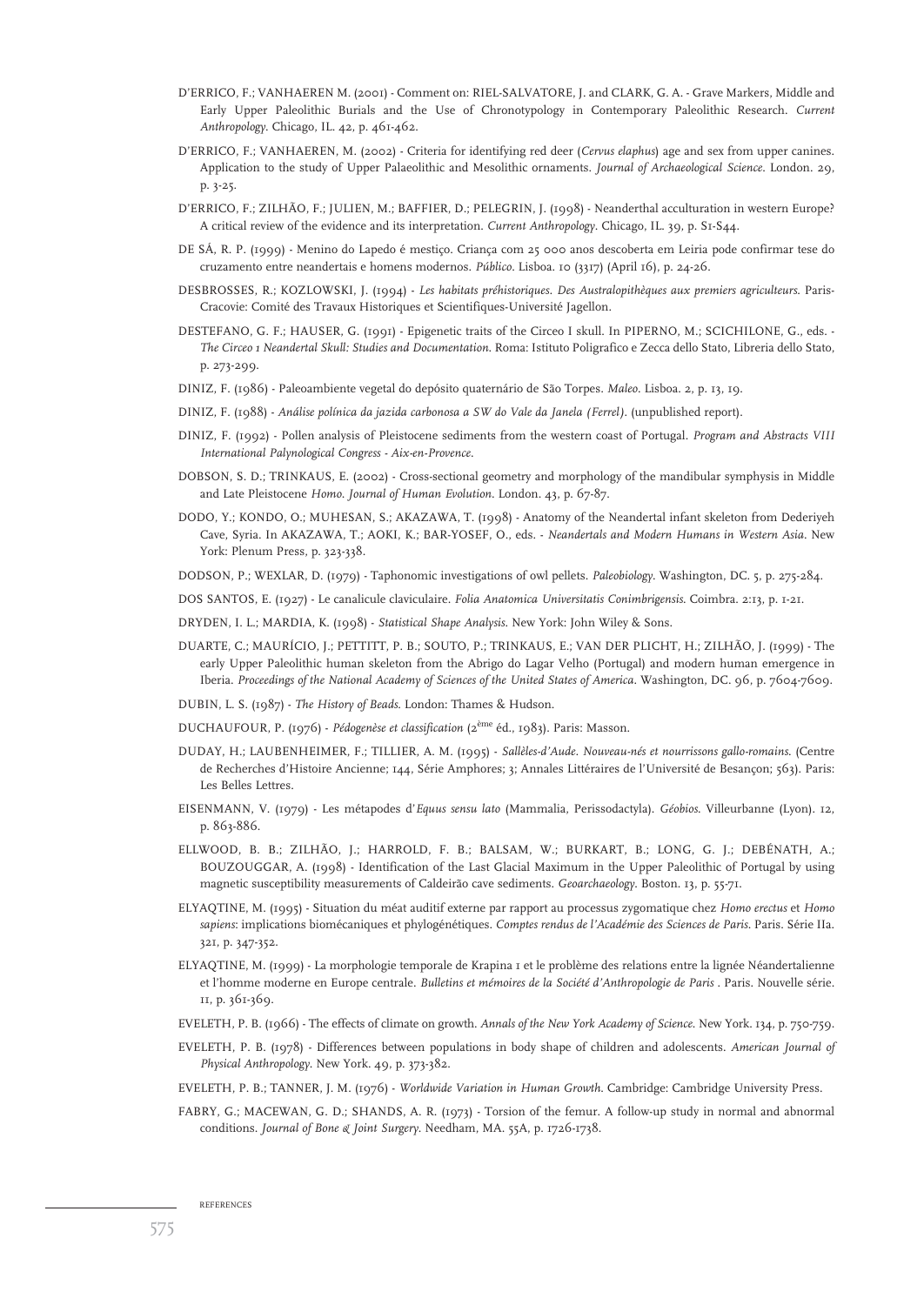- FAO (1990) *Guidelines for soil description.* 3rd ed.; Rome: Food and Agriculture Organization of the United Nations, International Soil Reference Information Center.
- FAZEKAS, I. G.; KOSA, F. (1980) *Forensic Fœtal Osteology*. Budapest: Akademiai Kiado.
- FEREMBACH, D.; LEGOUX, P.; FENART, R.; EMPEREUR-BUISSON, R.; VLČEK, E. (1970) L'enfant du Pech-de-l'Azé. Paris: Masson (*Archives de l'Institut de Paléontologie Humaine*; 33).
- FERREIRA, A.; RODRIGUES, M. L.; ZÊZERE J. L. (1988) Problemas da Evolução do Maciço Calcário estremenho. *Finisterra*. Lisboa. 23, p. 5-28.
- FIGUEIRAL, I. (1993) Cabeço de Porto Marinho: une approche paléoécologique. Premiers résultats. In FUMANAL, M. P.; BERNABEU, J., eds. - *Estudios sobre cuaternario: medios sedimentarios, cambios ambientales, habitat*. Valencia: Asociación Española para el Estudio del Cuaternario, p. 167-172.
- FISHER, A. (1984) *Africa Adorned*. New York: Harry N. Abrams.
- FISHER, J. W. (1995) Bone surface modifications in zooarchaeology. *Journal of Archaeological Method and Theory*. New York. 2, p. 7-68.
- FLEAGLE, J. G.; SAMONDS, K. W.; HEGSTED, D. M. (1975) Physical growth of cebus monkeys, *Cebus albifrons*, during protein or calorie deficiency. *American Journal of Clinical Nutrition*. Bethesda, MD. 28, p. 246-253.
- FLORKOWSKI, A.; KOZLOWSKI, T. (1994) Ocena wieku szkieletowego dzieci na podstawie wielkosci kosci. (Evaluating the skeletal age of children on the basis of long bones and other bones measurements). *Przeglad Antropologiczny*. Wroclaw. 57, p. 71-86.
- FOLLIERI, M.; GIARDINI, M.; MAGRI, D.; SADORI, L. (1998) Palynostratigraphy of the Last Glacial period in the volcanic region of Central Italy. *Quaternary International*. Amsterdam. 47/48, p. 3-20.
- FORMICOLA, V.; BUZHILOVA, A. (2002) The double child burial from Sunghir (Russia): pathology and inferences for Upper Palaeolithic funerary practices (abstract). *American Journal of Physical Anthropology*. New York. (*Supplement*; 34), p. 71-72.
- FORMICOLA, V.; GIANNECCHINI, M. (1999) Evolutionary trends of stature in Upper Paleolithic and Mesolithic Europe. *Journal of Human Evolution*. London. 36, p. 319-333.
- FORTEA, J.; JORDÁ, F. (1976) La cueva de les Mallaetes y los problemas del Paleolitico Superior del Mediterráneo Español. *Zephyrus*. Salamanca. 26-27, p. 129-166.
- FRAIPONT, C. (1936) *Les hommes fossiles d'Engis*. Paris: Masson (*Archives de l'Institut de Paléontologie Humaine*; 16).
- FRANCISCUS, R. G. (1995) *Nasal Morphology in the Western Old World Later Pleistocene and the Origins of Modern Humans*. Ph. D. Thesis, University of New Mexico.
- FRANCISCUS, R. G. (1997) Multivariate allometry in cranial functional sets and the archaic/modern human dichotomy (abstract). *American Journal of Physical Anthropology* New York. (*Supplement*; 24), p. 113.
- FRANCISCUS, R. G. (1999a) Neandertal nasal structures and upper respiratory tract "specialization." *Proceedings of the National Academy of Sciences of the United States of America*. Washington, DC. 96, p. 1805-1809.
- FRANCISCUS, R. G. (1999b) Unique vs. non-unique aspects of Neandertal upper respiratory anatomy (abstract). *Journal of Human Evolution*. London. 36, p. A7.
- FRANCISCUS, R. G. (1999c) The significance of Krapina for understanding the evolution of Neandertal naso-facial morphology (abstract). Krapina 1899-1999: The Krapina Neandertals and Human Evolution in Central Europe.
- FRANCISCUS, R. G. (n. d.) Internal nasal floor configuration in *Homo* with special reference to Neandertals. *Journal of Human Evolution*. London. (submitted).
- FRAYER, D. W. (1993) Evolution at the European edge: Neandertal and Upper Paleolithic relationships. *Préhistoire Européenne*. Liège. 2, p. 9-69.
- FROEHLICH, J. W. (1970) Migration and the plasticity of physique in the Japanese-Americans of Hawaii. *American Journal of Physical Anthropology*. New York. 32, p. 429-442.
- GAGNEUX, P.; WILLS, C.; GERLOFF, U.; TAUTZ, D.; MORIN, P. A.; BOESCH, C.; FRUTH, B.; HOHMANN, G.; RYDER, O. A.; WOODRUFF, D. S. (1999) - Mitochondrial sequences show diverse evolutionary histories of African hominoids. *Proceedings of the National Academy of Sciences of the United States of America*. Washington, DC. 96, p. 5077-5082.
- GAMBIER, D. (1986a) Étude des os d'enfants du gisement Aurignacien de Cro-Magnon, Les Eyzies (Dordogne). *Bulletins et mémoires de la Société d'Anthropologie de Paris*. Paris. Série 14. 1, p. 13-26.
- GAMBIER, D. (1986b) Les crânes Magdaléniens de Montgaudier (Charente). In *Actes du 111e Congrès National des Sociétés Savantes, Poitiers, 1986, Commission de Pré-et Protohistoire*. Paris: Comité des Travaux Historiques et Scientifiques, p. 61-76.
- GAMBIER, D. (1989) Fossil Hominids from the early Upper Palaeolithic (Aurignacian) of France. In MELLARS, P.; STRINGER, C., eds. - *The Human Revolution*. Edinburgh: Edinburgh University Press, p. 194-211.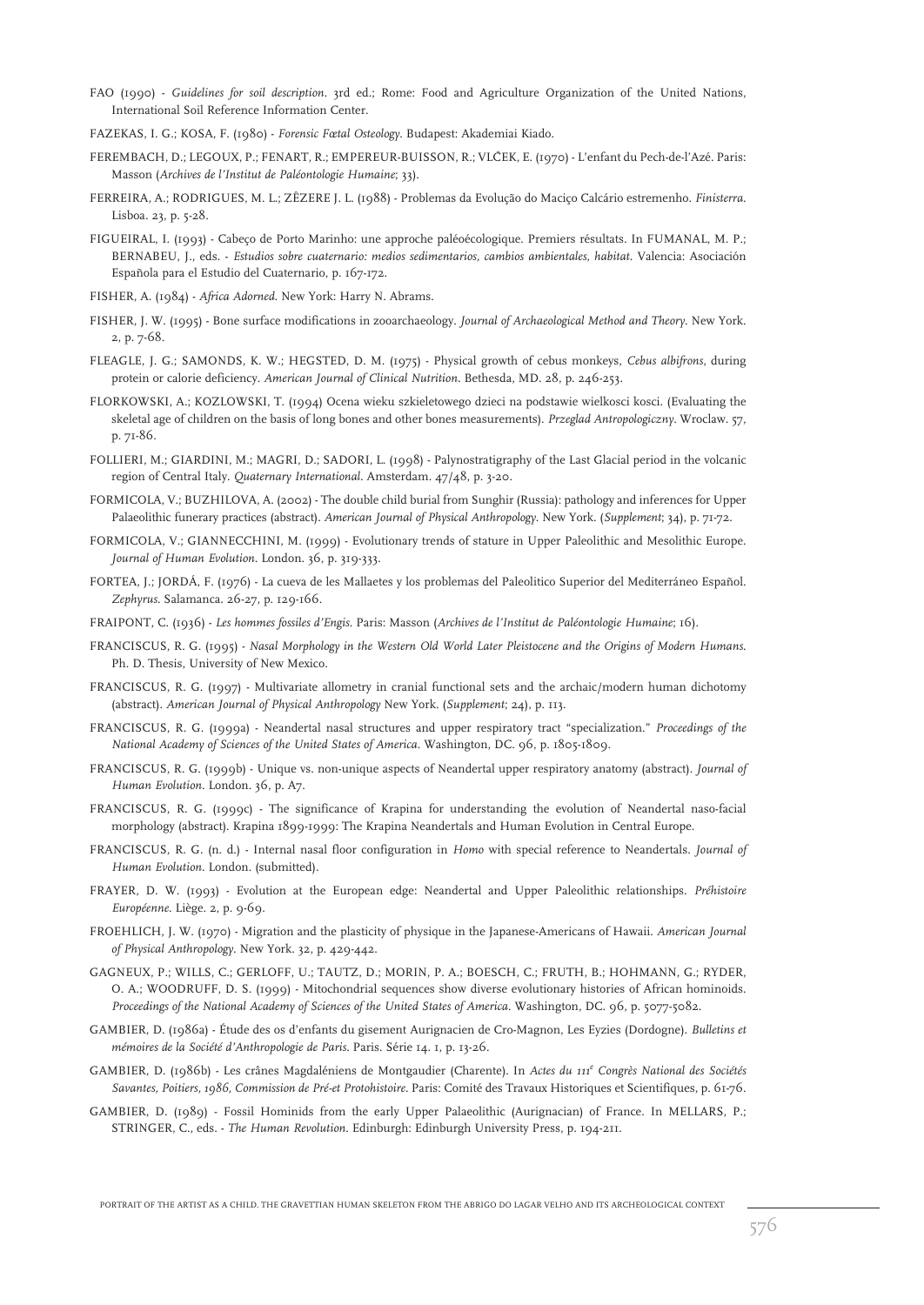- GAMBIER, D. (1990-91) Les vestiges humains du gisement d'Isturitz (Pyrénées-Atlantiques). Étude anthropologique et analyse des traces d'action humaine intentionelle. *Antiquités Nationales*. Paris. 22-23, p. 9-26.
- GAMBIER, D. (1992) Origine de l'homme moderne en Europe: comparaison des données crâniennes en Europe centrale et occidentale. In TOUSSAINT, M., ed. - *Cinq millions d'années. L'aventure humaine*. Liège: Université (*Études et Recherches Archéologiques de l'Université de Liège*; 56), p. 269-284.
- GAMBIER, D. (2000) Aurignacian children and mortuary practice in western Europe. *Anthropologie*. Brno. 38, p. 5-21.
- GAMBIER, D.; HOUET, F. (1993) France. Upper Palaeolithic. Bruxelles: Société Royale Belge d'Anthropologie et de Préhistoire (*Hominid Remains*; 6).
- GAMBIER, D.; VALLADAS, H.; TISNERAT-LABORDE, N.; ARNOLD, M.; BESSON, F. (2000) Datation de vestiges humains présumés du Paléolithique supérieur par la méthode du carbone 14 en spectrométrie de masse par accélérateur. *Paléo*. Les Eyzies. 12, p. 201-212.
- GARCIA, J.; MARTÍNEZ, K.; CANALS, A.; ROSELL, J.; ALLUÉ, E.; ANGELUCCI, D.; GARCÍA-ANTÓN, D.; HUGUET, R.; SALADIÉ, P. (2001) - The last Middle Paleolithic occupations at the Northeast of the Iberian Peninsula: Las Fuentes de San Cristóbal (Veracruz, Huesca) (abstract). In FINLAYSON, C., ed. - *Neanderthals and Modern Humans in Late Pleistocene Eurasia*. Gibraltar: Gibraltar Government Heritage Publications, p. 55.
- GARGETT, R. (1989) Grave shortcomings: The evidence for Neandertal burial. *Current Anthropology*. Chicago, IL. 30, p. 157- 190.
- GARGETT, R. (1999) Middle Palaeolithic burial is not a dead issue: The view from Qafzeh, Saint-Césaire, Kebara, Amud, and Dederiyeh. *Journal of Human Evolution*. London. 37, p. 27-90.
- GARRALDA, M. D. (1989) Upper Paleolithic human remains from El Castillo Cave (Santander, Spain). In GIACOBINI, G., ed. - *Hominidae*. Milan: Editoriale Jaca Book, p. 479-482.
- GARRALDA, M. D.; VANDERMEERSCH, B. (2002) Neanderthal or modern human? The enigma of some Archaic and Early Aurignacian remains from southwestern Europe (abstract). *Journal of Human Evolution*. London. 42, p. A14-A15.
- GEGENBAUR, C. (1889) *Traité d'anatomie humaine*. Paris: Reinwald C. Editeur.
- GIACOBINI, G. (1999) Les sépultures du Paléolithique supérieur d'Italie. In SACCHI, D., ed. *Les faciès leptolithiques du nordouest méditerranéen: milieux naturels et culturels. XXIVe Congrès Préhistorique de France. Carcassonne, 26-30 Septembre 1994*. Paris: Société Préhistorique Française, p. 29-39.
- GIACOBINI, G.; MALERBA, G. (1992) Les pendeloques en ivoire de la sépulture paléolithique du "Jeune Prince" (Grotte des Arene Candide, Finale Ligure, Italie). In HAHN, J.; MENU, M.; TABORIN, Y.; WALTER, P.; WIDEMANN, F., eds. - *Le travail et l'usage de l'ivoire au Paléolithique supérieur. Actes de la Table Ronde, Ravello 29-31 mai 1992*. Roma: Istituto Poligrafico e Zecca dello Stato, p. 173-188.
- GINDHART, P. S. (1973) Growth standards for the tibia and radius in children aged one month through eighteen years. *American Journal of Physical Anthropology*. New York. 39, p. 41-48.
- GIRARD, M.; RENAULT-MISKOVSKY, J. (1969) Nouvelles techniques de préparation en palynologie appliquées à trois sediments du Quaternaire final de l'Abri Cornille (Istres-Bouches-du-Rhone). *Bulletin de l'Association Française pour l'Étude du Quaternaire*. Paris. 4, p. 275-284.
- GLADILIN, V. N. (1971) The chronology of early Paleolithic remains in Kiik-Koba rock-shelter. In *The materials for Northern Black Sea region archaeology* 7, p. 87-93 (in Russian).
- GLADILIN, V. N. (1979) The cultural and chronological identifications of Neanderthal burials at Kiik-Koba rock-shelter. In KOLOSOV, Y. G., ed. - *Investigation of the Crimean Paleolithic*. Kiev: Naukova dumka, p. 67-76 (in Russian).
- GLEISER, I.; HUNT, E. E. (1955) The permanent mandibular first molar: its calcification, eruption and decay. *American Journal of Physical Anthropology*. New York. 13, p. 253-284.
- GOLDBERG, P.; MACPHAIL, R. I. (2000) Micromorphology of sediments from the Gibraltar caves: Some preliminary results from Gorham's cave and Vanguard cave. In FINLAYSON, C., ed. - *Gibraltar during the Quaternary: The southermost part of Europe in the last two millennium years*. Gibraltar: Gibraltar Government Heritage Publications, p. 93-108.
- GOLOVANOVA, L. V.; ROMANOVA, G. P.; KHARITONOV, V. M. (1998a) The skeleton of the paleoanthropus from the Mezamaiskaya cave, the north-western Caucasus. In FACCHINI, F; PALMA DI CESNOLA, A.; PIPERNO, M.; PERETTO, C., eds. - *XIII International Congress of Prehistoric and Protohistoric Sciences Proceedings*. Forlì: Abaco. 2, p. 393-396.
- GOLOVANOVA, L. V.; HOFFECKER, J. F.; NESMEYANOV, S.; LEVKOVSKAYA, G.; KHARITONOV, V. M.; ROMANOVA, G. P.; SVEJENCEVE, I. (1998b) - Un site micoquien est-européen du Caucase du Nord (Résultats préliminaires de l'étude de la grotte Mezamaiskaya, les fouilles des années 1987-1993). *L'Anthropologie*. Paris. 102, p. 45-66.
- GOLOVANOVA, L. V.; HOFFECKER, J. F.; KHARITONOV, V. M.; ROMANOVA, G. P. (1999) Mezmaiskaya Cave: a Neanderthal occupation in the northern Caucasus. *Current Anthropology*. Chicago, IL. 40, p. 77-86.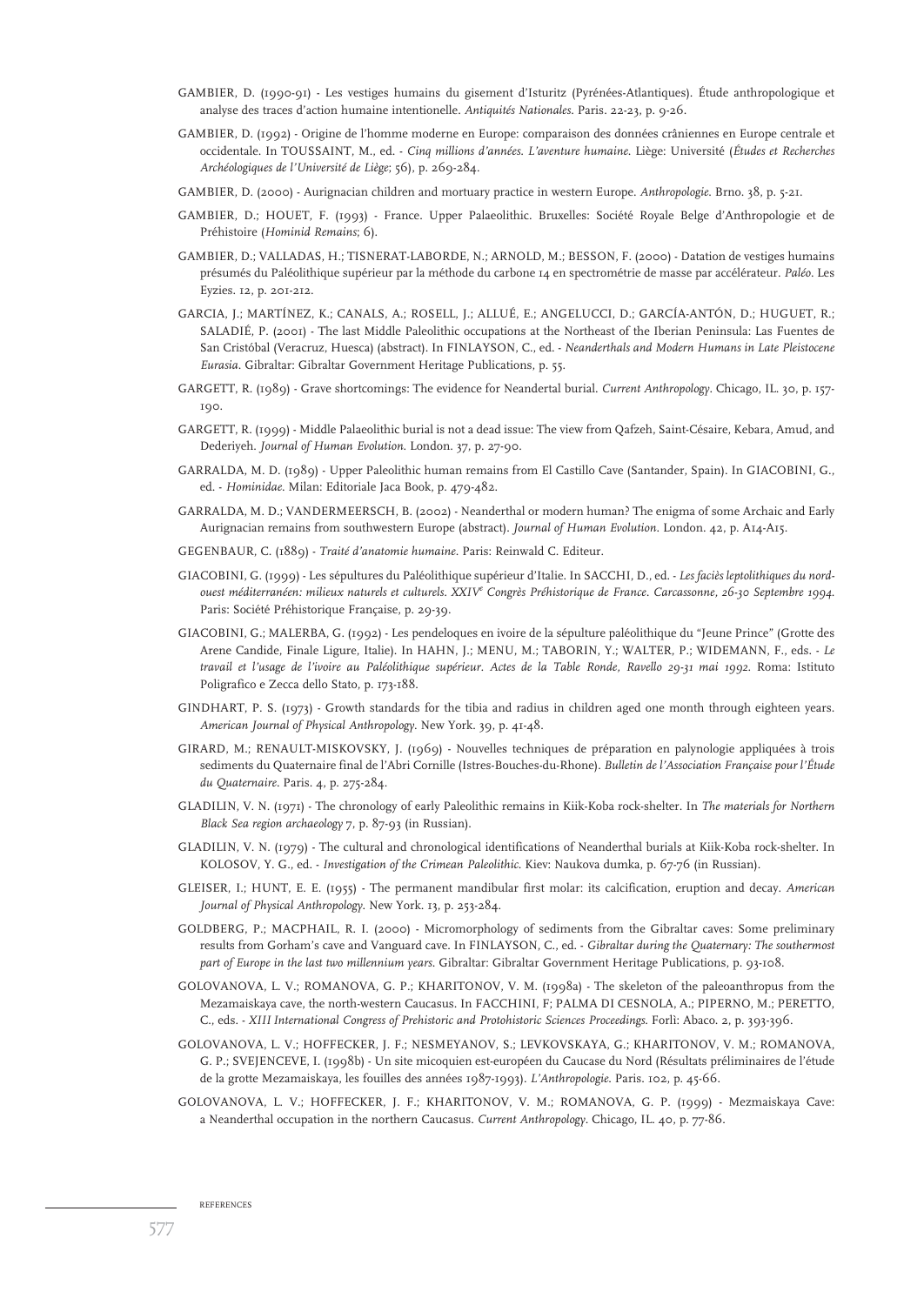- GOODMAN, S. J.; BARTON, N. H.; SWANSON, G.; ABERNETHY, K.; PEMBERTON, J. M. (1999) Introgression through rare hybridization: A genetic study of a hybrid zone between red and sika deer (genus *Cervus*) in Argyll, Scotland. *Genetics*. Bethesda, MA. 152, p. 355-371.
- GOWER, C. G. (1923) A contribution to the morphology of the apertura piriformis. *American Journal of Physical Anthropology*. New York. 6, p. 27-36.
- GRANJA, H. M. (1993) Os conhecimentos actuais sobre o Holocénico do Noroeste de Portugal*.* In CARVALHO, G. S. de; FERREIRA, A. de B., SENNA-MARTINEZ, J. C. de, eds. - *O Quaternário em Portugal*. Lisboa: Colibri, p. 43-49.
- GRANJA, H. M.; CARVALHO, G. S. de (1995) As datações pelo radiocarbono e o Plistocénico-Holocénico da zona costeira do NO de Portugal (síntese de conhecimentos). In *3ª Reunião do Quaternário Ibérico. Actas*. Coimbra: Universidade, p. 383-393.
- GRANT, J. C. B. (1972) *An Atlas of Anatomy* (Sixth Edition). Baltimore: The Williams and Wilkens Company.
- GRAY, A. P. (1958) *Bird Hybrids: A Check-List with Bibliography*. Farnham Royal, Bucks: Commonwealth Agricultural Bureaux.
- GREEN, W. T.; WYATT, G. M.; ANDERSON, M. (1946) Orthoroentgenography as a method of measuring the bones of the lower extremities. *Journal of Bone & Joint Surgery*. Needham, MA. 28A, p. 60-65.
- GREENE, D. L.; VAN GERVEN, D. P.; ARMELAGOS, G. J. (1986) Life and death in ancient populations: Bones of contention in paleodemography. *Human Evolution*. Firenze. 1, p. 193-207.
- GREMYATSKIJ, M. A.; NESTURKH, M. F.,eds. (1949) *Teshik-Tash*. Moscow: Moscow State University (in Russian).
- GREULICH, W. W.; PYLE, S. I. (1959) *Radiographic Atlas of Skeletal Development of the Hand and Wrist*. 2.<sup>nd</sup> edition. Stanford: Stanford University Press.
- GRIMAUD-HERVÉ, D. (1997) *L'Evolution de l'encéphale chez* Homo erectus *et* Homo sapiens. *Exemples de l'Asie et de l'Europe*. Paris: CNRS.
- GRINE, F. E.; JUNGERS, W. L.; TOBIAS, P. V.; PEARSON, O. M. (1995) Fossil *Homo* femur from Berg Aukas, northern Namibia. *American Journal of Physical Anthropology*. New York. 97, p. 151-185.
- GRÜN, R.; STRINGER, C. (2000) Tabun revisited: revised ESR chronology and new ESR and U-series analyses of dental material from Tabun C1. *Journal of Human Evolution*. London. 39, p. 601-612.
- Gruppo Nazionale Geografia Fisica e Geomorfologia CNR (1993) Proposta di legenda geomorfologica ad indirizzo applicativo. *Geografia Fisica e Dinamica Quaternaria*. Torino. 16, p. 129-152.
- GUSTAFSON, G.; KOCH, G. (1974) Age estimation up to 16 years of age based on dental development. *Odontologisk Revy*. Lund. 25, p. 297-306.
- GUTIÉRREZ, G.; SÁNCHEZ, D.; MARÍN, A. (2002) A reanalysis of the ancient mitochondrial DNA sequences recovered from Neandertal bones. *Molecular Biology and Evolution*. Canberra. 19, 1359-1366.
- GUY, E. (1998) *Evolution des formes dans l'art figuratif occidental. Introduction à une grammaire stylistique*. Thèse de Doctorat, Université de Paris I (Panthéon-Sorbonne).
- HAGELBERG, E. (2000) Genetics in the study of human history: Problems and opportunities. *22nd Kroons Lecture*. Amsterdam: Nederlands Museum voor Anthropologie en Praehistorie.
- HAMILL, P. V.; DRIZD, T. A.; JOHNSON, C. L.; REED, R. B.; ROCHE, A. F.; MOORE, W. M. (1979) Physical growth: National Center for Health Statistics percentiles. *American Journal of Clinical Nutrition*. Bethesda, MD. 32, p. 607-629.
- HANSMAN, C. (1970) Anthropometry and related data, anthropometry skinfold thickness measurements. In MCCAMMON, R. W., ed. - *Human Growth and Development*. Springfield: Charles C. Thomas, p. 103-154.
- HARDING, R. M.; HEALY, E.; RAY, A. J.; ELLIS, N. S.; FLANAGAN, N.; TODD, C.; DIXON, C.; SAJANTILA, A.; JACKSON, I. J.; BIRCH-MACHIN, M. A.; REES, J. L. (2000) - Evidence for variable selective pressures at MC1R. *American Journal of Human Genetics*. Chicago, IL. 66, p. 1351-1361.
- HARRINGTON, S. P. M. (1999) Early Portuguese burial. Rich in data about Palaeolithic biology and ritual. *Archaeology*. New York. 52, p. 30-31.
- HARRIS, E. C. (1979) *Principles of Archaeological Stratigraphy.* London: Academic Press.
- HARRISON, R. G., ed. (1993) *Hybrid Zones and the Evolutionary Process*. New York: Oxford University Press.
- HARROLD, F. B. (1980) A comparative analysis of Eurasian Palaeolithic burials. *World Archaeology*. London. 12, p. 195-211.
- HAYNES, G. (1980) Evidence of carnivore gnawing on Pleistocene and recent mammalian bones. *Paleobiology*. New York. 6, p. 341-351.
- HAYNES, G. (1983) A guide for differentiating mammalian carnivore taxa responsible for gnaw damage to herbivore limb bones. *Paleobiology*. New York. 9, p. 164-172.
- HEDGES, R. E. M.; HUMM, M. J.; FOREMAN, J.; VAN KLINKEN, G. J.; BRONK, C. R. (1992) Developments in the combustion to carbon dioxide, and in the Oxford AMS carbon dioxide ion source system. *Radiocarbon*. Tucson, AZ. 34, p. 306-311.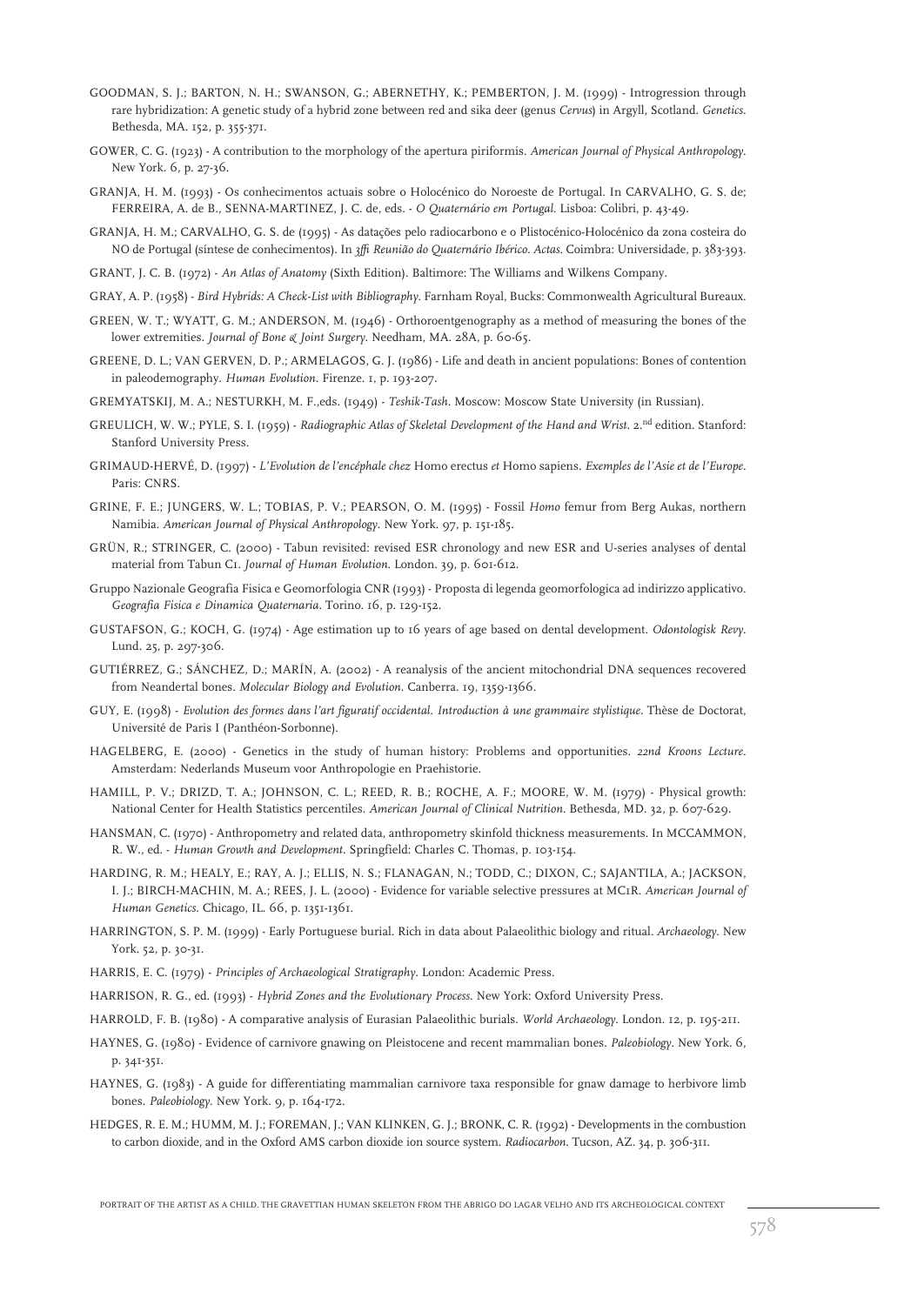- HEDGES, R. E. M.; LAW, I. A.; BRONK RAMSEY, C.; HOUSLEY, R. A. (1989) The Oxford accelerator spectrometer facility: technical developments in routine dating. *Archaeometry*. Oxford. 31, p. 99-114.
- HEIM, J. L. (1976) *Les hommes fossiles de La Ferrassie I: Le gisement. Les squelettes adultes (crâne et squelette du tronc).* Paris: Masson (*Archives de l'Institut de Paléontologie Humaine*; 35).
- HEIM, J. L. (1982a) *Les hommes fossiles de La Ferrassie II: Les squelettes adultes (squelette des membres).* Paris: Masson (*Archives de l'Institut de Paléontologie Humaine*; 38).
- HEIM, J. L. (1982b) *Les Enfants Néandertaliens de La Ferrassie*. Paris: Masson.
- HENRY-GAMBIER, D. (2001) *La sépulture des enfants de Grimaldi (Baoussé-Roussé, Italie). Anthropologie et palethnologie funéraire des populations de la fin du Paléolithique Supérieur*. Paris: Editions du Comité des Travaux Historiques et Scientifiques/Réunion des Musées Nationaux.
- HERON, I. C. (1923) Measurements and observations upon the human auditory ossicles. *American Journal of Physical Anthropology*. New York. 6, p. 11-26.
- HERVOUET-MAWER, C. (1992) *Les Enfants de Cognac Saint-Martin (Charente-Maritime): Âge au décès, physiopathologie dentaire.* Thèse de D. E. A.; Laboratoire d'Anthropologie, Université de Bordeaux 1.
- HILLEBRAND, J. (1911) Die diluvialen Knochenreste eines Kindes aus der Ballahöhle bei Répáshuta in Ungarn. *Földtani Közlöny*. Budapest. 41, p. 518-531.
- HILLSON, S. W. (1992) Impression and replica methods for studying hypoplasia and perikymata on human tooth crown surfaces from archaeological sites. *International Journal of Osteoarchaeology*. New York. 2, p. 65-78.
- HILLSON, S. W. (1996) *Dental Anthropology.* Cambridge: Cambridge University Press.
- HILLSON, S. W.; ANTOINE, D.; DEAN, M. C. (2000) A detailed developmental study of the defects of dental enamel in a group of Post-Medieval children from London. In MAYHALL, J. T.; HEIKKINEN, T., eds. - *Dental Morphology 1998*. Oulu: Oulu University Press, p. 102-111.
- HILLSON, S. W.; BOND, S. (1997) Relationship of enamel hypoplasia to the pattern of tooth crown growth: a discussion. *American Journal of Physical Anthropology*. New York. 104, p. 89-104.
- HINTON, R. J. (1979) *Influence of Dental Function on Form of the Human Mandibular Fossa*. Ph. D. Thesis, University of Michigan.
- HOCKETT, B. S. (1991) Toward distinguishing human and raptor patterning on leporid bones. *American Antiquity*. Pullman, WA. 56, p. 667-679.
- HOCKETT, B. S. (1995) Comparison of leporid bones in raptor pellets, raptor nests, and archaeological sites in the Great Basin. *North American Archaeologist*. Amityville, NY. 16, p. 223-238.
- HOCKETT, B. S. (1996) Corroded, thinned and polished bones created by golden eagles (*Aquila chrysaetos*): taphonomic implications for archaeological interpretations. *Journal of Archaeological Science*. London. 23, p. 587-591.
- HOCKETT, B. S. (1999) Taphonomy of a carnivore-accumulated rabbit bone assemblage from Picareiro cave, Central Portugal. *Journal of Iberian Archaeology*. Porto. 1, p. 251-257.
- HÖHNE K. H.; PFLESSER, B.; POMMERT, A.; RIEMER, M.; SCHIEMANN, T.; SCHUBERT, R.; TIEDE, U. (1995) A new representation of knowledge concerning human anatomy and function. *Nature Medicine*. London. 1, p. 506-511.
- HOLDEN, C. (1999) Ancient child burial uncovered in Portugal. *Science*. Washington, DC. 283, p. 169.
- HOLLIDAY, T. W. (1995) *Body Size and Proportions in the Late Pleistocene Western Old World and the Origins of Modern Humans*. Ph. D. Thesis, University of New Mexico.
- HOLLIDAY, T. W. (1997a) Body proportions in Late Pleistocene Europe and modern human origins. *Journal of Human Evolution*. London. 32, p. 423-447.
- HOLLIDAY, T. W. (1997b) Postcranial evidence of cold adaptation in European Neandertals. *American Journal of Physical Anthropology*. New York. 104, p. 245-258.
- HOLLIDAY, T. W. (1999) Brachial and crural indices of European Late Upper Paleolithic and Mesolithic humans. *Journal of Human Evolution*. London. 36, p. 549-566.
- HOLLIDAY, T. W. (2000a) Evolution at the crossroads: Modern human emergence in western Asia. *American Anthropologist*. Arlington, VA. 102, p. 54-68.
- HOLLIDAY, T. W. (2000b) Body proportions of the Paviland 1 skeleton. In ALDHOUSE-GREEN, S., ed. *Paviland Cave and the "Red Lady." A Definitive Report*. Bristol: Western Academic and Specialist Press, p. 199-204.
- HOLLIDAY, T. W.; RUFF, C. B. (2001) Relative variation in human proximal and distal limb segment lengths. *American Journal of Physical Anthropology*. New York. 116, p. 26-33.
- HOLLINSHEAD, W. H.; ROSSE, C. (1985) *Textbook of Anatomy* (Fourth Edition). Philadelphia: Harper & Row.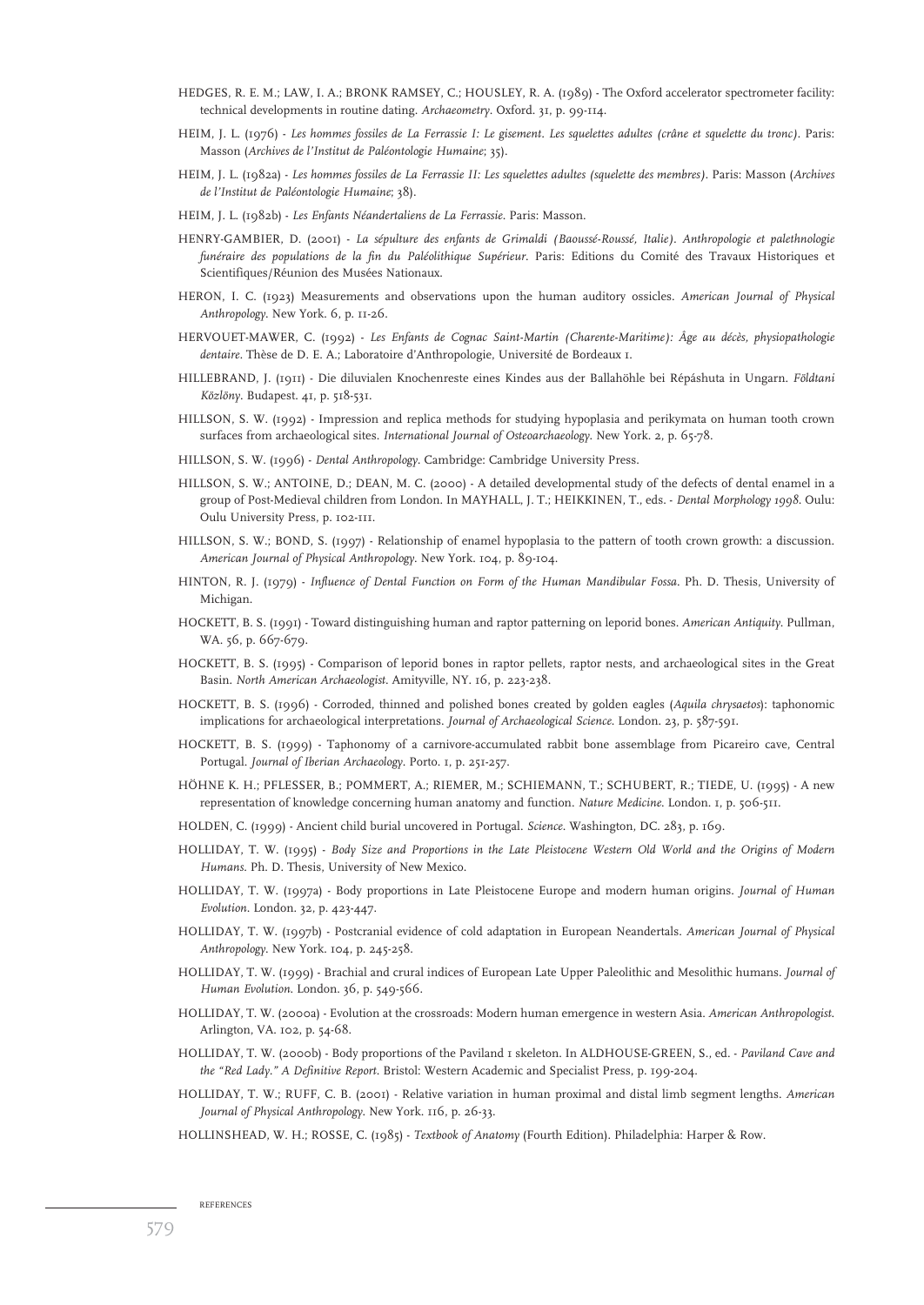- HOLT, B. M. (1999) *Biomechanical Evidence of Decreased Mobility in Upper Paleolithic and Mesolithic Europe*. Ph. D. Thesis, University of Missouri-Columbia.
- HOLT, B. M.; MUSSI, M.; CHURCHILL, S. E.; FORMICOLA, V. (2000) Biological and cultural trends in Upper Palaeolithic Europe. *Rivista di Antropologia*. Roma. 78, p. 179-192.
- HOOGHIEMSTRA, H.; STALLING, H.; AGWU, C. O. C.; DUPONT, L. M. (1992) Vegetational and climatic changes at the northern fringe of the Sahara 250,000-5000 years BP: evidence from 4 marine pollen records located between Portugal and the Canary Islands. *Review of Palaeobotany and Palynology*. Amsterdam. 74, p. 1-53.
- HOPPA, R. D. (1992) Evaluating human skeletal growth: an Anglo-Saxon example. *International Journal of Osteoarchaeology*. New York. 2, p. 275-288.
- HOVERS, E.; ILANI, S.; BAR-YOSEF, O.; VANDERMEERSCH, B. (n.d.) Different strokes for different folks: the use of ochre by early modern humans in Qafzeh Cave, Israel. *Current Anthropology*.Chicago. in press.
- HOWELLS, W. W. (1959) *Mankind in the Making*. Garden City: Doubleday.
- HOWELLS, W. W. (1973) Cranial variation in man. Harvard: Peabody Museum (*Peabody Museum Papers*; 67).
- HOWELLS, W. W. (1988) The meaning of the Neanderthals in human evolution. In *L'Évolution dans sa Réalité et ses Diverses Modalités*. Paris: Masson et Cie, p. 221-239.
- HUBLIN, J. J. (1978a) *Le Torus transverse et les structures associées evolution dans le genre* Homo. Thèse de Troisième Cycle, Université de Paris VI.
- HUBLIN, J. J. (1978b) Quelques charactères apomorphes du crâne néandertalien et leur interprétation phylogénétique. *Comptes rendus de l'Académie des Sciences de Paris*. 287D, p. 923-926.
- HUBLIN, J. J. (1983) Les origines de l'homme de type moderne en Europe. *Pour la Science*. Paris. 64, p. 62-71.
- HUBLIN, J. J. (1990) Les peuplements paléolithiques de l'Europe: Un point de vue paléobioéographique. In FARIZY, C., ed. - *Paléolithique moyen récent et Paléolithique supérieur ancien en Europe.* Paris: Musée de Préhistoire de l'Ile de France (*Mémoires du Musée de Préhistoire de l'Ile de France*; 3), p. 29-37.
- HUBLIN, J. J. (1991) *L'émergence des* Homo sapiens *archaïques: Afrique du Nord-Ouest et Europe Occidentale*. Thèse de Doctorat d'Etat, Université de Bordeaux I.
- HUBLIN, J. J. (1998) Climatic changes, paleogeography, and the evolution of the Neandertals. In AKAZAWA, T.; AOKI, K.; BAR-YOSEF, O., eds. - *Neandertals and Modern Humans in Western Asia*. New York: Plenum Press, p. 295-310.
- HUBLIN, J. J. (2000) Modern-nonmodern hominid interactions: A Mediterranean perspective. In BAR-YOSEF, O.; PILBEAM, D., eds. - *The Geography of Neandertals and Modern Humans in Europe and the Greater Mediterranean*. Harvard: Peabody Museum (*Peabody Museum Bulletin*; 8), p. 157-182.
- HUBLIN, J. J.; BARROSO RUIZ, C.; MEDINA LARA, P.; FONTUGNE, M.; REYSS, J. L. (1995) The Mousterian site of Zafarraya (Andalucia, Spain): dating and implications on the Palaeolithic peopling process of western Europe. *Comptes rendus de l'Académie des Sciences de Paris*. Paris. 321, p. 931-937.
- HUBLIN, J. J.; SPOOR, F.; BRAUN, M.; ZONNEVELD, F.; CONDEMI, S. (1996) A late Neanderthal associated with Upper Palaeolithic artefacts. *Nature*. London. 381, p. 224-226.
- HUBLIN, J. J.; TILLIER, A. M.; TIXIER, J. (1987) L'humérus d'enfant moustérien (Homo 4) du Djebel Irhoud (Maroc) dans son contexte archéologique. *Bulletins et Mémoires de la Société d'Anthropologie de Paris*. Paris. Série XIV. 14, p. 115-141.
- HUBLIN, J. J.; TRINKAUS, E.; STEFAN, V. H. (1998) The Mousterian human remains from Zafarraya (Andalucia, Spain) (abstract). *American Journal of Physical Anthropolog.* New York. (*Supplement*; 26), p. 122-123.
- HUMMERT, J. R. (1983) Cortical bone growth and dietary stress among subadults from Nubia's Batn El Hajar. *American Journal of Physical Anthropology*. New York. 62, p. 167-176.
- HUMMERT, J. R.; VAN GERVEN, D. P. (1983) Skeletal growth in a Medieval population from Sudanese Nubia. *American Journal of Physical Anthropology*. New York. 60, p. 471-478.
- HUMPHREY, L. T. (1998) Pattern of growth in the modern human skeleton. *American Journal of Physical Anthropology*. New York. 88, p. 37-57.
- ISHIDA, H.; KONDO, O. (2001) Cranial morphology of Dederiyeh 2 Neandertal child from Syria (abstract). *American Journal of Physical Anthropology*. New York. (*Supplement*; 32), p. 85.
- JABBOUR, R. S.; RICHARDS, G. D.; ANDERSON, J. Y. (2002) Mandible condyle traits in Neanderthals and other *Homo*: A comparative, correlative, and ontogenetic study. *American Journal of Physical Anthropology*. New York. 119, p. 144-155.
- JACOBS, K. H. (1985) Evolution in the postcranial skeleton of Late Glacial and early Postglacial European hominids. *Zeitschrift für Morphologie und Anthropologie*. Stuttgart. 75, p. 307-326.
- JAMISON, P. L. (1978) Anthropometric variation. In JAMISON, P. L.; ZEGURA, S. L.; MILAN, F. A., eds. *Eskimos of Northwestern Alaska. A Biological Perspective*. Stroudsberg, PA: Dowden, Hutchinson and Ross, p. 40-78.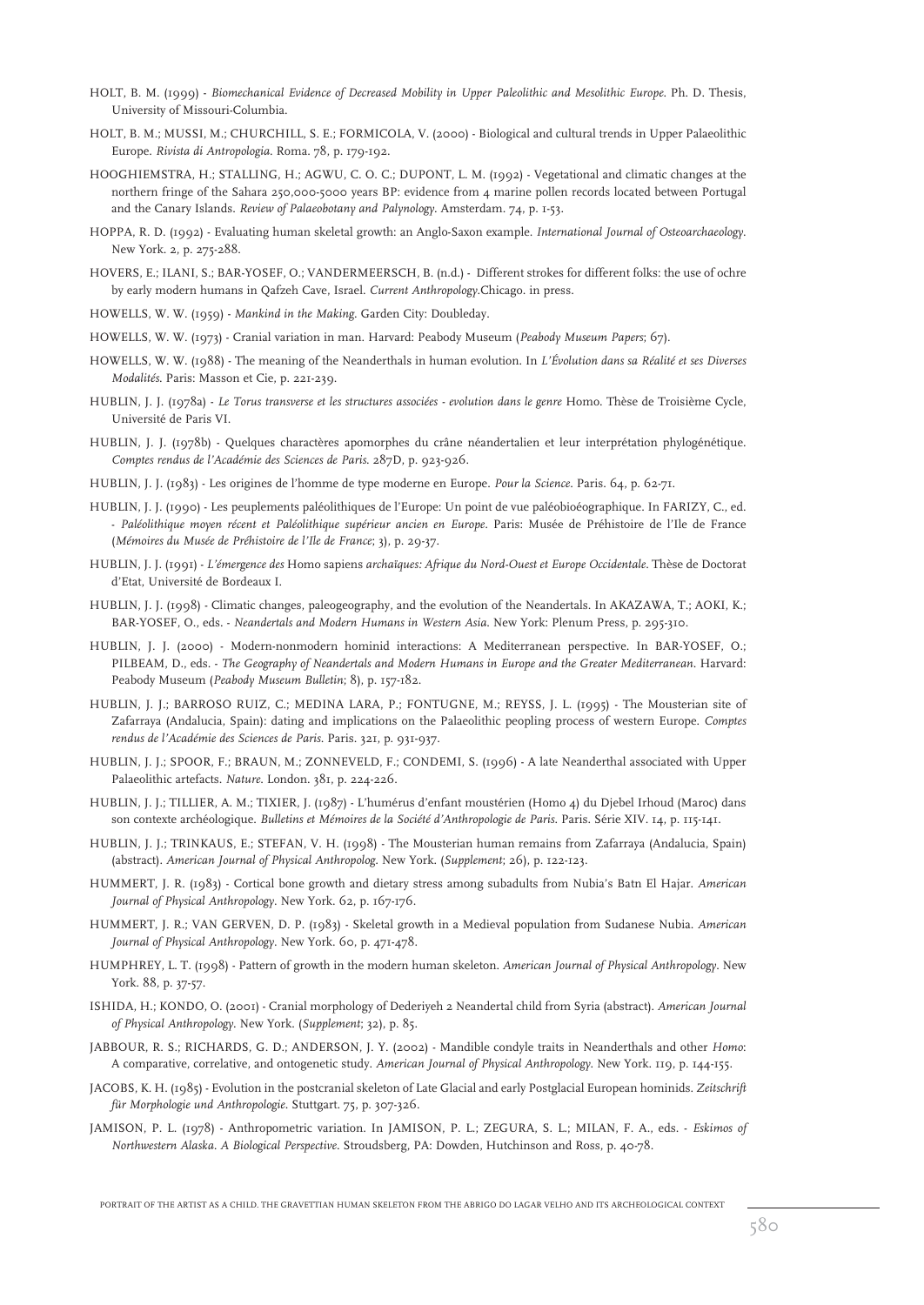- JAMISON, P. L.; ZEGURA, S. L. (1970) An anthropometric study of the Eskimos of Wainwright, Alaska. *Arctic Anthropology*. Madison, WI. 7, p. 125-143.
- JANSSEN, C. R.; WOLDRINGH, R. E. (1981) A preliminary radiocarbon dated pollen sequence from the Serra da Estrela, Portugal. *Finisterra*. Lisboa. 32, p. 299-309.
- JANTZ, L. M.; JANTZ, R. L. (1999) Secular change in long bone length and proportion in the United States, 1800-1970. *American Journal of Physical Anthropology*. New York. 110, p. 57-67.
- JELÍNEK, J. (1991) Découvertes d'ossements de la population gravettienne de Moravie. *L'Anthropologie*. Paris. 95, p. 137-154.
- JELLEMA, L. M.; LATIMER, B.; WALKER, A. (1993) The rib cage. In WALKER, A.; LEAKEY, R., eds. *The Nariokotome* Homo erectus *Skeleton*. Cambridge: Harvard University Press, p. 294-325.
- JIDOI, K.; NARA, T.; DODO, Y. (2000) Bony bridging of the mylohyoid groove of the human mandible. *Anthropological Science*. Tokyo. 108, p. 345-370.
- JOLLY, C. J. (2001) A proper study of mankind: Analogies from the Papionin monkeys and their implications for human evolution. *Yearbook of Physical Anthropology*. New York. 44, p. 177-204.
- JOLLY, C. J.; WOLLEY-BARKER, T.; BEYENE, S.; DISOTELL, T. R.; PHILLIPS-CONROY, J. (1997) Intergeneric hybrid baboons. *International Journal of Primatology*. New York. 18, p. 597-627.
- JORDÁ, J. (2001) Dataciones isotópicas del yacimiento del Pleistoceno Superior de Jarama VI (Alto Valle del Jarama, Guadalajara, España) y sus implicaciones cronoestratigráficas. In *Studien in Memoriam Wilhelm Schüle*. Rahden: Verlag Marie Leidorf, p. 225-235.
- JORDE, L. B.; BAMSHAD, M. J.; ROGERS, A. R. (1998) Using mitochondrial and nuclear DNA markers to reconstruct human evolution. *BioEssays*. Cambridge. 20, p. 126-136.
- JUNGERS, W. L. (1984) Aspects of size and scaling in primate biology with special reference to the locomotor system. *Yearbook of Physical Anthropology*. New York. 27, 73-97.
- KAPPELMAN, J. (1997) They might be giants. *Nature*. London. 387, p. 126-127.
- KAUFMAN, D. (2001) Comparisons and the case for interaction among Neanderthals and early modern humans in the Levant. *Oxford Journal of Archaeology*. Oxford. 20, p. 219-240.
- KAY, R. F.; CARTMILL, M.; BALOW, M. (1998) The hypoglossal canal and the origin of human vocal behavior. *Proceedings of the National Academy of Sciences of the United States of America*. Washington, DC. 95, p. 5417-5419.
- KEELEY, H. C. M.; MACPHAIL, R. I. (1981) A Soil Handbook for Archaeologists. *Institute of Archaeology Bulletin*. London. 18, 225-243.
- KIESER, J. A. (1990) *Human Adult Odontometrics*. Cambridge: University of Cambridge Press.
- KITAGAWA, H.; VAN DER PLICHT, J. (1998) Atmospheric Radiocarbon Calibration to 45,000 yr B.P.: Late Glacial Fluctuations and Cosmogenic Isotope Production. *Science*. Washington, DC. 279, p. 1187-1190.
- KLÍMA, B. (1963) *Dolní Věstonice. Výzkum tábořiště lovců mammut v letech 1947-1952. Prague: Československé Akademie Věd.*
- KLÍMA, B. (1991) Das paläolithische Massengrab von Předmostí, Versuch einer Rekonstruktion. *Quärtar. 41/42*, 187-194.
- KLÍMA, B. (1995) Dolní Věstonice II. Liège: Université (*Etudes et Recherches Archéologiques de l'Université de Liège*; 73).
- KOLENOSKY, G. B. (1971) Hybridization between wolf and coyote. *Journal of Mammalogy*. Pittsburg, PA. 52, p. 446-449.

KOLOSOV, Y. G.; STEPANCHUK, V. N.; CHABAI, V. P. (1993) - *The Early Paleolithic of Crimea*. Kiev: Naukova dumka (in Russian).

- KONDO, O.; DODO, Y. (2002). Postcranial bones of the Neanderthal child of the burial No. 1. In AKAZAWA, T.; MUHESEN, S., eds. - *Neanderthal Burials. Excavation of the Dederiyeh Cave, Afrin, Syria*. Kyoto: International Research Center for Japanese Studies, p. 139-214.
- KONDO, O.; ISHIDA, H. (2001) Ontogenetic variation in the Dederiyeh Neandertal children: postcranial evidence (abstract). *American Journal of Physical Anthropology*. New York. (*Supplement*; 32), p. 92.
- KONDO, O.; ISHIDA, H. (2002) Postcranial bones of the Neanderthal child of the burial No. 2. In AKAZAWA, T.; MUHESEN, S., eds. - *Neanderthal Burials. Excavation of the Dederiyeh Cave, Afrin, Syria*. Kyoto: International Research Center for Japanese Studies, p. 299-321.
- KOZLOVSKAYA, M. V.; MEDNIKOVA, M. B. (2000) Catalogue of photos and tables on materials from Sunghirian graves 1 and 2. In ALEXEEVA, T. I.; BADER, N. O.; MUNCHAEV, R. M.; BUZHILOVA, A. P.; KOZLOVSKAYA, M. V.; MEDNIKOVA, M. B., eds. - *Homo Sungirensis. Upper Palaeolithic man: ecological and evolutionary aspects of the investigation*. Moscow: Scientific World, p. 85-144.
- KRINGS, M.; CAPELLI, C.; TSCHENTSCHER, F.; GEISERT, H.; MEYER, S.; VON HAESELER, A.; GROSSSCHMIDT, K.; POSSNERT, G.; PAUNOVIC´, M.; PÄÄBO, S. (2000) - A view of Neandertal genetic diversity. *Nature Genetics*. London. 26, p. 144-146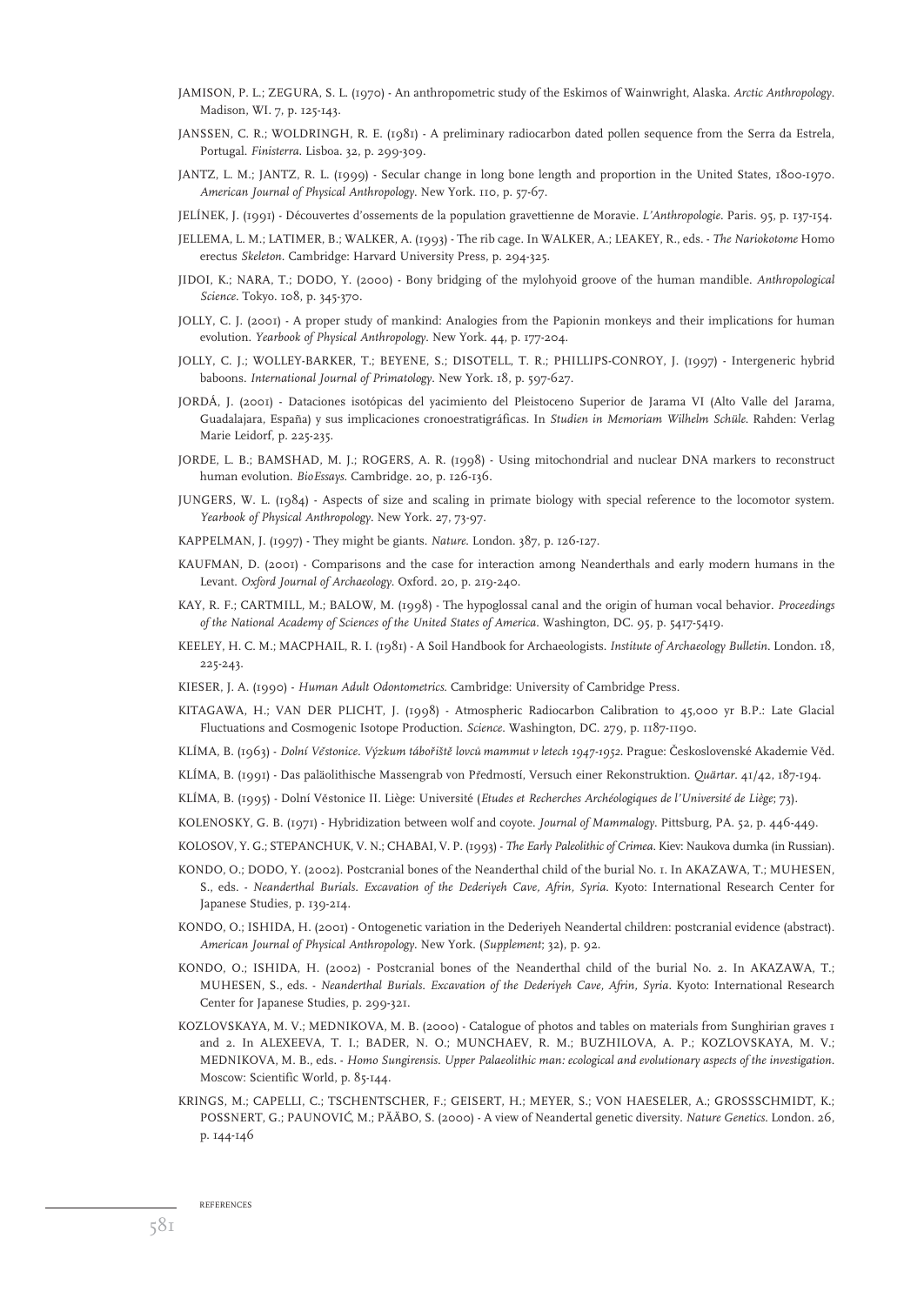- KRINGS, M.; GEISERT, H.; SCHMITZ, R. W.; KRAINITZKI, H.; PÄÄBO, S. (1999) DNA sequence of the mitochondrial hypervariable region II from the Neandertal type specimen. *Proceedings of the National Academy of Sciences of the United States of America*. Washington, DC. 96, p. 5581-5585.
- KRINGS, M.; STONE, A.; SCHMITZ, R. W.; KRAINITSKI, H.; STONEKING, M.; PÄÄBO, S. (1997) Neandertal DNA sequences and the origins of modern humans. *Cell*. Cambridge. MA 90, p. 19-30.
- KROEBER, T. (1961) *Ishi in Two Worlds. A Biography of the Last Wild Indian in North America*. Berkeley: University of California Press.
- KROGMAN W. M. (1941) Growth of Man. *Tabulae Biologicae* XX, Den Haag: Uitgeverij Dr. W. Junk.
- KROVITZ, G. E. (2000) *Three-Dimensional Comparisons of Craniofacial Morphology and Growth Patterns in Neandertals and Modern Humans*. Ph. D. Thesis, Johns Hopkins University.
- KUMMER, H. (1971) *Primate Societies*. Chicago: Aldine.
- KURTÉN, B. (1980) *The Dance of the Tiger*. Berkeley: University of California Press.
- KURZBAN, R.; TOOBY, J.; COSMIDES, L. (2001) Can race be erased? Coalitional computation and social categorization. *Proceedings of the National Academy of Sciences of the United States of America*. Washington, DC. 98, p. 15387-15392.
- KUZMIN, Y.; ORLOVA, L. (1998) Radiocarbon Chronology of the Siberian Paleolithic. *Journal of World Prehistory*. Seattle, WA. 12, p. 1-53.
- LANGOHR, R. (1989) Procedures and rationale for development of adequate and comprehensive field soil data bases. Paper presented at the *6th Int. Soil Correlation Meeting: "Characterization, classification and utilization of cold Aridisols and Vertisols."*
- LANNIGAN, F. J.; O'HIGGINS, P. O.; OXNARD, C. E.; MCPHIE, P. (1995) Age-related bone resorption in the normal incus: a case of maladaptive remodelling? *Journal of Anatomy*. Oxford. 186, p. 651-655.
- LARTET, L. (1868) Une sépulture des troglodytes du Périgord (crâne des Eyzies). *Bulletin de la Société d'Anthropologie de Paris*. Paris. 2ème série. 3, p. 335-349.
- LAW, I. A.; HEDGES, R. E. M. (1989) A semi-automated bone pre-treatment system and the treatment of older and contaminated samples. *Radiocarbon*. Tucson, AZ. 31, 247-53.
- LEAKEY, L. S. B. (1935) *The Stone Age Races of Kenya*. Oxford: Oxford University Press.
- LEAKEY, R. E. F.; BUTZER, K. W.; DAY, M. H. (1969) Early *Homo sapiens* remains from the Omo river region of south-west Ethiopia. *Nature*. London. 222, p. 1132-1138.
- LEE, M. M. C.; CHU, P. C.; CHAN, H. C. (1969) Effects of cold on the skeletal growth of albino rats. *Journal of Anatomy*. Oxford. 124, p. 239-249.
- LEHMAN, N.; EISENHAWER, A.; HANSEN, K.; MECH, L. D.; PETERSON, R. O.; GOGAN, P. J. P.; WAYNE, R. K. (1991) Introgression of coyote mitochondrial DNA into sympatric North American gray wolf populations. *Evolution*. New York. 45, p. 104-119.
- LE MÉTAYER, M. (1992) Évolution de la locomotion au cours des trois premières années de la vie. *Motricité Cérébrale*. 13:3, p. 81-103.
- LEROI-GOURHAN, A. (1958) Étude des restes humains fossiles provenant des grottes d'Arcy-sur-Cure. *Annales de Paléontologie*. Paris. 44, p. 87-146.
- LEROI-GOURHAN, A. (1999) Shanidar et ses fleurs. *Paléorient*. Nanterre. 24, p. 79-88.
- LEVINE, M. (1982) The use of crown height measurements and eruption-wear sequences to age horse teeth. In WILSON, B.; GRIGSON, C.; PAYNE, S., eds. - *Ageing and sexing animal bones from archaeological sites*. Oxford: British Archaeological Reports (*British Archaeological Reports, British Series*; 109), p. 223-250.
- LIEBERMAN, D. E. (1996) How and why humans grow thin skulls: Experimental evidence for systemic cortical robusticity. *American Journal of Physical Anthropology*. New York. 101, p. 217-236.
- LISONĚK, P. (1992) Ossicula auditus mladopaleolitických lovců mamutů z Dolních Věstonic. In VLČEK, E., ed. *Lovci Mamutu*<sup>0</sup> *z Dolních Veˇstonic*, *Acta Musei Nationalis Pragae* B58, p. 65-68.
- LIVERSIDGE, H. M. (1994) Accuracy of age estimation from developing teeth of a population of known age (0 to 5.4 years). *International Journal of Osteoarchaeology*. New York. 4, p. 37-46.
- LIVERSIDGE, H. M.; MOLLESON, T. I. (1999) Developing permanent tooth length as an estimate of age. *Journal of Forensic Sciences*. The Woodlands, TX. 44, p. 917-920.
- LJUNGGREN, A. E. (1979) Clavicular function. *Acta Orthopaedica Scandinavica*. Lund. 50, p. 261-268.
- LONG, J. C.; WILLIAMS, R. C.; MCAULEY, J. E.; MEDIS, R.; PARTEL, R.; TREGELLAS, W. M.; SOUTH, S. F.; REA, A. E.; MCCORMICK, S. B.; IWANIEC, U. (1991) - Genetic variation in Arizona Mexican Americans: estimation and interpretation of admixture proportions. *American Journal of Physical Anthropology*. New York. 84, p. 141-157.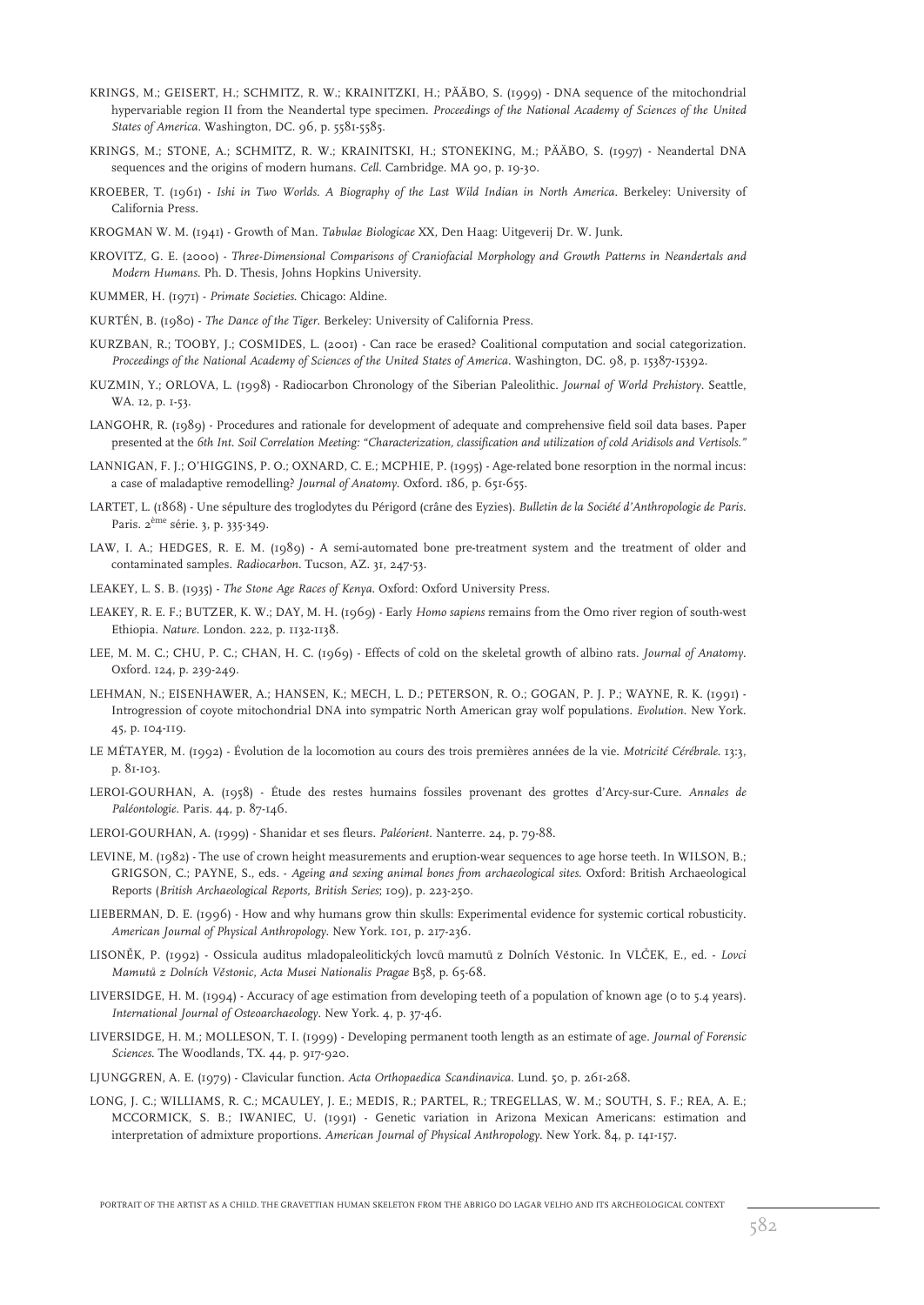- LÜTHI, T.; FISCH, A.; WYSS, P. (1998) Industrial computed X-ray tomography. *Insight*. *Non Destructive Testing and Condition Monitoring*. Northampton. 40, p. 196-197.
- LYMAN, R. L. (1994) *Vertebrate Taphonomy*. Cambridge: Cambridge University Press.
- MADRE-DUPOUY, M. (1992) *L'Enfant du Roc de Marsal. Étude Analytique et Comparative*. Paris: CNRS.
- MADUREIRA, M. L.; RAMALHINHO, M. G. (1981) Notas sobre a distribuição, diagnose e ecologia dos Insectivora e Rodentia portugueses. *Arquivos do Museu Bocage*. Lisboa. Série A 1 (10), p. 165-263.
- MAGRI, D. (1999) Late Quaternary vegetation history at Lagaccione near Lago di Bolsena (central Italy). *Review of Palaeobotany and Palynology*. Amsterdam. 106, p. 171-208.
- MAJÓ, T. (1992) *L'os coxal chez l'enfant. Morphologie, devéloppement et test de détermination sexuelle. Application au cimetière de Cognac St-Martin (Charente).* Thèse de D. E. A.; Laboratoire d'Anthropologie, Université de Bordeaux 1.
- MAJÓ, T. (1995) Quelques aspects de la croissance de l'os coxal: application aux Néandertaliens de La Ferrassie. *Anthropologie et Préhistoire*. Bruxelles. 106, p. 57-64.
- MAJÓ, T. (2000) *L'os coxal non-adulte: approche méthodologique de la croissance et de la diagnose sexuelle. Application aux enfants du paléolithique moyen*. Thèse de Doctorat, Université de Bordeaux 1.
- MALLEGNI, F.; PALMA DI CESNOLA, A. (1994) Les restes humains découverts dans les niveaux gravettiens de la Grotte Paglicci (Rignano Garganico, Pouilles, Italie). *Anthropologie*. Brno. 32, p. 45-57.
- MALLEGNI, F.; TRINKAUS, E. (1997) A reconsideration of the Archi 1 Neandertal mandible. *Journal of Human Evolution*. London. 33, p. 651-668.
- MANUPPELLA, G.; BALAÇÓ MOREIRA, J. C.; COSTA, J. R. G.; CRISPIM, J. A. (1985) Calcários e dolomitos do Maciço Calcário Estremenho. *Estudos, Notas e Trabalhos do Serviço de Fomento Mineiro*. São Mamede de Infesta. 27, p. 3-48.
- MARESH, M. M. (1940) Paranasal sinuses from birth to late adolescence I. Size of the paranasal sinuses as observed in routine posteroanterior roentgenograms. *American Journal of Diseases of Children*. Chicago, IL. 60, p. 55-78.
- MARESH, M. M. (1955). Linear growth of long bones of extremities from infancy through adolescence. *Journal of Diseases of Children*. Chicago, IL. 89, p. 725-742.
- MARESH, M. M. (1970) Measurements from roentgenograms, heart size, long bone lengths, bone, muscles and fat widths, skeletal maturation. In MCCAMMON, R. W., ed. - *Human Growth and Development*. Springfield: Charles C. Thomas, p. 155-200.
- MARIEZKURRENA, K.; ALTUNA, J. (1983) Biometría y dimorfismo sexual en el esqueleto de *Cervus elaphus* würmiense, postwürmiense y actual del Cantábrico. *Munibe*. Donostia-San Sebastián. 35, p. 203-246.
- MARKARJAN, D. S.; ISAKOV, E. P.; KONDALOV, G. I. (1974) Intergeneric hybrids of the lower (42-chromosome) monkey species of the Sukhumi colony. *Journal of Human Evolution*. London. 3, p. 247-255.
- MARKS, A. E. (2000) Upper Paleolithic occupation of Portugal: residents vs. visitors. In BALBÍN, R.; BICHO, N.; CARBONELL, E; HOCKETT, B.; MOURE, A.; RAPOSO, L.; SANTONJA, M.; VEGA, G., eds. - *3.0 Congresso de Arqueologia Peninsular. Actas. Vol. 2. Paleolítico da Península Ibérica*. Porto: ADECAP, p. 341-349.
- MARKS, A.; ALMEIDA, F. (1996) The late Aurignacian and "Aurignacian" Elements in the Upper Palaeolithic of the Portuguese Estremadura, Portugal. In *XIII International Congress of Prehistoric and Protohistoric Sciences: The Upper Palaeolithic, The Late Aurignacian.* Forlí: ABACO Edizioni, p. 11-21.
- MARKS, A. E.; CHABAI, V. P., eds. (1998) *The Middle Paleolithic of Western Crimea*, vol. 1. Liège: Université (*Études et Recherches Archéologiques de l'Université de Liège*; 84).
- MARKS, A. E.; DEMIDENKO, Y. E.; MONIGAL, K.; USIK, V.; FERRING, C. R.; BURKE, A.; RINK, J.; MCKINNEY, C. (1997) - Starosele and the Starosele child: new excavations, new results. *Current Anthropology*. Chicago, IL. 38, p. 112-123.
- MARKS, A.; MONIGAL, K.; ZILHÃO, J. (2001) The lithic assemblages of the Late Mousterian at Gruta da Oliveira, Almonda, Portugal. In ZILHÃO, J.; AUBRY, T.; CARVALHO, A. F., eds. - *Les premiers hommes modernes de la Péninsule Ibérique*. Lisboa: Instituto Português de Arqueologia (*Trabalhos de Arqueologia*; 17), p. 145-154.
- MAROTO, J.; SOLER, N.; FULLOLA, J. M. (1996) Cultural change between Middle and Upper Paleolithic in Catalonia. In CARBONELL, E.; VAQUERO, M., eds. - *The last Neanderthals, the first anatomically modern humans: a tale about the human* diversity. Cultural change and human evolution: the crisis at 40 KA BP. Tarragona: Universitat Rovira i Virgili, p. 219-250.
- MARSHALL, J.; SUGARDJITO, J. (1986) Gibbon systematics. In ERWIN, J.; SWINDLER, D. R., eds. *Comparative Primate Biology I. Systematics, Evolution and Anatomy*. New York: Alan R. Liss, p. 137-185.
- MARTÍNEZ-PARRAS, J. M.; PEINADO LORCA, M. (1987) Andalucía Oriental. In PEINADO LORCA, M.; RIVAS-MARTÍNEZ, S., eds. - *La vegetación de España*. Alcalá de Henares: Universidad de Alcalá de Henares, p. 231-255.
- MARTINS, A. (1949) *Maciço calcário estremenho. Contribução para um estudo de geografia física.* Coimbra: Universidade.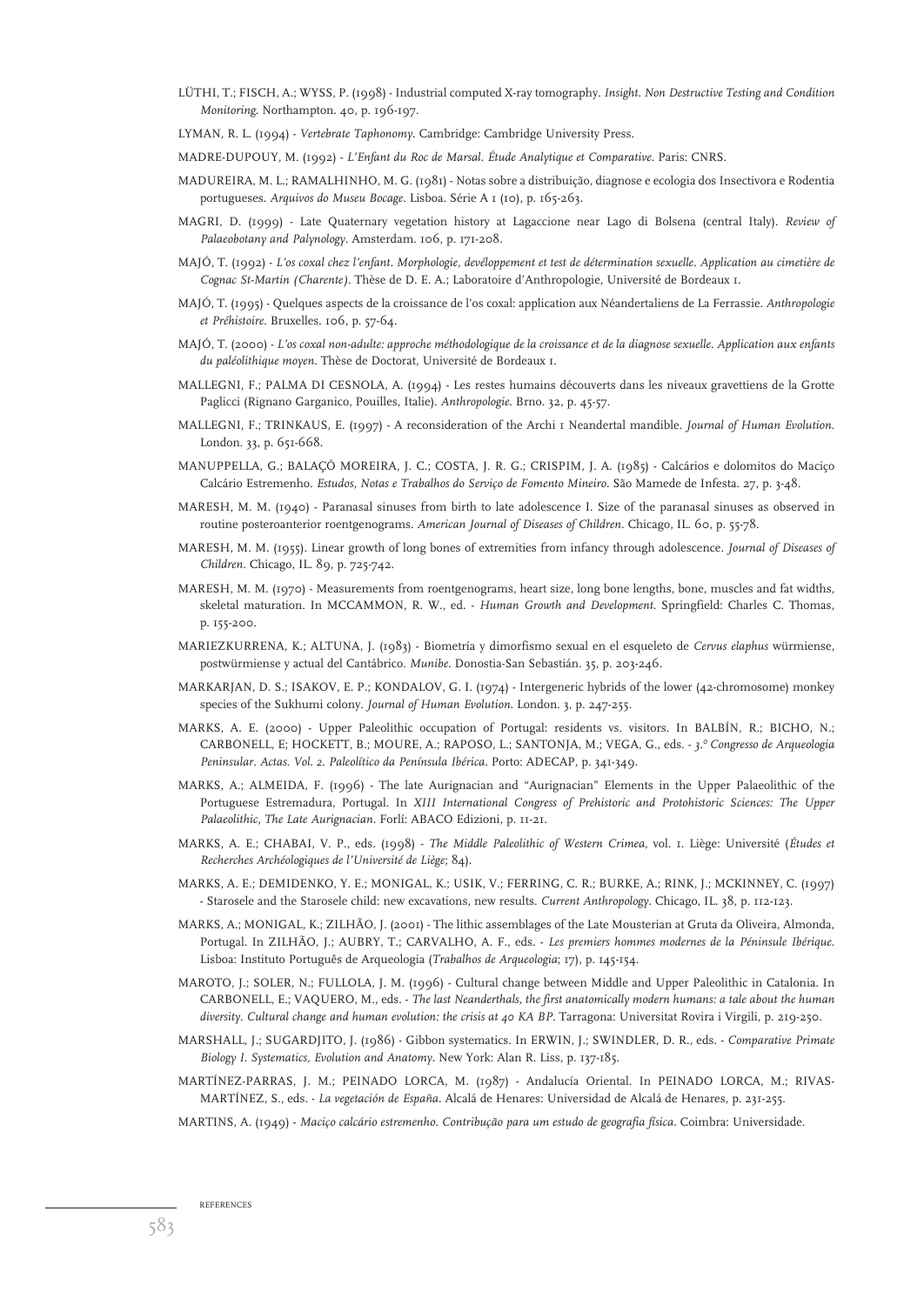- MATEUS, J. E. (1991) *Differential pollen destruction by H2O2 oxidation in fossil pollen concentration routines.* (unpublished manuscript).
- MATEUS, J. E. (1992) *Holocene and present-day ecosystems of the Carvalhal region, Southwest Portugal*. Ph. D. Thesis, Utrecht University.
- MATEUS, J. E. (2001) Past climates. Evidences in Portugal*. Extended Abstracts of the International Meeting on Climate Change and the Kyoto Protocol.* University of Évora. (in press).
- MATEUS, J. E.; QUEIROZ, P. F. (1993) Os estudos da vegetação quaternária em Portugal; contextos, balanço e perspectivas. In CARVALHO G. S. de; FERREIRA, A. de B., SENNA-MARTINEZ, J. C. de, eds. - *O Quaternário em Portugal*. Lisboa: Colibri, p. 105-131.
- MATEUS, J. E.; QUEIROZ, P. F. (2000) Lakelets, lagoons and peat-mires in the coastal plane south of Lisbon: Palaeoecology of the Norther Littoral of Alentejo. In MATEUS, J. E.; QUEIROZ, P. F., eds. - *Rapid environmental change in the Mediterranean Region. The contribution of the high-resolution lacustrine records from the last 80 millenia.* 2<sup>nd</sup> Odrinhas (Sintra): Workshop of the Southern European Working Group of the European Lake Drilling Programa (ELDP-ESF), p. 33-37.

MATIEGKA, J. (1934) - *Homo Předmostensis. Folsilní člověk z Předmostí na Moravě I. Česká Prague: Akademie Věd a Umění.* 

MATIEGKA, J. (1938) - *Homo Prˇedmostensis. Folsilní cˇloveˇk z Prˇedmostí na Morave II ˇ* . C*ˇ*eská Prague: Akademie Veˇd a Umeˇní.

MAUREILLE, B. (2002) - A lost Neanderthal neonate found. *Nature*. London. 419, p. 33-34.

- MAUREILLE, B.; BAR, D. (1999) The premaxilla in Neandertal and early modern children: ontogeny and morphology. *Journal of Human Evolution*. London. 37, p. 137-152.
- MAY, F. (1986) *Les Sépultures Préhistoriques*. Paris: CNRS.
- MAYHEW, D. F. (1977) Avian predators as accumulators of fossil mammal material. *Boreas*. Århus. 6, p. 25-31.
- MAYR, E. (1956) Geographical character gradients and climactic adaptation. *Evolution*. Lancaster, PA. 10, p. 105-108.
- MAYR, E. (1963) *Animal Species and Evolution*. Cambridge: Belknap Press.
- MCBREARTY, S.; BROOKS, A. S. (2000) The revolution that wasn't: a new interpretation of the origin of modern human behavior. *Journal of Human Evolution*. London. 39, p. 453-563.
- MCCAMMON, R. W., ed. (1970) *Human Growth and Development*. Springfield, IL.: Charles C. Thomas.
- MCCOWN, T. D.; KEITH, A. (1939) *The Stone Age of Mount Carmel II. The Fossil Human Remains from the Levalloiso-Mousterian*. Oxford: Clarendon Press.
- MCDERMOTT, F.; GRÜN, R.; STRINGER, C. B.; HAWKESWORTH, C. J. (1993) Mass spectrometric U-series dates for Israeli Neanderthal/early modern hominid sites. *Nature*. London. 363, p. 252-254.
- MCHENRY, H. M. (1992) Body size and proportions in early hominids. *American Journal of Physical Anthropology*. New York. 87, p. 407-431.
- MELLARS, P. A. (1996) *The Neanderthal Legacy*. Princeton: Princeton University Press.
- MELLARS, P. A. (1999) The Neanderthal Problem Continued. *Current Anthropology*. Chicago, IL. 40, p. 341-350.
- MENGEL, R. M. (1971) A study of dog-coyote hybrids and implications concerning hybridization in *Canis*. *Journal of Mammalogy*. Pittsburg, PA. 52, p. 316-336.
- MERCHANT, V. L.; UBELAKER, D. H. (1977) Skeletal growth of the protohistoric Arikara. *American Journal of Physical Anthropology*. New York. 46, p. 61-72.
- MERCIER, N.; VALLADAS, H.; BAR-YOSEF, O.; VANDERMEERSCH, B.; STRINGER, C.; JORON, J. L. (1993) Thermoluminescence date for the Mousterian burial site of Es-Skhul, Mt. Carmel. *Journal of Archaeological Science*. London. 20, p. 169-174.
- MERCIER, N.; VALLADAS, H.; FROGE, L.; JORON, J. -L.; REYSS, J. -L.; AUBRY, T. (2001) Application de la méthode de la thermoluminescence à la datation des occupations paléolithiques de la Vallée du Côa. In ZILHÃO, J.; AUBRY, T.; CARVALHO, A. F., eds. - *Les premiers hommes modernes de la Péninsule Ibérique*. Lisboa: Instituto Português de Arqueologia (*Trabalhos de Arqueologia*; 17), p. 275-280.
- MERCIER, N.; VALLADAS, H.; JORON, J. L.; REYSS, J. L.; LÉVÊQUE, F.; VANDERMEERSCH, B. (1991) Thermoluminescence dating of the late Neanderthal remains from Saint-Césaire. *Nature*. London. 351, p. 737-739.
- METCALF, P.; HUNTINGTON, R. (1991) *Celebrations of Death*. Cambridge: Cambridge University Press.
- MILLES, A. E. W.; BULMAN, J. S. (1995) Growth curves of immature bones from a Scottish island population of sixteenth to mid-nineteenth century: shoulder girdle, ilium, pubis and ischium. *International Journal of Osteoarchaelogy*. New York. 5, p. 15-27.
- MILNE, N.; O'HIGGINS, P. (2002) Inter-specific variation in *Macropus* crania: form, function and phylogeny. *Journal of Zoology*. Cambridge. 256, p. 523-535.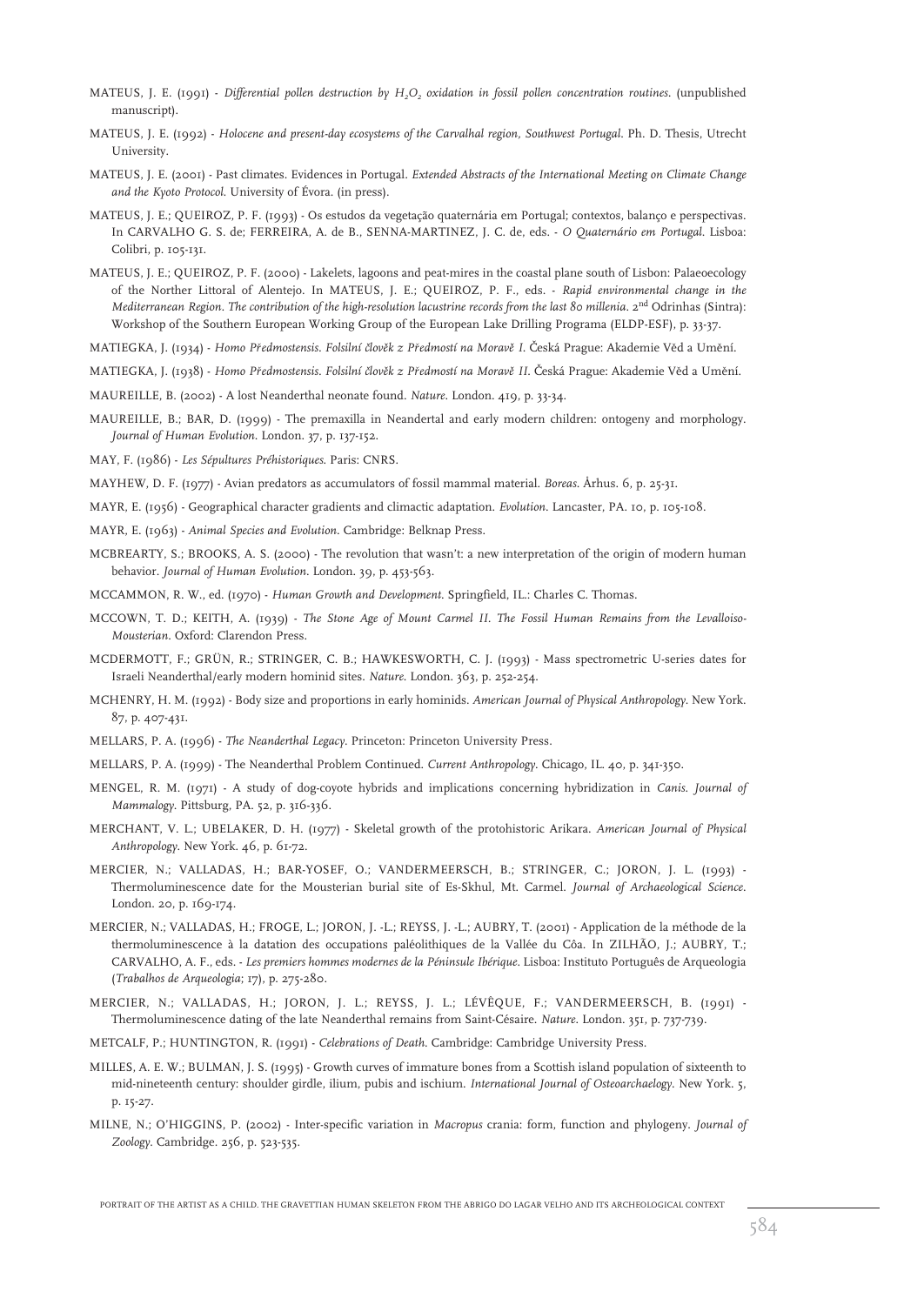- MINUGH-PURVIS, N. (1988) *Patterns of Craniofacial Growth and Development in Upper Pleistocene Hominids*. Ph. D. Thesis, University of Pennsylvania.
- MINUGH-PURVIS, N. (1998) The search for the earliest modern Europeans. A comparison of the Es-Skhul 1 and Krapina 1 juveniles. In AKAZAWA, T.; AOKI, K.; BAR-YOSEF, O., eds. - *Neandertals and Modern Humans in Western Asia*. New York: Plenum Press, p. 339-352.
- MINUGH-PURVIS, N.; RADOVČIĆ, J.; SMITH, F. H. (2000) Krapina 1: A juvenile Neandertal from the early Late Pleistocene of Croatia. *American Journal of Physical Anthropology*. New York. 11, p. 393-424.
- MOLLESON, T.; COX, M. (1993) The Spitalfields Project Vol. 2 The Anthropology. The Middling Sort. York: Council for British Archaeology (*Council for British Archaeology Research Report*; 86).
- MOORE, W. S. (1977) An evaluation of narrow hybrid zones in vertebrates. *Quarterly Review of Biology*. Chicago, IL. 52, p. 263-277.
- MOORREES, C. F. A.; FANNING, E. A.; HUNT, E. E. (1963) Age variation of formation stages for ten permanent teeth. *Journal of Dental Research*. Alexandria, VA. 42, p. 1490-1502.
- MORIN, J. D.; HILL, J. C.; ANDERSON, J. E.; GRAINGER, R. M. (1963) A study of growth in the interorbital region. *American Journal of Ophthalmology*. Los Angeles, CA. 56, p. 895-901.
- MURPHY, M. S.; MONGE, J.; MANN, A. (1998) Unique Neandertal noses: Variation in the internal morphology of the nose (abstract). *American Journal of Physical Anthropology* New York. (*Supplement*; 26), p. 168.
- MUSSI, M. (1996) On the chronology of the burials found in the Grimaldi Caves. *Antropologia Contemporanea*. Firenze. 9, p. 95-104.
- MUSSI, M. (2000) Heading south: the Gravettian colonisation of Italy. In ROEBROEKS, W.; MUSSI, M. ; SVOBODA, J.; FENNEMA, K., eds. - *Hunters of the Golden Age: The Mid Upper Palaeolithic of Eurasia 30,000-20,000 BP.* Leiden: University, p. 355-374.
- MUSSI, M. (2001) Comment on: RIEL-SALVATORE, J.; CLARK, G. A. Grave markers. Middle and Early Upper Paleolithic burials and the use of chronotypology in contemporary Paleolithic research. *Current Anthropology*. Chicago, IL. 42, p. 467-468.
- NAGEL, U. (1973) A comparison of anubis baboons, hamadryas baboons and their hybrids at a species border in Ethiopia. *Folia Primatologia*. Zürich. 19, p. 104-165.
- NAVARRO ANDRÉS, F.; VALLE GUTIÉRREZ, C. (1987) Castilla y León. In PEINADO LORCA, M.; S. RIVAS-MARTÍNEZ, S., eds. - *La vegetación de España*. Alcalá de Henares: Universidad de Alcalá de Henares, p. 117-161.
- NELSON, A. J.; THOMPSON, J. L. (1999) Growth and development in Neandertals and other fossil hominids: implications for the evolution of hominid ontogeny. In HOPPA, F. D.; FITZGERALD, C. M., eds. - *Human Growth in the Past: Studies from Bones and Teeth*. Cambridge: Cambridge University Press, p. 88-110.
- NEWELL, R. R.; KIELMAN, D.; CONSTANDSE-WESTERMANN, T. S.; VAN DER SANDEN, W. A. B.; VAN GIJN, A. (1990) - *An Inquiry into the Ethnic Resolution of Mesolithic Regional Groups. The Study of Their Decorative Ornaments in Time and Space*. Leiden: Brill.
- NOBLE, W.; DAVIDSON, I. (1996) *Human Evolution. Language and Mind: A Psychological and Archaeological Inquiry.* Cambridge: Cambridge University Press.
- NORDBORG, M. (1998) On the probability of Neanderthal ancestry. *American Journal of Human Genetics*. Chicago, IL. 63, p. 1237-1240.
- O'CONNELL, J. F.; HAWKES, K.; BLURTON JONES, N. (1988) Hadza hunting, butchering, and bone transport and their archaeological implications. *Journal of Anthropological Research*. Albuquerque, NM. 44, p. 113-161.
- OGILVIE, M. D.; HILTON, C. E.; OGILVIE, C. D. (1998) Lumbar abnormalities in the Shanidar 3 Neandertal. *Journal of Human Evolution*. London. 35, p. 597-610.
- OLIVIER, G. (1951-56) Anthropologie de la clavicule. *Bulletins et Mémoires de la Société d'Anthropologie de Paris*. Paris. Série 10. 2, p. 67-99, 121-157; 3, p. 269-279; 4, p. 90-100; 5, p. 35-56, 144-153; 6, p. 283-302; 7, p. 225-261, 404-447.
- OMEL'CHENKO, R. M.; SUKHOMLINOVA, O. (1976) Sroki sinostozirovaniya lonno-sedalitschnogo sinchondroza. (The duration of the ischiopubic synostosis). *Arkhiv Anatomii Gistologii i Embriologii*. Sankt-Petersburg. 4, p. 91-95.
- ONORATINI, G. (1999) Nouvelles données sur la culture gravettienne en Vivarais. In SACCHI, D., ed. *Les faciès leptolithiques du nord-ouest méditerranéen: milieux naturels et culturels. XXIV<sup>e</sup> Congrès Préhistorique de France. Carcassonne, 26-30 Septembre 1994*. Paris: Société Préhistorique Française, p. 151-163.
- ORTEGA, D.; MAROTO, J. (2001) *Matières premières et technologie lithique du Moustérien final de la grotte des Ermitons (Pyrénées Méditerranéennes)*. In ZILHÃO, J.; AUBRY, T.; CARVALHO, A. F., eds. - *Les premiers hommes modernes de la Péninsule Ibérique*. Lisboa: Instituto Português de Arqueologia (*Trabalhos de Arqueologia*; 17), p. 69-76.
- OVCHINNIKOV, I.; GÖTHERSTRÖM, A.; ROMANOVA, G. P.; KHARITONOV, V. M.; LIDÉN, K.; GOODWIN W. (2000) Molecular analysis of Neandertal DNA from the northern Caucasus. *Nature*. London. 404, p. 490-493.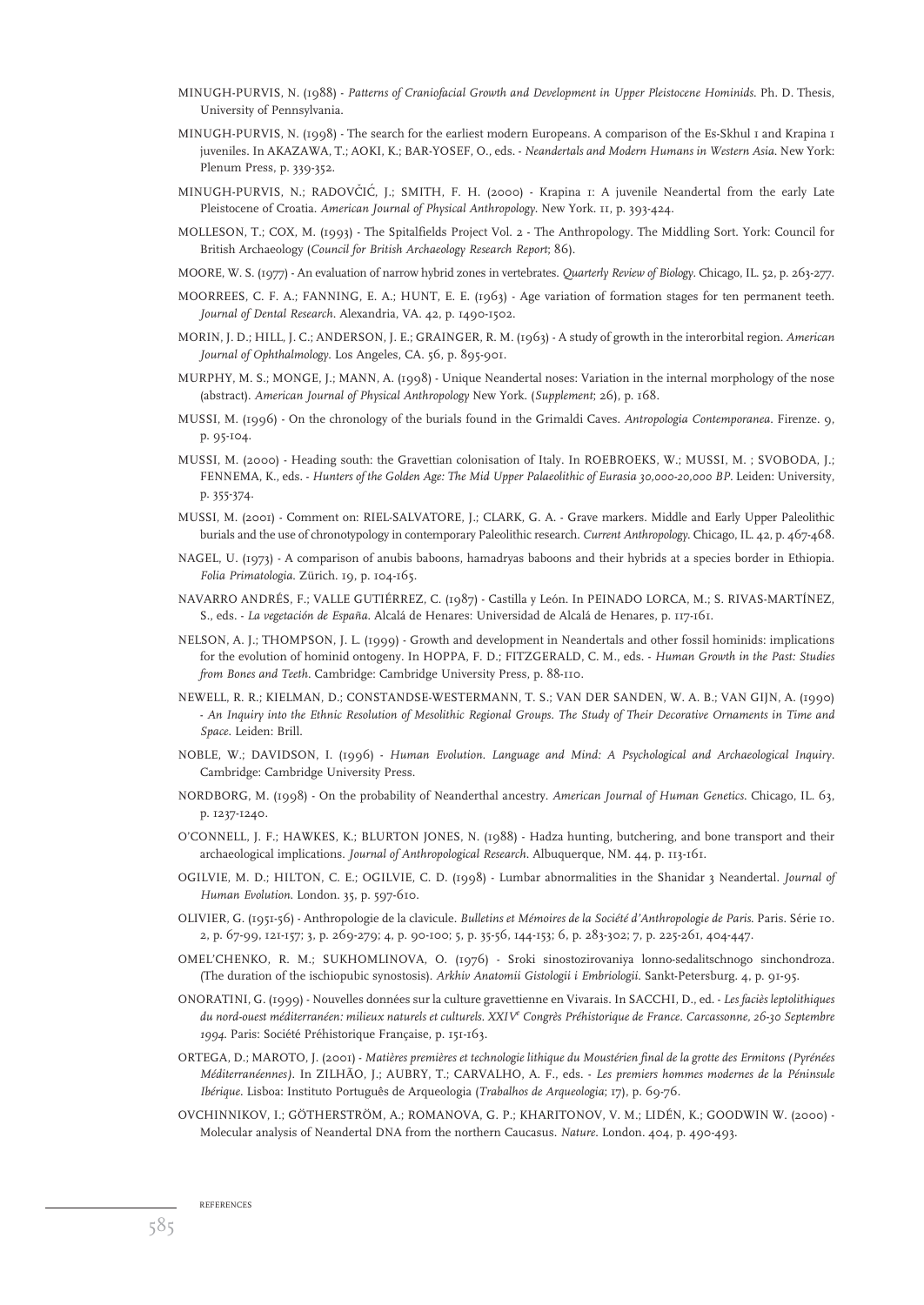PALMA DI CESNOLA, A. (1993) - *Il Paleolitico Superiore in Italia*. Firenze: Garlatti e Razzai Editori.

- PAP, I.; TILLIER, A. M.; ARENSBURG, B.; CHECH, M. (1996) The Subalyuk Neanderthal remains (Hungary): a reexamination. *Annales Historico-Naturales Musei Nationalis Hungarici*. Budapest. 88, p. 233-270.
- PARRA, E. J.; KITTLES, R. A.; ARGYROPOULOS, G.; PFAFF, C. L.; HIESTER, K.; BONILLA, C.; SYLVESTER, N.; PARRISH-GAUSE, D.; GARVEY, W. T.; JIN, L.; MCKEIGUE, P. M.; KAMBOH, M. I.; FERRELL, R. E.; POLLITZER, W. S.; SHRIVER, M. D. (2001) - Ancestral proportions and admixture dynamics in geographically defined African Americans living in South Carolina. *American Journal of Physical Anthropology*. New York. 114, p. 18-29.
- PARRA, E. J.; MARCINI, A.; AKEY, J.; MARTINSON, J.; BATZER, M. A.; COOPER, R.; FORRESTER, T.; ALLISON, D. B.; DEKA, R.; FERRELL, R. E.; SHRIVER, M. D. (1998) - Estimating African American admixture proportions by use of population-specific alleles. *American Journal of Human Genetics*. Chicago, IL. 63, p. 1839-1851.
- PARSONS, F. G. (1917) On the proportions and characteristics of the modern English clavicle. *Journal of Anatomy*. Oxford. 51, p. 71-93.
- PATTON, J. L. (1993) Hybridization and hybrid zones in pocket gophers (Rodentia, Geomyidae). In HARRISON, R. G., ed. *Hybrid Zones and the Evolutionary Process*. Oxford: Oxford University Press, p. 290-308.
- PAYNE, S. (1975) Partial recovery and sample bias. In CLASON, A. T., ed. *Archaeozoological Studies*. Amsterdam: North-Holland Publishing Company, p. 7-17.
- PEINADO LORCA, M.; MARTÍNEZ-PARRAS, J. M. (1987) Castilla-La Mancha*.* In PEINADO LORCA, M.; S. RIVAS-MARTÍNEZ, S., eds. - *La vegetación de España*. Alcalá de Henares: Universidad de Alcalá de Henares, p. 163-196.
- PELEGRIN, J. (2000) Les techniques de débitage laminaire au Tardiglaciaire: critères de diagnose et quelques réflexions. In VALENTIN, B.; BODU, P.; CHRISTENSEN, M., eds. - L'Europe centrale et septentrionale au tardiglaciaire: confrontation des modèles régionaux de peuplement: actes de la table-ronde internationale de Nemours, 14-15-16 mai 1997. Nemours : APRAIF (*Mémoires du Musée de Préhistoire de l'Ile de France*; 7), p. 73-86.
- PEÑA MONNÉ, J. L., ed. (1997) *Cartografía geomorfológica básica y aplicada*. Logroño: Geoforma.
- PERES, C. A.; PATTON, J. L.; DA SILVA N. F. (1996) Riverine barriers and gene flow in Amazonian saddle-back tamarins. *Folia Primatologia*. Zürich. 67, p. 113-124.
- PERLÈS, C. (1982) Les rites funéraires du paléolithique, mythe ou realité? *Les Dossiers d'Archéologie*. Dijon. 66, p. 8-14.
- PETTITT, P. (1998) Middle Paleolithic and Early Upper Paleolithic: the radiocarbon chronology. In OTTE, M., ed. *Préhistoire de l'Anatolie. Genèse de deux mondes. Volume 1*. Liège. Université (*Études et Recherches Archéologiques de l'Université de Liège*; 85), p. 329-338.
- PETTITT, P. B. (2000) Radiocarbon chronology, faunal turnover and human occupation at the Goat's Hole, Paviland. In ALDHOUSE-GREEN, S., ed. - *Paviland Cave and the 'Red Lady': a Definitive Report*. Bristol: Western Academic and Specialist Press, p. 63-71.
- PETTITT, P. B.; BADER, O. N. (2000) Direct AMS Radiocarbon dates on the Sungir mid Upper Palaeolithic burials. *Antiquity*. Cambridge. 74, p. 269-70.
- PETTITT, P.; BAILEY, R. M. (2000) AMS Radiocarbon and Luminescence Dating of Gorham's and Vanguard Caves, Gibraltar, and Implications for the Middle to Upper Paleolithic Transition in Iberia. In STRINGER, C.; BARTON, R. N. E.; FINLAYSON, C., eds. - *Neanderthals on the edge: 150th anniversary conference of the Forbes' Quarry discovery, Gibraltar*. Oxford: Oxbow Books, p. 155-162.
- PETTITT, P. B.; TRINKAUS, E. (2000) Direct radiocarbon dating of the Brno 2 Gravettian human remains. *Anthropologie (Brno)*. 38, p. 149-50.
- PHILLIPS-CONROY, J.; JOLLY, C. J. (1986) Changes in the structure of the baboon hybrid zone in the Awash National Park, Ethiopia. *American Journal of Physical Anthropology*. New York. 71, p. 337-350.
- PLUG, I. (1978) Collecting patterns of six species of vultures (Aves: Accipitridae). *Annals of the Transvaal Museum*. Pretoria. 31, p. 51-63.
- PLUMMER, T. W.; KINYUA, A. M.; POTTS, R. (1994) Provenancing of hominid and mammalian fossils from Kanjera, Kenya, using EDXRF. *Journal of Archaeological Science*. London. 21, p. 553-563.
- PLUMMER, T. W.; POTTS, R. (1995) Hominid fossil sample from Kanjera, Kenya: Description, provenance, and implications of new and earlier discoveries. *American Journal of Physical Anthropology*. New York. 96, p. 7-23.
- POLTARAUS, A. B.; KULIKOV, E. E.; LEBEDEVA, I. A. (2000) The molecular analysis of DNA from the remains of three individuals from the Sunghir site (preliminary data). In ALEXEEVA, T. I.; BADER, N. O.; MUNCHAEV, R. M.; BUZHILOVA, A. P.; KOZLOVSKAYA, M. V.; MEDNIKOVA, M. B., eds. - *Homo Sungirensis. Upper Palaeolithic man: ecological and evolutionary aspects of the investigation*. Moscow: Scientific World, p. 351-358.
- PONCE DE LEÓN, M. S.; ZOLLIKOFER, C. P. E. (1999) New evidence from Le Moustier 1: computer-assisted reconstruction and morphometry of the skull. *Anatomical Record*. New York. 254, p. 474-489.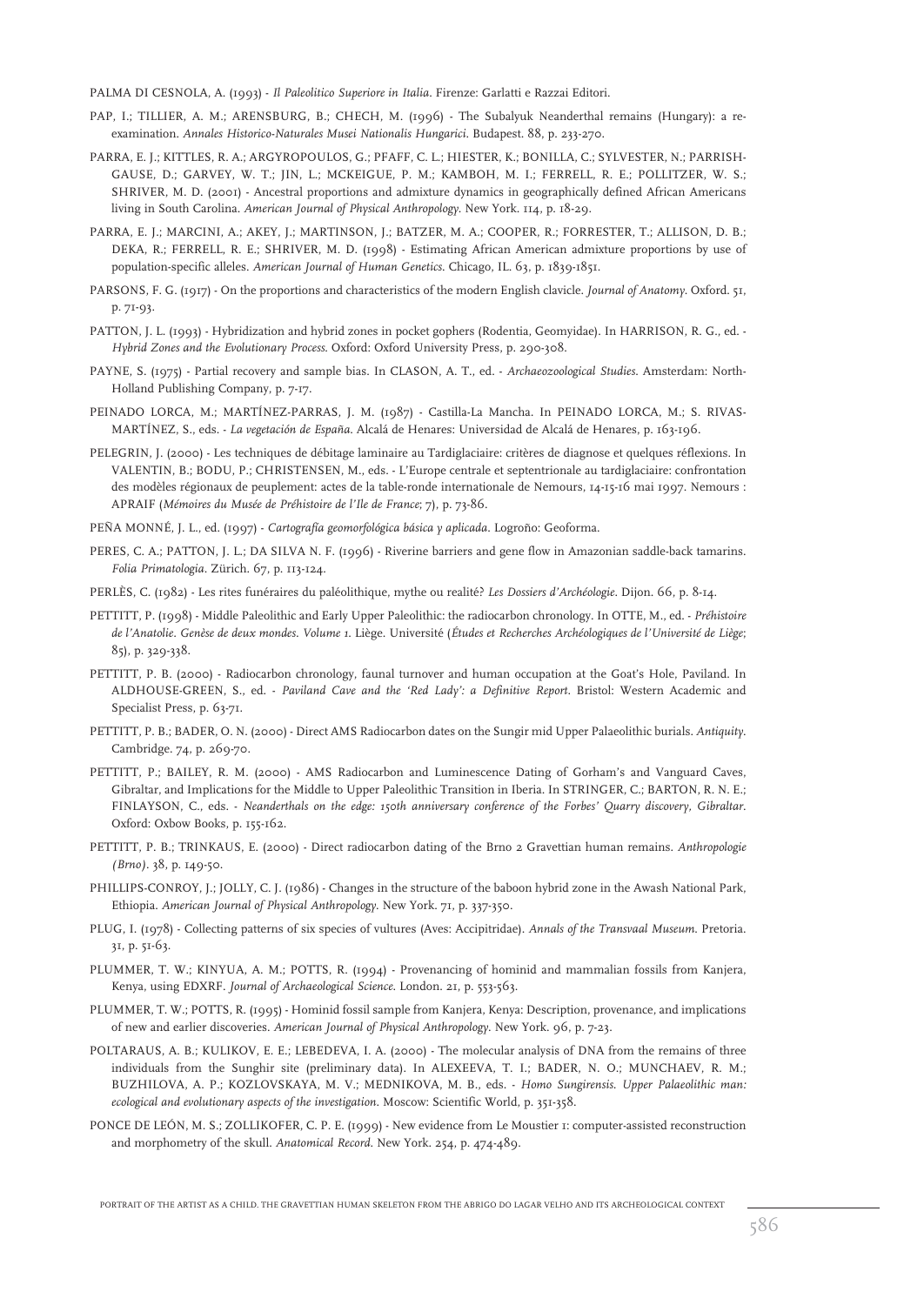- PONCE DE LEÓN, M. S.; ZOLLIKOFER, C. P. E. (2001) Neanderthal cranial ontogeny and its implications for late hominid diversity. *Nature*. London. 412, p. 534-538.
- PONS, A.; REILLE, M. (1988) The Holocene Upper Pleistocene pollen record from Padul (Granada, Spain): A new study. *Palaeogeography, Palaeoclimatology, Palaeoecology*. Amsterdam. 66, p. 243-263.
- PONS, A.; GUIOT, J.; BEAULIEU, J. L.; REILLE, M. (1992) Recent contribution to the climatology of the last Glacial-Interglacial cycle based on French pollen sequences*. Quaternary Science Reviews*. Kidlington. 11, p. 439-448.
- PÓVOAS, L.; ZILHÃO, J.; CHALINE, J.; BRUNET-LECOMTE, P. (1992) La faune de Rongeurs du Pléistocène Supérieur de la Grotte de Caldeirão (Tomar, Portugal). *Quaternaire*. Paris. 3, p. 40-47.
- QUAM, R. M.; SMITH, F. H. (1998) A reassessment of the Tabun C2 mandible. In AKAZAWA, T.; AOKI, K.; BAR-YOSEF, O., eds. - *Neandertals and Modern Humans in Western Asia*. New York: Plenum Press, p. 405-421.
- QUEIROZ, P. F. (1999) *Ecologia Histórica da Paisagem do Noroeste Alentejano.* Ph. D. Thesis, Universidade de Lisboa.
- QUEIROZ, P. F.; VAN DER BURGH, J. (1989) Wood anatomy of Iberian Ericales. *Revista de Biologia*. Lisboa. 14, p. 95-134.
- RABINOVICH, R.; TCHERNOV, E. (1995) Chronological, paleoecological and taphonomical aspects of the Middle Paleolithic site of Qafzeh, Israel. In BUITENHUIS, H.; UERPMANN, H. P., eds. - *Archaeozoology of the Near East II*. Leiden: Backhuys Pub, p. 5-44.
- RADOVCˇIC´, J.; SMITH, F. H.; TRINKAUS, E.; WOLPOFF, M. H. (1988) *The Krapina Hominids: An Illustrated Catalog of the Skeletal Collection*. Zagreb: Mladost.
- RAK, Y.; ARENSBURG, B. (1987) Kebara 2 Neanderthal pelvis: First look at a complete inlet. *American Journal of Physical Anthropology*. New York. 73, p. 227-231.
- RAK, Y.; KIMBEL, W. H.; HOVERS, E. (1994) A Neandertal infant from Amud Cave, Israel. *Journal of Human Evolution*. London. 26, p. 313-324.
- RANOV, V. A. (1978) Paleolithic of the West Asian Plateau. In BORISKOVSKY, P. I., ed. *The Paleolithic of the Near and Middle East*. Leningrad: Nauka, p. 190-241 (in Russian).
- RAPOSO, L. (1999) Commentary on: TRINKAUS, E.; ZILHÃO, J.; DUARTE, C.; The Lapedo child: Lagar Velho 1 and our perceptions of the Neandertals. *Mediterranean Prehistory Online*. http://www.med.abaco-mac.it/issue001/articles/doc/013raposo.htm
- REDFIELD, A. (1970) A new aid to aging immature skeletons: development of the occipital bone. *American Journal of Physical Anthropology*. New York. 33, p. 207-220.
- REID, D. G. (1996) *Systematics and Evolution of Littorina*. London: Ray Society.
- REID, D. J.; DEAN, M. C. (2000) The timing of linear hypoplasias on human anterior teeth. *American Journal of Physical Anthropology*. New York. 113, p. 135-140.
- RELETHFORD, J. H. (2001a) *Genetics and the Search for Modern Human Origins*. New York: Wiley-Liss.
- RELETHFORD, J. H. (2001b) Absence of regional affinities of Neandertal DNA with living humans does not reject multiregional evolution. *American Journal of Physical Anthropology*. New York. 115, p. 95-98.
- RELETHFORD, J. H.; LEES, F. C. (1981) Admixture and skin color in the transplanted Tlaxcaltecan population of Saltillo, Mexico. *American Journal of Physical Anthropology*. New York. 56, p. 259-267.
- REYNOLDS, J. C.; AEBISCHER, N. J. (1991) Comparison and quantification of carnivore diet by faecal analysis: a critique, with recommendations, based on a study of the fox *Vulpes vulpes*. *Mammal Review*. Oxford. 21, p. 97-122.
- RHOADS, M. L.; FRANCISCUS, R. G. (1996) Mandibular notch crest orientation in Neandertals and recent humans (abstract). *American Journal of Physical Anthropology*. New York. (*Supplement*; 22), p. 196.
- RIBEIRO, A.; ANTUNES, M. T.; FERREIRA, M. P.; ROCHA, R. B.; SOARES, A. F.; ZBYSZEWSKI, G.; ALMEIDA, F. M. de; CARVALHO, D.; MONTEIRO, J. H. (1979) - *Introduction à la géologie générale du Portugal.* Lisboa: Serviços Geológicos de Portugal.
- RIBEIRO, O. (1970) Génèse et diversité des montagnes portugaises. In LAUER, W., ed. *Argumenta Geographica. Festschrift Carl Troll zum 70. Geburtstag (24. Dezember 1969)*. Sankt Augustin: Asgard Verlag (Colloquium Geographicum; 12), p. 214-224.
- RICHARDS, M. P.; PETTITT, P. B.; STINER, M. C.; TRINKAUS, E. (2001) Stable isotope evidence for increasing dietary breadth in the European mid-Upper Paleolithic. *Proceedings of the National Academy of Sciences of the United States of America*. Washington, DC. 98, p. 6528-6532.
- RICHARDSON, P. R. K. (1980) Carnivore damage to antelope bones and its archaeological implications. *Palaeontologia Africana*. Johannesburg. 23, p. 109-125.
- RIEL-SALVATORE, J.; CLARK, G. A. (2001) Grave markers; Middle and Early Upper Paleolithic burials and the use of chronotypology in contemporary Paleolithic Research. *Current Anthropology*. Chicago, IL. 42, p. 449-460.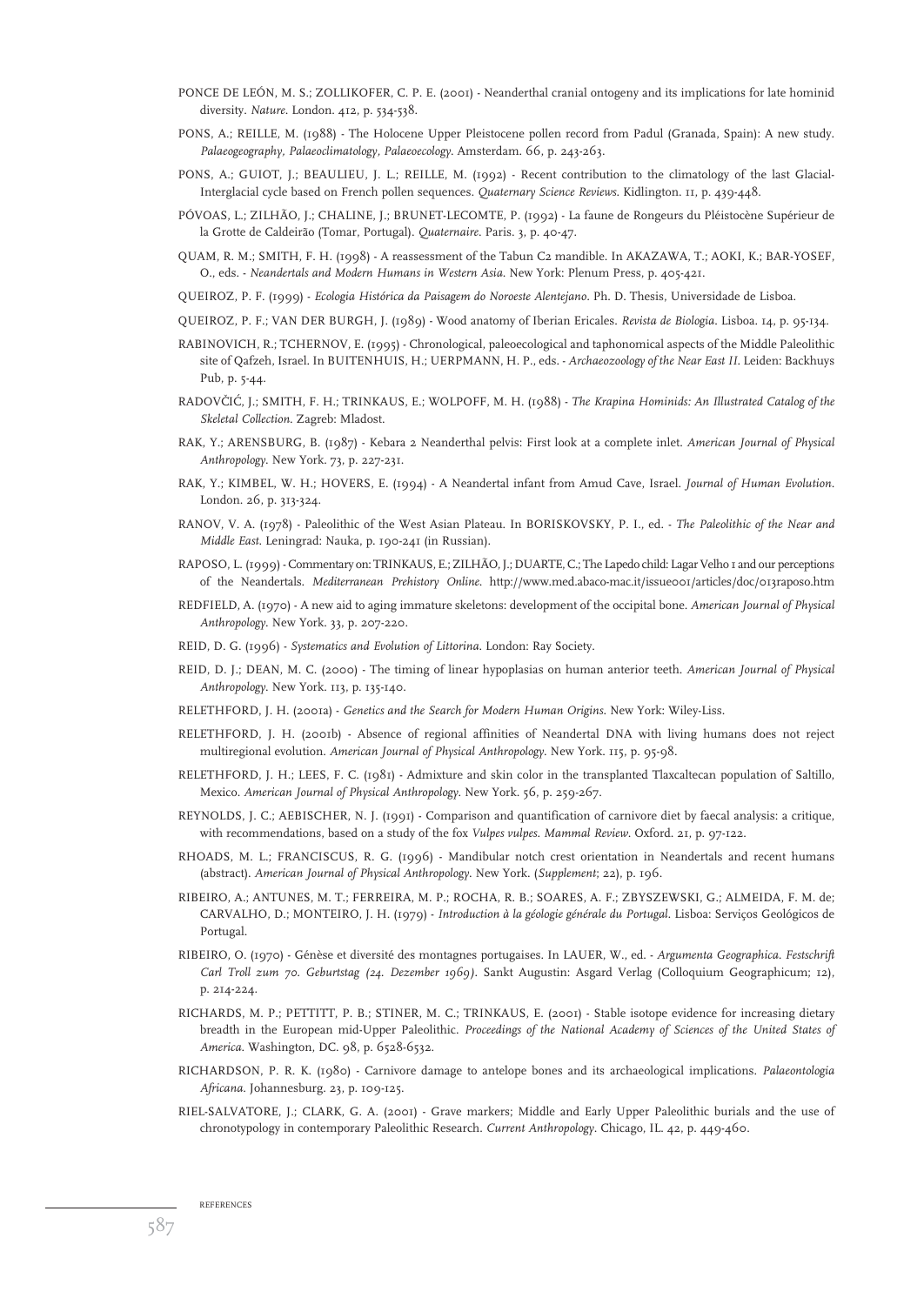- RIESENFELD, A. (1973) The effect of extreme temperatures and starvation on the body proportions of the rat. *American Journal of Physical Anthropology*. New York. 39, p. 427-460.
- RIGHTMIRE, G. P. (1979) Implications of Border Cave skeletal remains for later Pleistocene human evolution. *Current Anthropology*. Chicago, IL. 20, p. 23-35.
- RIGHTMIRE, G. P. (1984) *Homo sapiens* in sub-Saharan Africa. In SMITH, F. H.; SPENCER, F., eds. *The Origins of Modern Humans*. New York: Alan R. Liss, p. 295-326.
- RIGHTMIRE, G. P.; DEACON, H. J. (1991) Comparative studies of Late Pleistocene human remains from Klasies River Mouth, South Africa. *Journal of Human Evolution*. London. 20, 131-156.
- RIVAS-MARTÍNEZ, S.; FERNÁNDEZ GONZÁLEZ, F.; SÁNCHEZ MATA, D. (1987) El sistema central español: de la Sierra de Ayllón a la Sierra de la Estrella. In PEINADO LORCA, M. S. RIVAS-MARTÍNEZ, S. eds. - *La vegetación de España*. Alcalá de Henares: Universidad de Alcalá de Henares, p. 419-451.
- ROBERTS, D. F. (1978) *Climate and Human Variability*, 2nd ed. Menlo Park: Cummings.
- ROBINSON, R. M. (1995) *Temporal Bone Variation in Australian Aborigines and Other Modern Populations: Implications for the Origin of Modern Humans*. Ph. D. Thesis, University College London.
- ROCHE, A. F. (1953) Increase in cranial thickness during growth. *Human Biology*. Detroit. 25, p. 81-92.
- ROEBROEKS, W.; CORBEY, R. (2000) Periodisations and double standards in the study of the Palaeolithic. In ROEBROEKS, W.; MUSSI, M.; SVOBODA, J.; FENNEMA, K., eds. - *Hunters of the Golden Age*. Leiden: University, p. 77-86.
- ROEBROEKS, W.; MUSSI, M.; SVOBODA, J.; FENNEMA, K., eds. (2000) *Hunters of the Golden Age*. Leiden: University.
- ROGERS, P. M. (1982) Reliability of epiphysial fusion as an indicator of age in rabbits. *Mammalia*. Paris. 46, p. 267-269.
- ROHLF, F. J.; SLICE, D. (1990) Extensions of the Procrustes method for the optimal superimposition of landmarks. *Systematic Zoology*. Washington, D.C. 39, p. 40-59.
- ROSENBERG, K. R. (1988) The functional significance of Neandertal pubic length. *Current Anthropology*. Chicago, IL. 29, p. 595-617.
- ROSENBERG, K. R.; LU, Z.; RUFF, C. B. (1999) Body size, body proportions and encephalization in the Jinniushan specimen (abstract). *American Journal of Physical Anthropology*. New York. (*Supplement*; 28), p. 235.

RUFF, C. B. (1991) - Climate, body size and body shape in hominid evolution. *Journal of Human Evolution*. London. 21, p. 81-105.

- RUFF, C. B. (1994) Morphological adaptation to climate in modern and fossil hominids. *Yearbook of Physical Anthropology*. New York. 37, p. 65-107.
- RUFF, C. B. (1995) Biomechanics of the hip and birth in early *Homo*. *American Journal of Physical Anthropology*. New York. 98, p. 527-574.
- RUFF, C. B. (2000a) Biomechanical analyses of archaeological human skeletal samples. In KATZENBURG, M. A.; SAUNDERS, S. R., eds. - *Biological Anthropology of the Human Skeleton*. New York: Alan R. Liss, p. 71-102.
- RUFF, C. B. (2000b) Prediction of body mass from skeletal frame size in elite athletes. *American Journal of Physical Anthropology*. New York. 113, p. 507-517.
- RUFF, C. B. (2000c) Body size, body shape, and long bone strength in modern humans. *Journal of Human Evolution*. London. 38, 269-290.
- RUFF, C. B. (2001) Locomotion, long bone structure and body mass estimation in Old World anthropoids (abstract). *American Journal of Physical Anthropology*. New York. (*Supplement*; 32), p. 128.
- RUFF, C. B.; HAYES, W. C. (1983) Cross-sectional geometry of Pecos Pueblo femora and tibiae a biomechanical investigation. I. Method and general patterns of variation. *American Journal of Physical Anthropology*. New York. 60, p. 359-381.
- RUFF, C. B.; JONES, H. H. (1981) Bilateral asymmetry in cortical bone of the humerus and tibia Sex and age factors. *Human Biology*. New York. 53, p. 69-86.
- RUFF, C. B.; LEO, F. P. (1986) Use of computed tomography in skeletal structure research. *Yearbook of Physical Anthropology*. New York, NY. 29, p. 181-195.
- RUFF, C. B.; SCOTT, W. W.; LIU, A. Y. C. (1991) Articular and diaphyseal remodeling of the proximal femur with changes in body mass in adults. *American Journal of Physical Anthropology*. New York. 86, p. 397-413.
- RUFF, C. B.; TRINKAUS, E.; HOLLIDAY, T. W. (1997) Body mass and encephalization in Pleistocene *Homo*. *Nature*. London. 387, p. 173-176.
- RUFF, C. B.; TRINKAUS, E.; HOLT, B. (2000) Lifeway changes as shown by postcranial skeletal robustness (abstract). *American Journal of Physical Anthropology*. New York. (*Supplement*; 30), p. 266.
- RUFF, C. B.; TRINKAUS, E.; WALKER, A.; LARSEN, C. S. (1993) Postcranial robusticity in *Homo*, I: Temporal trends and mechanical interpretations. *American Journal of Physical Anthropology*. New York. 91, p. 21-53.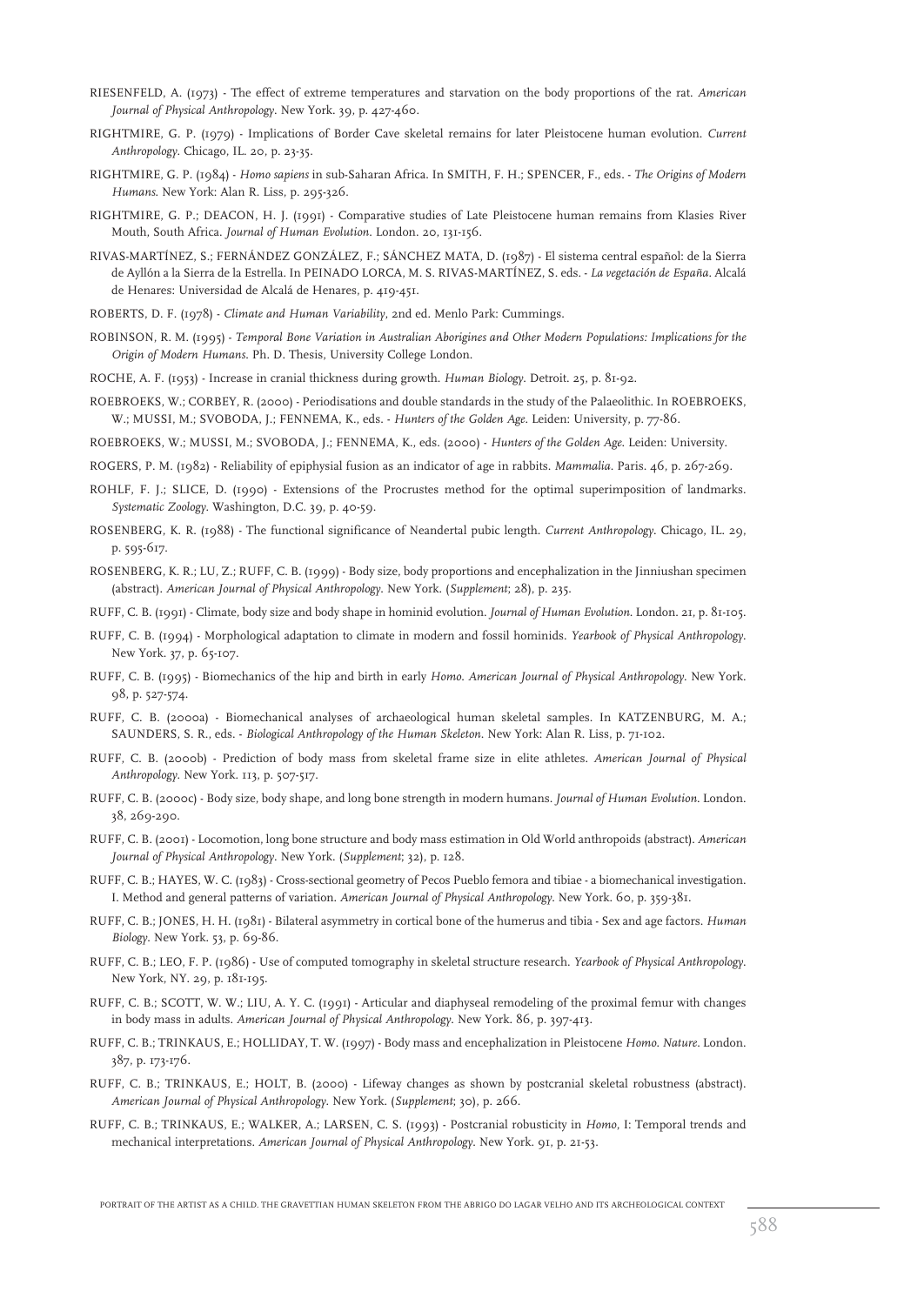- RUFF, C. B.; WALKER, A. (1993) Body size and body shape. In WALKER, A.; LEAKEY, R., eds. *The Nariokotome* Homo Erectus *Skeleton*. Cambridge: Harvard University Press, p. 234-265.
- RUFF, C. B.; WALKER, A.; TRINKAUS, E. (1994) Postcranial robusticity in *Homo*, III: Ontogeny. *American Journal of Physical Anthropology*. New York. 93, p. 35-54.
- RUNESTAD, J. A.; RUFF, C. B.; NIEH, J. C.; THORINGTON, R. W.; TEAFORD, M. F. (1993) Radiographic estimation of long bone cross-sectional geometric properties. *American Journal of Physical Anthropology*. New York. 90, p. 207-213.
- SABAN, R. (1981) Modifications des empreintes des veines méningées moyennes sur la voûte du crâne humain au cours de la croissance. *Comptes rendus de l'Académie des Sciences de Paris*. Paris. 292, p. 817-820.
- SABAN, R. (1984) *Anatomie et Evolution des Veines Méningées chez les Hommes Fossiles*. Paris: Editions du ENSB -CTHS.
- SABAN, R. (1986) Les rapports des veines méningées moyennes avec la paroi endocrânienne chez l'homme, au cours de la croissance. *Nova Acta Leopoldina*. Halle. 58:262, p. 425-437.
- SACCHI, D. (1986) Le Paléolithique supérieur du Languedoc occidental et du Roussillon (*XXIe supplément à Gallia Préhistoire*). Paris: CNRS.
- SACCHI, D.; SOLER I MASFERRER, N.; MAROTO I GENOVER, J.; DOMENECH FAUS, E. (1996) La question de l'Aurignacien tardif dans le domaine méditerranée nord-occidental. In *XIII International Congress of Prehistoric and Protohistoric Science: The Upper Palaeolithic, The Late Aurignacian.* Forlí: ABACO Edizioni, p. 23-40.
- SAINO, N.; LORENZINI, R.; FUSCO, G.; RANDI, E. (1992) Genetic variability in a hybrid zone between carrion and hooded crows (*Corvis corone corone* and *C. c. cornix* Passeriformes, Aves) in northwestern Italy. *Biochemical Systematics and Ecology*. Oxford. 20, p. 605-613.
- SAINT-GIRONS, M. C.; LE LOUARN, H. (1977) *Les rongeurs de France*. Paris: Institut National de la Recherche Agronomique.
- SAINT-GIRONS, M. C.; FONS, R.; NICOLAU-GUILLAUMET, P. (1979) Caractères distinctifs de *Crocidura russula*, *Crocidura leucodon* et *Crocidura suaveolens* en France Continentale. *Mammalia*. Paris. 43, p. 511-518.
- SALVADOR, A. (1994) *International Stratigraphic Guide. A guide to stratigraphic classification, terminology and procedure*. 2nd ed. Boulder: International Union of Geological Sciences & Geological Society of America.
- SÁNCHEZ GOÑI, M. F.; EYNAUD, F.; TURON, J. L.; SHACKLETON, N. J. (1999) High-resolution palynological record off the Iberian margin: direct land/sea correlation for the Last Interglacial complex. *Earth and Planetary Science Letters*. Amsterdam. 171, p. 123-137.
- SÁNCHEZ GOÑI, M. F.; TURON, J. L.; EYNAUD, F.; GENDREAU, S. (2000a) European Climatic response to Millenial-Scale Changes in the Atmosphere-Ocean System during the Last Glacial Period. *Quaternary Research*. London. 54, p. 394-403.
- SÁNCHEZ GOÑI, M. F.; TURON, J. L.; EYNAUD, F.; SHACKLETON, N. J.; CAYRE, O. (2000b) Direct land/sea correlation of the Eemian, and its comparison with the Holocene: a high-resolution palynological record off the Iberian margin. *Geologie en Mijnbouw*. Utrecht. 79, p. 345-354.
- SÁNCHEZ GOÑI, M. F.; D'ERRICO, F. (2001) New evidence on the chronology and climatic framework of the Middle-Upper Paleolithic transition. In FINLAYSON, C., ed. - *Neanderthals and Modern Humans in Late Pleistocene Eurasia. Abstracts. Calpe 2001 Conference. Gibraltar, 16-19 August, 2001*. Gibraltar: Gibraltar Government Heritage Publications, p. 18-20.
- SÁNCHEZ GOÑI, M. F.; CACHO, I.; TURON, J.-L.; GUIOT, J.; SIERRO, F. J.; PEYPOUQUET, J.-P.; GRIMALT, J. O.; SHACKLETON, N. J. (2002) - Synchroneity between marine and terrestrial responses to millennial scale climatic variability during the last glacial period in the Mediterranean region. *Climate Dynamics*. Heidelberg. 19, p. 95-105.
- SANCHIZ, B.; ESTEBAN, M. (1985) Herpetofauna de Erralla. *Munibe*. Donostia-San Sebastián. 37, p. 81-86.
- SANESI, G., ed. (1977) *Guida alla descrizione del suolo.* Firenze: Consiglio Nazionale delle Ricerche.
- SANTA LUCA, A. P. (1978) A re-examination of presumed Neandertal-like fossils. *Journal of Human Evolution*. New York. 7, p. 619-636.
- SAUNDERS, S.; HOPPA, R.; SOUTHERN, R. ( 1993) Diaphyseal growth in a nineteenth century skeletal sample of subadults from St. Thomas' Church, Belleville, Ontario. *International Journal of Osteoarchaelogy*. New York. 3, p. 265-283.
- SCHEUER, L.; BLACK, S. (2000) *Developmental Juvenile Osteology*. London: Academic Press.
- SCHILLACI, M. A.; FROEHLICH, J. W. (2001) Nonhuman primate hybridization and the taxonomic status of Neanderthals. *American Journal of Physical Anthropology*. New York. 115, p. 157-166.
- SCHMITT, D. N. (1995) The taphonomy of golden eagle prey accumulations at Great Basin roosts. *Journal of Ethnobiology*. Chapel Hill, NC. 15, p. 237-256.
- SCHMITZ, R. W.; SERRE, D.; BONANI, G.; FEINE, S.; HILLGRUBER, F.; KRAINITZKI, H.; PÄÄBO, S.; SMITH, F. H. (2002) - The Neandertal type site revisited: Interdisciplinary investigations of skeletal remains from the Neander Valley, Germany. *Proceedings of the National Academy of Sciences of the United States of America*. Washington, DC. 99, p. 13342-13347.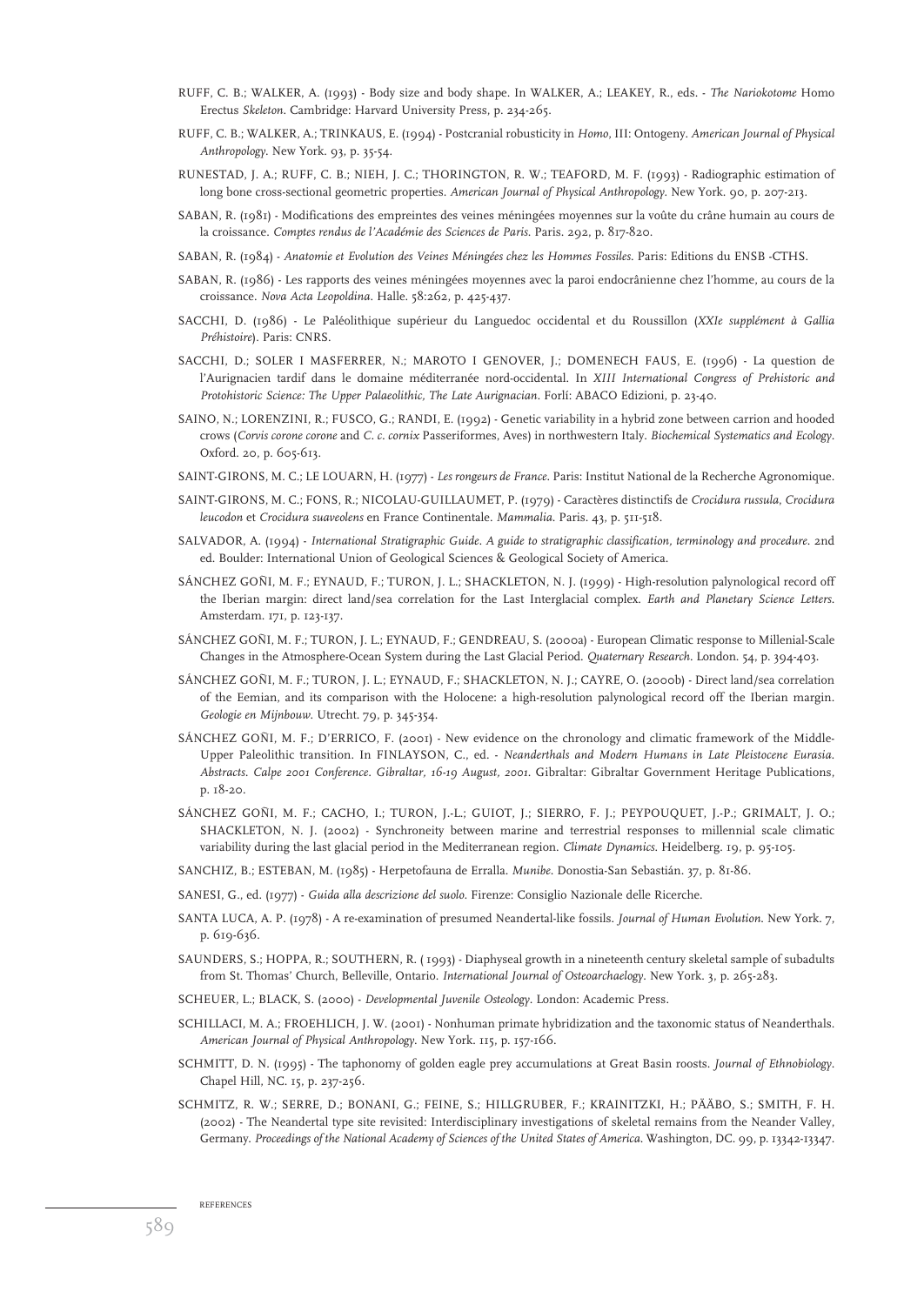- SCHOLZ, M.; BACHMANN, L.; NICHOLSON, G. J.; BACHMANN, J.; GIDDINGS, I.; RÜSCHOFF-THALE, B.; CZARNETZKI, A.; PUSCH, C. M. (2000) - Genomic differentiation of Neanderthals and anatomically modern man allows a fossil-DNA-based classification of morphologically indistinguishable hominid bones. *American Journal of Human Genetics*. Chicago, IL. 66, p. 1927-1932.
- SCHOUR, I.; MASSLER, M. (1941) The development of the human dentition. *Journal of the American Dental Association*. Chicago, IL. 28, p. 1153-1160.
- SCHREIDER, E. (1964) Ecological rules, body-heat regulation, and human evolution. *Evolution*. New York. 18, p. 1-9.
- SCHUTKOWSKI, H. (1990) *Zur Geschlechtsdiagnose von Kinderskeletten. Morphognostische, metrische und diskriminanzanalytisce Untersuchungen*. Ph. D. Thesis, University of Göttingen.
- SCHWARTZ, J. H.; TATTERSALL, I. (1996) Significance of some previously unrecognized apomorphies in the nasal region of *Homo neanderthalensis*. *Proceedings of the National Academy of Sciences of the United States of America*. Washington, DC. 93, p. 10852-10854.
- SCHWARTZ, J. H.; TATTERSALL, I.; LAITMAN, J. L. (1999) New thoughts on Neanderthal behavior: evidence from nasal morphology. In ULLRICH, H., ed. - *Hominid Evolution: Lifestyles and Strategies.* Gelsenkirchen/Schwelm: Edition Archaea, p. 166-186.
- SCHWEINGRUBER, F. H. (1990) *Anatomy of European Woods*. Bern: Haupt.
- SCIAMA, L. D.; EICHER, J. B., eds. (1998) *Beads and Beadmakers: Gender, Material Culture and Meaning*. Oxford: Berg.
- SCOLES, P. V. (1988) *Pediatric Orthopedics in Clinical Practice*, 2nd. ed. Chicago: Year Book Medical Pub.
- SCOTT, G. R.; TURNER II, C. G. (1997) *The Anthropology of Modern Human Teeth. Dental Morphology and its Variation in Recent Human Populations*. Cambridge: Cambridge University Press.
- SELVAGGIO, M. M. (1994) Carnivore tooth marks and stone tool butchery marks on scavenged bones: archaeological implications. *Journal of Human Evolution*. London. 27, p. 215-228.
- SERRE, D.; KRINGS, M.; PAUNOVIC´, M.; CAPELLI, C.; TSHENTSCHER, F.; GEISERT, H.; MEYER, S.; VON HAESLER, A.; GROSSSCHMIDT, K.; POSSNERT, G.; PÄÄBO, S. (2001) - Neandertal genetic diversity (abstract). In FINLAYSON, C., ed. - *Neanderthals and Modern Humans in Late Pleistocene Eurasia*. Gibraltar: Gibraltar Government Heritage Publications, p. 84-85.
- Serviços Geológicos de Portugal (1966) Carta Geológica de Portugal na escala de 1/50. 000. Folha 23-C. Leiria. Lisboa: Serviços Geológicos de Portugal, Direcção Geral de Minas e Serviços Geológicos.
- SILLEN, A.; MORRIS, A. (1996) Diagenesis of bone from Border Cave: implications for the age of the Border Cave hominids. *Journal of Human Evolution*. London. 31, p. 499-506.
- SIMMONS, T. (1994) Archaic and modern *Homo sapiens* in the contact zones: Evolutionary schematics and model predictions. In NITECKI, M. H.; NITECKI, D. V., eds. - *Origins of Anatomically Modern Humans*. New York: Plenum Press, p. 201-225.
- SINEL'NIKOV, N. A.; GREMYATSKIJ, M. A. (1949) Bones of the skeleton of the Neandertal child from the Cave of Teshik-Tash, southern Uzbekistan. In GREMYATSKIJ, M. A.; NESTURKH, M. F., eds. - *Teshik-Tash*. Moscow: Moscow State University, p. 123-135. (in Russian).
- SINGER, R.; WYMER, J. (1982) *The Middle Stone Age at Klasies River Mouth in South Africa*. Chicago: University of Chicago Press.
- SINITSYN, A. (1998) Chronological problems of the Paleolithic of Kostenki-Borschevo area: geological, palynological and 14C perspectives. In *Actes du Colloque «C14 et Archéologie»*. Paris: Société Préhistorique Française (*Mémoires de la Société Préhistorique Française*; 26), p. 143-150.
- SLÁDEK, V. (2000) *Evolution des Hominidés en Europe Centrale durant le Pléistocène Supérieur: Origine des Hommes Anatomiquement Modernes*. Thèse de Doctorat, Université de Bordeaux 1.
- SLÁDEK, V.; TRINKAUS, E.; HILLSON, S. W.; HOLLIDAY, T. W. (2000) *The People of the Pavlovian: Skeletal Catalogue and Osteometrics of the Gravettian Fossil Hominids from Dolní Veˇ stonice and Pavlov*. Brno: Akademie veˇd Cˇeske republicky (*Dolní Veˇ stonice Studies*; 5).
- SMIRNOV, Y. (1989) Intentional human burial: Middle Paleolithic (Last Glaciation) beginnings. *Journal of World Prehistory*. Seattle, WA. 3, p. 199-233.
- SMIRNOV, Y. A. (1991) *Mousterian burials in Eurasia*. Moscow: Nauka (in Russian).
- SMITH, B. H. (1984) Patterns of molar wear in hunter-gatherers and agriculturalists. *American Journal of Physical Anthropology*. New York. 63, p. 39-56.
- SMITH, B. H. (1991) Standards of human tooth formation and dental age assessment. In KELLEY, M. A.; LARSEN, C. S., eds. - *Advances in Dental Anthropology.* New York: Wiley-Liss, p. 143-168.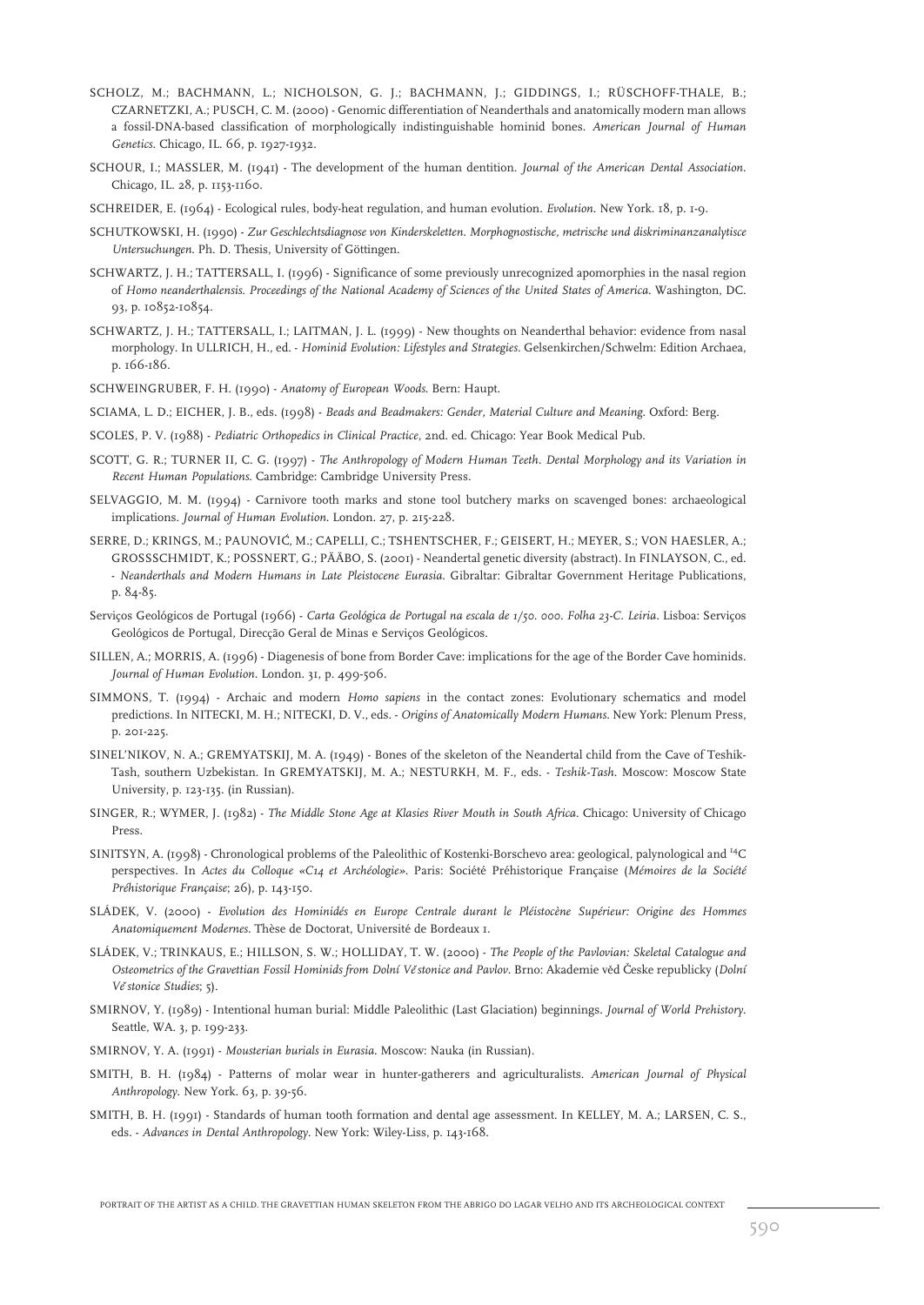- SMITH, B. H. (1993) The physiological age of KNM-WT 15000. In WALKER, A.; LEAKEY, R., eds. *The Nariokotome* Homo Erectus *Skeleton*. Cambridge: Harvard University Press, p. 195-220.
- SMITH, C. (1992) *Late Stone Age Hunters of the British Isles*. London: Routledge.
- SMITH, F. H. (1984) Fossil hominids from the Upper Pleistocene of central Europe and the origin of modern Europeans. In SMITH, F. H.; SPENCER, F., eds. - *The Origins of Modern Humans*. New York: Alan R. Liss, p. 137-209.
- SMITH, F. H. (1993) Models and realities in modern human origins: the African fossil evidence. In AITKEN, M. J.; STRINGER, C. B.; MELLARS, P. A., eds. - *The Origin of Modern Humans and the Impact of Chronometric Dating*. Princeton: Princeton University Press, p. 234-248.
- SMITH, F. H. (1994) Samples, species, and speculations in the study of modern human origins. In NITECKI, M. H.; NITECKI, D. V., eds. - *Origins of Anatomically Modern Humans*. New York: Plenum Press, p. 227-249.
- SMITH, F. H.; AHERN, J. C. (1994) Additional cranial remains from Vindija Cave, Croatia. *American Journal of Physical Anthropology*. New York. 93, p. 275-280.
- SMITH, F. H.; FALSETTI, A. B.; DONNELLY, S. M. (1989) Modern human origins. *Yearbook of Physical Anthropology*. New York. 32, p. 35-68.
- SMITH, F. H.; SPENCER, F., eds. (1984) *The Origins of Modern Humans*. New York: Alan R. Liss.
- SMITH, F. H.; TRINKAUS, E. (1991) Les origines de l'homme moderne en Europe centrale: Un cas de continuité. In HUBLIN, J. J.; TILLIER, A. M., eds. - *Aux Origines d'*Homo sapiens. In *Nouvelle Encyclopédie Diderot*. Paris: Presses Universitaires de France, p. 251-290.
- SMITH, F. H.; TRINKAUS, E.; PETTITT, P. B.; KARAVANIC, I.; PAUNOVIC, M. (1999) Direct radiocarbon dates for Vindija G<sub>1</sub> and Velika Pečina Late Pleistocene hominid remains. *Proceedings of the National Academy of Sciences of the United States of America*. Washington, DC. 96, p. 12281-12286.
- SMITH, P. E. L. (1966) *Le Solutréen en France*. Bordeaux: Delmas.
- SMITH, R. J. (1981) Interpretation of correlations in intraspecific and interspecific allometry. *Growth*. 45, p. 291-297.
- SOFFER, O.; ADOVASIO, J. M.; HYLAND, C. (2001) Reply. In More on the "Venus" Figurines. *Current Anthropology*. Chicago, IL. 42, p. 410-412.
- Soil Survey Staff (1979) *Soil Taxonomy. A Basic System of Soil Classification for making and Interpreting Soil Surveys*. Washington DC: United States Department of Agriculture.
- SOLECKI, R. S. (1975) Shanidar IV, a Neanderthal flower burial in northern Iraq. *Science*. Washington, DC. 190, p. 880-881.
- SOMMER, J. D. (1999) The Shanidar IV 'flower burial': a re-evaluation of Neanderthal burial ritual. *Cambridge Archaeological Journal*. Cambridge. 9, p. 127-137.
- SPOOR, C. F. (1993) *The comparative morphology and phylogeny of the human bony labyrinth*. Ph. D. Thesis, Utrecht University.
- SPOOR, F. (n. d.) The semicircular canal system and locomotor behaviour, with special reference to hominin evolution. *Courier Forschungsinstitut Senckenberg*. Frankfurt am Main. (in press).
- SPOOR, F.; HUBLIN, J. J.; BRAUN, M.; ZONNEVELD, F. W. (n. d.) The bony labyrinth of Neanderthals. *Journal of Human Evolution*. London. (in press).
- SPOOR, F.; WOOD, B.; ZONNEVELD, F. (1994) Implications of early hominid labyrinthine morphology for the evolution of human bipedal locomotion. *Nature*. London. 369, p. 645-648.
- SPOOR, F.; ZONNEVELD, F. (1995) Morphometry of the primate bony labyrinth: a new method based on high resolution computed tomography. *Journal of Anatomy*. Oxford. 186, p. 271-286.
- SPOOR, F.; ZONNEVELD, F. (1998) A comparative review of the human bony labyrinth. *Yearbook of Physical Anthropology*. New York. 41, p. 211-251.
- SPOOR, C. F.; ZONNEVELD, F. W.; MACHO, G. A. (1993) Linear measurements of cortical bone and dental enamel by Computed Tomography: Applications and problems. *American Journal of Physical Anthropology*. New York. 91, p. 469- -484.
- SPRAGUE, R. (1968) A suggested terminology and classification for burial description. *American Antiquity*. Pullman, WA. 33, p. 479-485.
- STAHL, P. W. (1996) The recovery and interpretation of microvertebrate bone assemblages from archaeological contexts. *Journal of Archaeological Method and Theory*. New York. 3, p. 31-75.
- STEELE, D. G.; BRAMBLETT, C. A. (1988) *The Anatomy and Biology of the Human Skeleton*. College Station: Texas A&M University Press.
- STEFAN, V. H.; TRINKAUS, E. (1998a) Discrete trait and dental morphometric affinities of the Tabun 2 mandible. *Journal of Human Evolution*. London. 34, p. 443-468.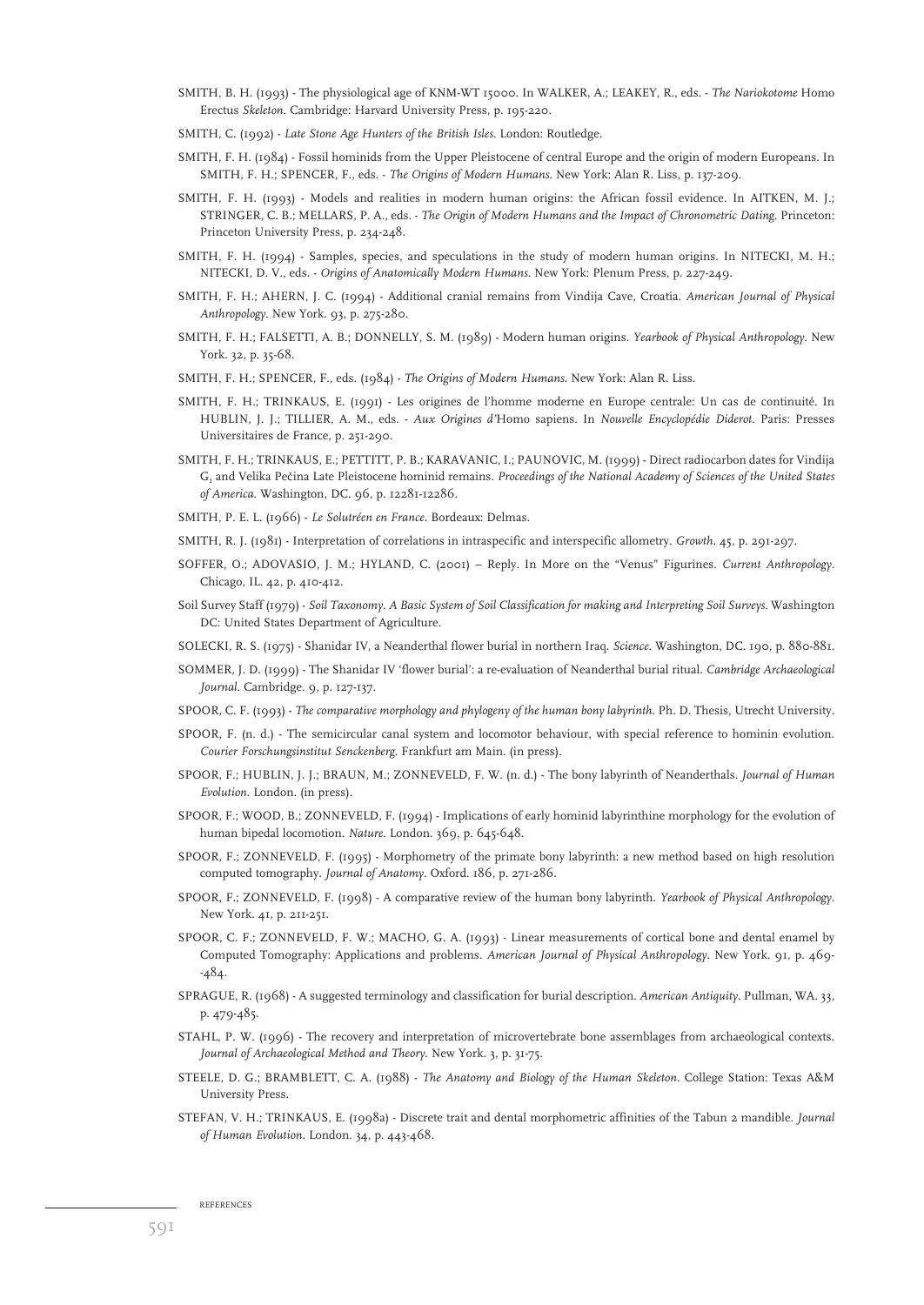- STEFAN, V. H.; TRINKAUS, E. (1998b) La Quina 9 and Neandertal mandibular variability. *Bulletins et Mémoires de la Société d'Anthropologie de Paris* . Paris. Nouvelle série. 10, p. 293-324.
- STEVENSON, P. H. (1924) Age order of epiphyseal union in man. *American Journal of Physical Anthropology*. New York. 7, p. 53-93.
- STOCKER, T F. (2000) Past and future reorganizations in the climate system. *Quaternary Science Reviews*. Kidlington. 19, p. 301-319.
- STOCKMARR, J. (1971) Tablets with spores used in absolute pollen analysis. *Pollen et Spores*. Paris. 13, p. 615-621.
- STRAUS, L. G. (1989) New chronometric dates for the Prehistory of Portugal. *Arqueologia*. Porto. 20, p. 73-76.
- STRAUS, L. G. (1992) *Iberia Before the Iberians*. Albuquerque: University of New Mexico Press.
- STRAUS, L. G.; BICHO, N.; WINEGARDNER, A. C. (2000) The Upper Paleolithic settlement of Iberia: first generation maps. *Antiquity*. Cambridge. 74, p. 553-566.
- STRAUS, W. L. Jr.; CAVE, A. J. E. (1957) Pathology and the posture of Neanderthal man. *Quarterly Review of Biology*. Chicago, IL. 32, p. 348-363.
- STRINGER, C. B. (1984) Human evolution and biological adaptation in the Pleistocene. In FOLEY, R., ed. *Hominid Evolution and Community Ecology*. London: Academic Press, p. 55-83.
- STRINGER, C. B. (1989) The origin of early modern humans: a comparison of the European and non-European evidence. In MELLARS, P.; STRINGER, C. B., eds. - *The Human Revolution*. Edinburgh: University of Edinburgh Press, p. 232-244.
- STRINGER, C. B. (1992) Reconstructing recent human evolution. *Philosophical Transactions of the Royal Society, London*. London. 337B, p. 217-224.
- STRINGER, C. B. (1993) New views on modern human origins. In RASMUSSEN, T., ed. *The Evolution of Humans and Humanness*. Boston: Jones & Bartlett, p. 75-94.
- STRINGER, C. B. (1994) Out of Africa A personal history. In NITECKI, M. H.; NITECKI, D. V., eds. *Origins of Anatomically Modern Humans*. New York: Plenum Press, p. 149-172.
- STRINGER, C. B. (1998) Chronological and biogeographic perspectives on later human evolution. In AKAZAWA, T.; AOKI, K.; BAR-YOSEF, O., eds. - *Neandertals and Modern Humans in Western Asia*. New York: Plenum Press, p. 29-37.
- STRINGER, C. B. (2001) What happened to the Neandertals? *General Anthropology*. Arlington, VA. 7, p. 4-5.
- STRINGER, C. B.; ANDREWS, P. (1988) Genetics and the fossil evidence for the origin of modern humans. *Science*. Washington, DC. 239, p. 1263-1268.
- STRINGER, C.; GAMBLE, C. (1993) *In Search of the Neandertals*. London: Thames & Hudson.
- STRINGER, C. B.; GRÜN, R.; SCHWARCZ, H.; GOLDBERG, P. (1989) ESR dates for the hominid burial site of es Skhul in Israel. *Nature*. London. 338, p. 756-758.
- STRINGER, C. B.; HUBLIN, J. J. (1999) New age estimates for the Swanscombe hominid, and their significance for human evolution. *Journal of Human Evolution*. London. 37, p. 873-877.
- STRINGER, C. B.; HUBLIN, J. J.; VANDERMEERSCH, B. (1984) The origin of anatomically modern humans in western Europe. In SMITH, F. H.; SPENCER, F., eds. - *The Origins of Modern Humans*. New York: Alan R. Liss, p. 51-135.
- STRINGER, C. B.; MCKIE, R. (1996) *African Exodus: The Origins of Modern Humanity*. London: Cape.
- STUART-MACADAM, P. (1995) Breastfeeding in prehistory. In STUART-MACADAM, P.; DETTWYLER, K. A., eds. *Breastfeeding: Biocultural Perspectives*. New York: Aldine de Gruyter, p. 75-99.
- SUNDICK, R. I. (1979) Human skeletal growth and age determination. *Homo*. Jena. 29, p. 228-249.
- SUTCLIFFE, A. J. (1970) Spotted hyaena: crusher, gnawer, digester and collector of bones. *Nature*. London. 227, p. 1110-1113.
- SUZUKI, H. (1983) The Yamashita-cho man. A late Pleistocene infantile skeleton from the Yamashita-cho Cave (Okinawa). *Bulletins et Mémoires de la Société d'Anthropologie de Paris*. Paris. Série XIII. 10, p. 81-87.
- SUZUKI, H.; TAKAI, F., eds. (1970) *The Amud Man and his Cave Site*. Tokyo: Academic Press of Japan.
- SVOBODA, J., ed. (1991) Dolní Věstonice II Western Slope. Liège: Université (*Etudes et Recherches Archéologiques de l'Université de Liège*; 54).
- SVOBODA, J., ed. (1997) *Pavlov I Northwest. The Upper Paleolithic Burial and Its Settlement Context*. *Dolní Vestonice Studies ˇ* 4. Brno: Akademie věd České republicky.
- SVOBODA, J. (2000a) The depositional context of the Early Upper Paleolithic human fossils from the Koněprusy (Zlatý Kůň) and Mladeč Caves, Czech Republic. Journal of Human Evolution. San Diego, CA. 38, p. 523-536.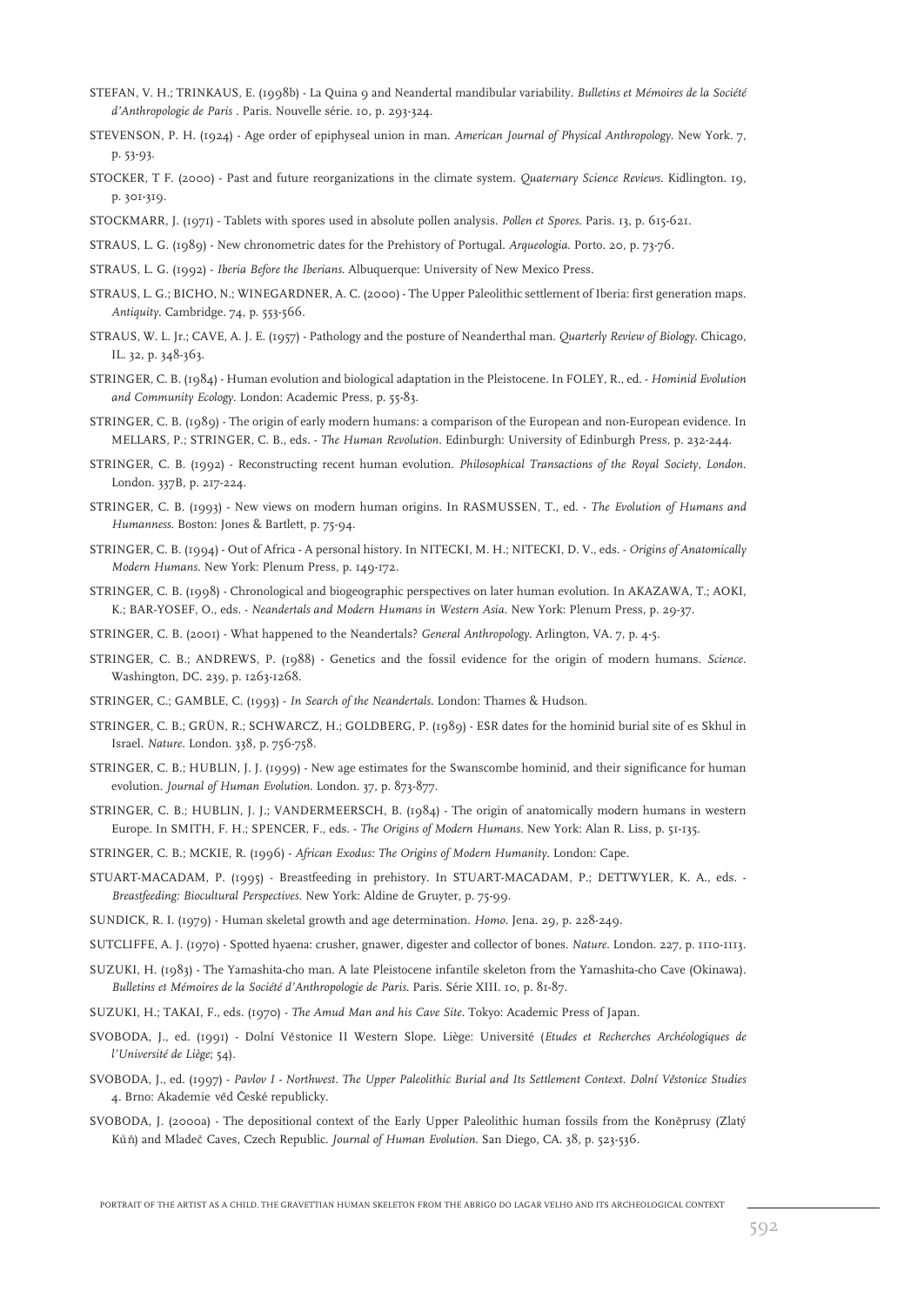SVOBODA, J. (2000b) - Předmostí. Brno: Archeologické Památky Střední Moravy.

SVOBODA, J.; LOŽEK, V.; VLČEK, E. (1996) - *Hunters between East and West*. New York: Plenum Press.

- SVOBODA, J.; VLČEK, E. (1991) La nouvelle sépulture de Dolní Věstonice (DV XVI), Tchécoslovaquie. *L'Anthropologie*. Paris. 95, p. 323-328. SYKES, B. C. (2000) - Report on DNA recovery from the Red Lady of Paviland. In ALDHOUSE-GREEN, S., ed. - *Paviland Cave and the "Red Lady." A Definitive Report*. Bristol: Western Academic and Specialist Press, p. 75-77.
- SYSTAT: Statistics, V. E. (1990) Evanston, IL.: SYSTAT, Inc.
- SZOBMATHY, J. (1925) Die diluvialen Menschenreste aus der Fürst-Johanns-Höhle dei Lautsch in Mähren. *Die Eiszeit*. Wien. 2, 1-26, p. 73-95.
- SZOMBATHY, J. (1950) Der menschliche Unterkeifer aus dem Miesslingtal bei Spitz, N. -O. *Archaeologia Austriaca*. Wien. 5, p. 1-5.
- TABORIN, Y. (1982) La parure des morts. *Les Dossiers d'Archéologie*. Dijon. 66, p. 42-51.
- TABORIN, Y. (1993) *La parure en coquillage au Paléolithique* (XXIX<sup>e</sup> supplément à *Gallia Préhistoire*). Paris: CNRS.
- TANNER, J. M.; HAYASHI, T.; PREECE, M. A.; CAMERON, N. (1982) Increase in length of leg relative to trunk in Japanese children and adults from 1957 to 1977: Comparison with British and with Japanese Americans. *Annals of Human Biology*. London. 9, p. 411-423.
- TARDIEU, C.; TRINKAUS, E. (1994) The early ontogeny of the human femoral bicondylar angle. *American Journal of Physical Anthropology*. New York. 95, p. 183-195.
- TATTERSALL, I. (1993) Speciation and morphological differentiation in the genus *Lemur*. In KIMBEL, W. E.; MARTIN, L. B., eds. - *Species, Species Concepts and Primate Evolution*. New York: Plenum Press, p. 163-176.
- TATTERSALL, I.; SCHWARTZ, J. H. (1999) Hominids and hybrids: The place of Neanderthals in human evolution. *Proceedings of the National Academy of Sciences of the United States of America*. Washington, DC. 96, p. 7117-7119.
- TCHERNOV, E. (1998) The faunal sequence of the southwest Asian Middle Paleolithic in relation to hominid dispersal events. In AKAZAWA, T.; AOKI, K.; BAR-YOSEF, O., eds. - *Neandertals and Modern Humans in Western Asia*. New York: Plenum Press, p. 77-90.
- TEIXEIRA, C.; ZBYSZEWSKI, G. (1968) *Carta geológica de Portugal na escala 1/50. 000. Notícia explicativa da folha 23-C, Leiria.* Lisboa: Serviços Geológicos de Portugal.
- TELKKA, A.; PALKAMA, A.; VIRTAMA, P. (1962) Prediction of stature from radiographs of long bones in children. *Journal of Forensic Sciences*. The Woodlands, TX. 7, p. 474-479.
- TEMPLETON, A. R. (2002) Out of Africa again and again. *Nature*. London. 416, p. 45-51.
- TERBERGER, T.; STREET, M.; BRÄUER, G. (2001) Der menschliche Schädelrest aus der Elbe bei Hahnöfersand une seine Bedeutung für die Steinzeit Norddeutschlands. *Archäologisches Korrespondenzblatt*. Mainz. 31, 521-526.
- TER BRAAK, C. J. F. (1987-1992) *CANOCO a FORTRAN program for Canonical Community Ordination*. Ithaca, NY: Microcomputer Power.
- TESCHLER-NICOLA, M.; TRINKAUS, E. (2001) Human remains from the Austrian Gravettian: The Willendorf femoral diaphysis and mandibular symphysis. *Journal of Human Evolution*. London. 40, 451-465.
- TESTUT, L.; LATARJET, P. (1927) *Traité d'anatomie humaine*. Paris: Doin Edition.
- TEXIER, J. -P. (2000) À propos des processus de formation des sites préhistoriques. *Paléo*. Les Eyzies. 12, p. 379-386.
- THACKER, P. (1996) *A Landscape Perspective on Upper Paleolthic Settlement in Portuguese Estremadura.* Ph. D. Dissertation. Southern Methodist University.
- THOMPSON, J. L.; ILLERHAUS, B. (1998) A new reconstruction of the Le Moustier 1 skull and investigation of internal structures using CT data. *Journal of Human Evolution*. London. 35, p. 647-665.
- THOMPSON, J. L.; ILLERHAUS, B. (2000) CT reconstruction and analysis of the Le Moustier 1 Neanderthal. In STRINGER, C. B.; BARTON, R. N. E.; FINLAYSON, C., eds. - *Neanderthals on the edge: 150th anniversary conference of the Forbes' Quarry discovery, Gibraltar*. Oxford: Oxbow Books, p. 249-255.
- TILLIER, A. M. (1983a) Le crâne d'enfant d'Engis 2: un example de distribution des caractères juvéniles, primitifs et néanderthaliens. *Bulletin de la Société Royale Belge d'Anthropologie et Préhistoire*. Bruxelles. 94, p. 51-75.
- TILLIER, A. M. (1983b) L'enfant Néanderthalien du Roc de Marsal (Campagne du Bugue, Dordogne), Le squelette facial. *Annales de Paléontologie*. Paris. 69, p. 137-149.
- TILLIER, A. M. (1987) L'enfant de La Quina H 18 et l'ontogénie des Néanderthaliens. In VANDERMEERSCH, B., ed. *Préhistoire de Poitou-Charentes, Problèmes Actuels*. Paris: Editions du C. T. H. S, p. 201-206.
- TILLIER, A. M. (1988) La place des restes de Devil's Tower (Gibraltar) dans l'ontogenése des Néanderthaliens. *Bulletins et mémoires de la Société d'Anthropologie de Paris*. Paris. 4, p. 257-266.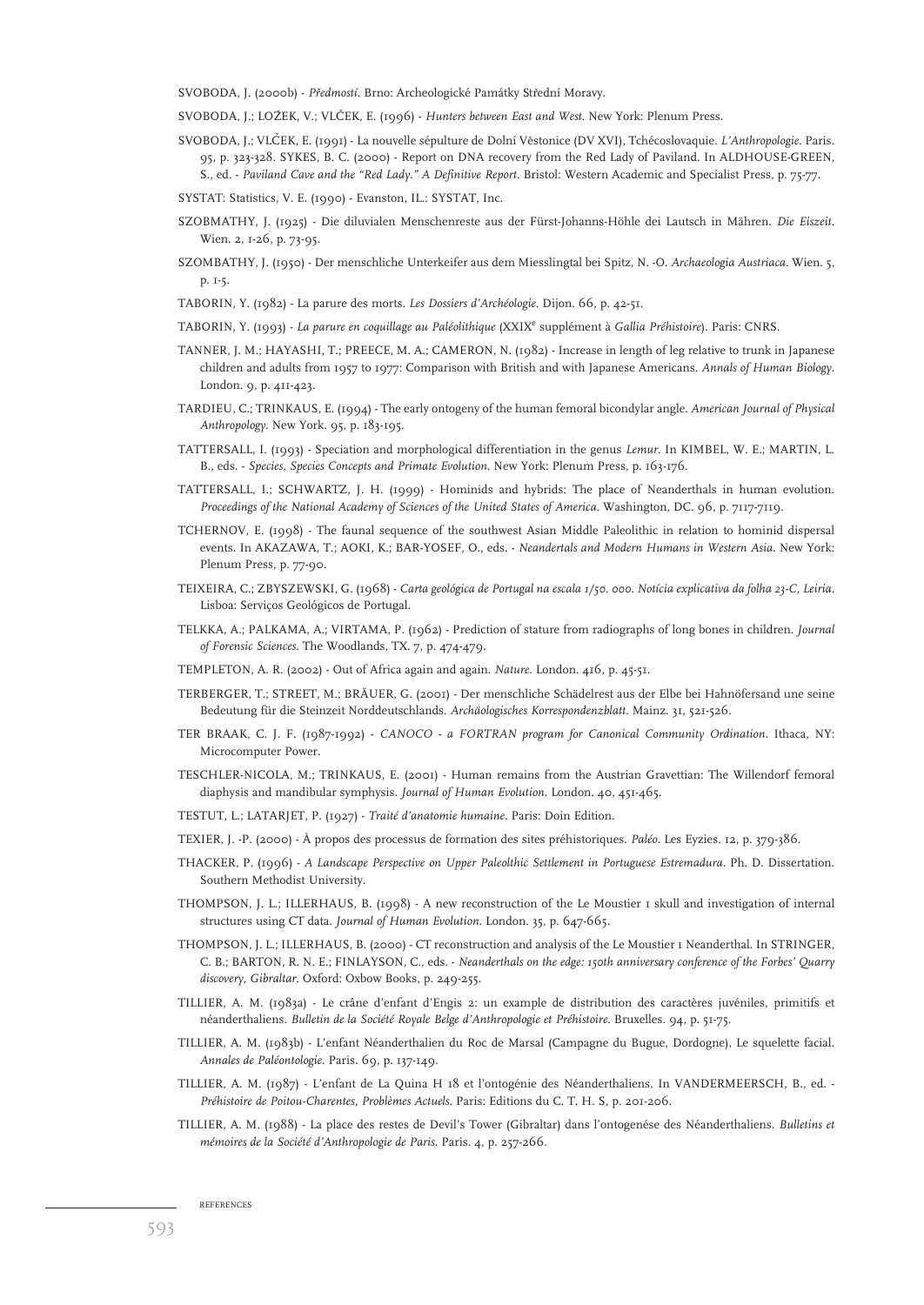TILLIER, A. M. (1999) - *Les Enfants Moustériens de Qafzeh. Interprétation Phylogénétique et Paléauxologique*. Paris: CNRS.

- TILLIER, A. M. (2000) Palaeoauxology applied to Neanderthals. Similarities and contrasts between Neanderthal and modern human children. *Anthropologie.* Brno. 38, p. 109-120.
- TILLIER, A. M.; MAJÓ, T.; BRŮŽEK, J. (1995) Limites d'une approche "bio-culturelle" des populations anciennes: l'exemple du complèxe fémoro-pelvien des Néanderthaliens. Liège: Université (*Études et Recherches Archéologiques de l'Université de Liège*; 68), p. 579-595.

TOBIAS, P. V. (1960) - The Kanam jaw. *Nature*. London. 185, p. 946-947.

- TOMPKINS, R. L. (1991) *Relative Dental Development in Upper Pleistocene Fossil Hominids and Recent Humans*. Ph. D. Thesis, University of New Mexico.
- TOMPKINS, R. L. (1996a) Human population variability in relative dental development. *American Journal of Physical Anthropology*. New York. 99, p. 79-102.
- TOMPKINS, R. L. (1996b) Relative dental development in Upper Pleistocene hominids compared to human population variation. *American Journal of Physical Anthropology*. New York. 99, p. 103-118.
- TOMPKINS, R. L.; TRINKAUS, E. (1987) La Ferrassie 6 and the development of Neandertal pubic morphology. *American Journal of Physical Anthropology*. New York. 73, p. 233-239.
- TOWNSLEY, W. (1948) The influence of mechanical factors on the development and structure of bone. *American Journal of Physical Anthropology*. New York. 6, p. 25-45.
- TRINKAUS, E. (1975a) Squatting among the Neandertals: A problem in the behavioral interpretation of skeletal morphology. *Journal of Archaeological Science*. London. 2, p. 327-351.
- TRINKAUS, E. (1975b) *A Functional Analysis of the Neandertal Foot*. Ph. D. Thesis, University of Pennsylvania.
- TRINKAUS, E. (1976) The evolution of the hominid femoral diaphysis during the Upper Pleistocene in Europe and the Near East. *Zeitschrift für Morphologie und Anthropologie*. Stuttgart. 67, p. 291-319.
- TRINKAUS, E. (1977) A functional interpretation of the axillary border of the Neandertal scapula. *Journal of Human Evolution*. London. 6, p. 231-234.
- TRINKAUS, E. (1981) Neanderthal limb proportions and cold adaptation. In STRINGER, C. B., ed. *Aspects of Human Evolution*. London: Taylor & Francis, p. 187-219.
- TRINKAUS, E. (1983) *The Shanidar Neandertals*. New York: Academic Press.
- TRINKAUS, E. (1984a) Western Asia. In SMITH, F. H.; SPENCER, F., eds. *The Origins of Modern Humans*. New York: Alan R. Liss, p. 251-293.
- TRINKAUS, E. (1984b) Neandertal pubic morphology and gestation length. *Current Anthropology*. Chicago, IL. 25, p. 509-514.
- TRINKAUS, E. (1987) The Neandertal face: evolutionary and functional perspectives on a recent hominid face. *Journal of Human Evolution*. London. 16, p. 429-443.
- TRINKAUS, E. (1993a) Variability in the position of the mandibular mental foramen and the identification of Neandertal apomorphies. *Rivista di Antropologia*. Roma. 71, p. 259-274.
- TRINKAUS, E. (1993b) Femoral neck-shaft angles of the Qafzeh-Skhul early modern humans, and activity levels among immature Near Eastern Middle Paleolithic hominids. *Journal of Human Evolution*. London. 25, p. 393-416.
- TRINKAUS, E. (1995a) Near Eastern late archaic humans. *Paléorient*. Nanterre. 21, p. 9-23.
- TRINKAUS, E. (1995b) Neanderthal mortality patterns. *Journal of Archaeological Science*. London. 22, p. 121-142.
- TRINKAUS, E. (1996) The *M. obturator internus* sulcus on Middle and Late Pleistocene human ischia. *American Journal of Physical Anthropology*. New York. 101, p. 503-513.
- TRINKAUS, E. (2000a) Review of: *Les Enfants Moustériens de Qafzeh. Interprétation Phylogénétique et Paléoauxologique*, by A. M. Tillier. *Paléorient*. Nanterre. 25, p. 179-181.
- TRINKAUS, E. (2000b) The human remains from Paviland Cave: Late Pleistocene and Holocene human remains from Paviland Cave. In ALDHOUSE-GREEN, S. H. R., ed. - *Paviland Cave and the 'Red Lady': A Definitive Report. Bristol:* Western Academic and Specialist Press Ltd, p. 141-199.
- TRINKAUS, E. (2000c) The "Robusticity Transition" revisited. In STRINGER, C. B.; BARTON, R. N. E.; FINLAYSON, C., eds. - *Neanderthals on the edge: 150th anniversary conference of the Forbes' Quarry discovery, Gibraltar*. Oxford: Oxbow Books, p. 227-236.
- TRINKAUS, E.; BAILEY, S. E.; ZILHÃO, J. (2001) Upper Paleolithic human remains from the Gruta do Caldeirão, Tomar, Portugal. *Revista Portuguesa de Arqueologia*. Lisboa. 4:2, p. 5-17.
- TRINKAUS, E.; CHURCHILL, S. E. (1988) Neandertal radial tuberosity orientation. *American Journal of Physical Anthropology*. New York. 75, p. 15-21.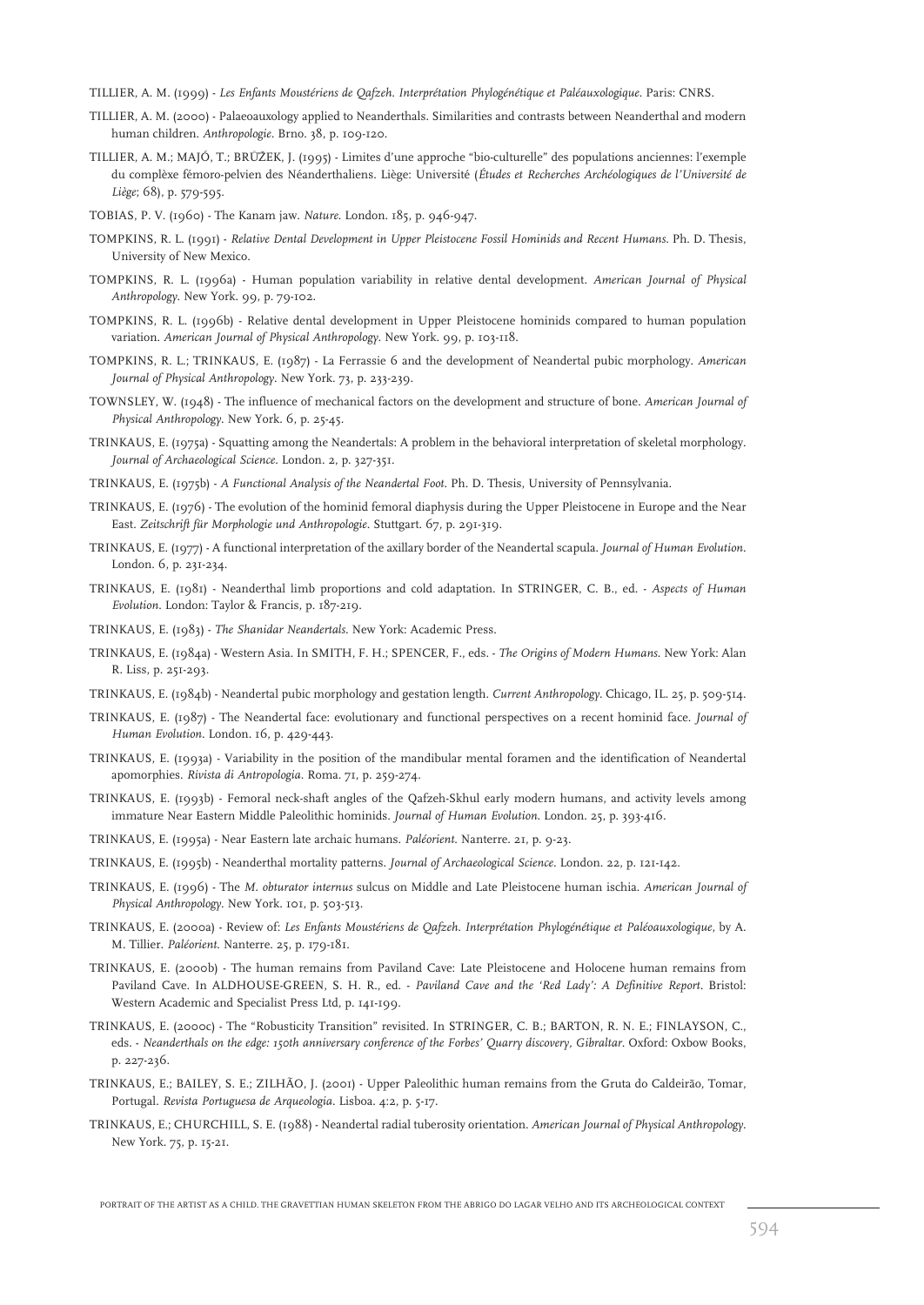- TRINKAUS, E.; CHURCHILL, S. E.; RUFF, C. B. (1994) Postcranial robusticity in *Homo*, II: Humeral bilateral asymmetry and bone plasticity. *American Journal of Physical Anthropology*. New York. 93, p. 1-34.
- TRINKAUS, E.; CHURCHILL, S. E.; RUFF, C. B.; VANDERMEERSCH, B. (1999a) Long bone shaft robusticity and body proportions of the Saint-Césaire 1 Châtelperronian Neandertal. *Journal of Archaeological Science*. London. 26, p. 753-773.
- TRINKAUS, E.; LEMAY, M. (1982) Occipital bunning among later Pleistocene hominids. *American Journal of Physical Anthropology*. New York. 57, p. 27-35.
- TRINKAUS, E.; RHOADS, M. L. (1999) Neandertal knees: power lifters in the Pleistocene? *Journal of Human Evolution*. London. 37, p. 833-859.
- TRINKAUS, E.; RUFF, C. B. (1989) Diaphyseal cross-sectional geometry and biomechanics of the Fond-de-Forêt 1 femur and the Spy 2 femur and tibia. *Bulletin de la Société Royale Belge d'Anthropologie et de Préhistoire*. Bruxelles. 100, p. 33-42.
- TRINKAUS, E.; RUFF, C. B. (1996) Early modern human remains from eastern Asia: the Yamashita-cho 1 immature postcrania. *Journal of Human Evolution*. London. 30, p. 299-314.
- TRINKAUS, E.; RUFF, C. B. (1999) Diaphyseal cross-sectional geometry of Near Eastern Middle Paleolithic humans: The femur. *Journal of Archaeological Science*. London. 26, p. 409-424.
- TRINKAUS, E.; RUFF, C. B.; CHURCHILL, S. E.; VANDERMEERSCH, B. (1998) Locomotion and body proportions of the Saint-Césaire 1 Châtelperronian Neandertal. *Proceedings of the National Academy of Sciences of the United States of America*. Washington, DC. 95, p. 5836-5840.
- TRINKAUS, E.; SHIPMAN, P. (1993a) *The Neandertals: Changing the Image of Mankind*. New York: Knopf.
- TRINKAUS, E.; SHIPMAN, P. (1993b) The Neandertals: Images of ourselves. *Evolutionary Anthropology*. New York. 1, p. 194-201.
- TRINKAUS, E.; SMITH, R. J.; LEBEL, S. (2000a) Dental caries in the Aubesier 5 Neandertal primary molar. *Journal of Archaeological Science*. London. 27, p. 1017-1021.
- TRINKAUS, E.; SMITH, F. H.; STOCKTON, T. C.; SHACKELFORD, L. L. (n.d.). *Early Upper Paleolithic human postcranial remains from Mladecˇ, Moravia*. Unpublished manuscript.
- TRINKAUS, E.; STRINGER, C. B.; RUFF, C. B.; HENNESSY, R. J.; ROBERTS, M. B.; PARFITT, S. A. (1999c) Diaphyseal crosssectional geometry of the Boxgrove 1 Middle Pleistocene human tibia. *Journal of Human Evolution*. London. 37, p. 1-25.
- TRINKAUS, E.; SVOBODA, J.; WEST, D. L.; SLÁDEK, V.; HILLSON, S. W.; DROZDOVÁ, E.; FIŠÁKOVÁ, M. (2000b) -Human remains from the Moravian Gravettian: Morphology and taphonomy of isolated elements from the Dolní Věstonice II site. *Journal of Archaeological Science*. London. 27, p. 1115-1132.
- TRINKAUS, E.; VILLEMEUR, I. (1991) Mechanical advantages of the Neandertal thumb in flexion: A test of an hypothesis. *American Journal of Physical Anthropology*. New York. 84, p. 249-260.
- TRINKAUS, E.; ZILHÃO, J. (1999a) Lagar Velho FAQ (Frequently Asked Questions Regarding the Lagar Velho 1 Human Skeleton). Instituto Português de Arqueologia. http://www.ipa.min-cultura.pt/news/noticias/lapedo/lapedofaq.
- TRINKAUS, E.; ZILHÃO, J. (1999b) A Correction to the Commentary of Tattersall and Schwartz Concerning the Interpretation of the Lagar Velho 1 Child. Instituto Português de Arqueologia. http://www.ipa.min-cultura.pt/news/noticias/lapedo/lapedo\_corrections.
- TRINKAUS, E.; ZILHÃO, J.; DUARTE, C. (1999b) The Lapedo child: Lagar Velho 1 and our perceptions of the Neandertals. *Mediterranean Prehistory Online*. http://www.med.abaco-mac.it/issue001/articles/doc/013.htm.
- TRINKAUS, E.; ZILHÃO, J.; DUARTE, C. (2001) O menino do Lapedo: Lagar Velho 1 and perceptions of the Neandertals. *Archaeological Dialogues*. Leiden. 8, p. 49-69.
- TSCHENTSCHER, F.; CAPELLI, C.; GEISERT, H.; KRAINITZKI, H.; SCHMITZ, R. W.; KRINGS, M. (2000) Mitochondrial DNA sequences from the Neanderthals. In ORSCHIEDT, J.; WENIGER, G. C., eds - *Neanderthals and Modern Humans. Discussing the Transition: Central and Eastern Europe from 50.000-30.000 B. P.* Mettmann: Neanderthal-Museum (*Wissenschaftliche Schriften des Neanderthal-Museums*; 2), p. 303-314.
- TURNER II, C. G.; NICHOL, C. R.; SCOTT, G. R. (1991) Scoring procedures for key morphological traits of the permanent dentition: the Arizona State University Dental Anthropology System. In KELLEY, M. A.; LARSEN, C. S., eds. - *Advances in Dental Anthropology.* New York: Wiley-Liss, p. 13-31.
- TWIESSELMANN, F.; BRABANT, H. (1967) Nouvelles observations sur les dents et les maxillaires d'une population ancienne d'âge franc de Coxyde (Belgique). *Bulletin du Groupement International pour la Recherche Scientifique en Stomatologie*. Bruxelles. 10, p. 5-180.
- UBELAKER, D. H. (1978) *Human skeletal remains: excavation, analysis, interpretation.* Washington DC: Taraxacum.
- UERPMANN, H.-P. (1976) *Equus* (Equus) *caballus* und *Equus* (Asinus) *hydruntinus* im Postpleistozän der Iberischen Halbinsel (Perissodactyla, Mammalia). *Säugetierkundliche Mitteilungen*. München. 3, p. 206-218.
- ULLRICH, H. (1955) Das Kinderskelett aus der Grotte Teschik-Tasch. *Zeitschrift für Morphologie und Anthropologie*. Stuttgart. 47, p. 99-112.

REFERENCES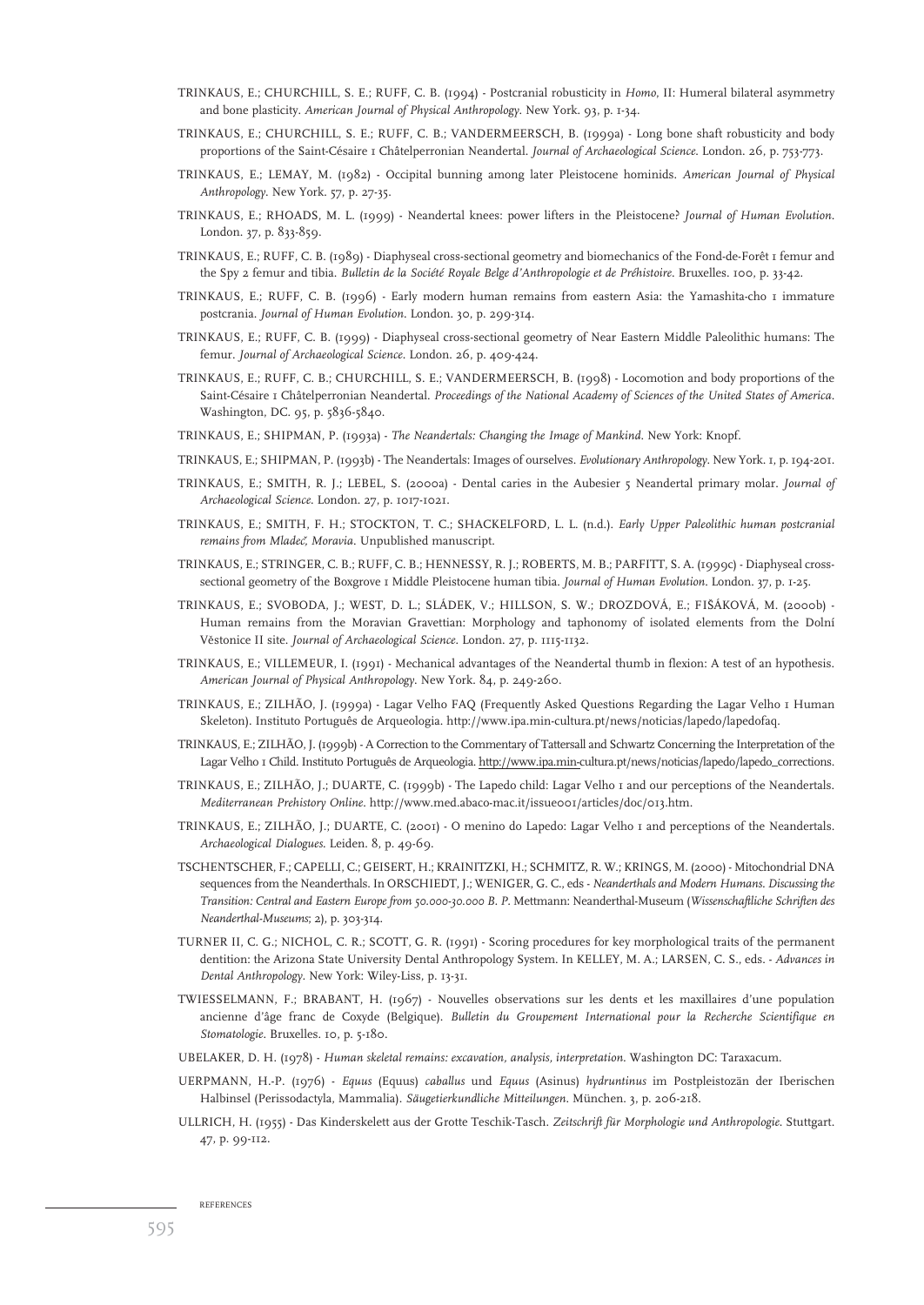- VALLADAS, H.; REYSS, J. L.; JORON, J. L.; VALLADAS, G.; BAR-YOSEF, O.; VANDERMEERSCH, B. (1988) Thermoluminescence dating of Mousterian 'Proto-Cro-Magnon' remains from Israel and the origin of modern man. *Nature*. London. 331, p. 614-616.
- VALLOIS, H. V. (1958a) Les restes humains. In MOUTON, P.; JOFFROY, R., eds. *Le Gisement Aurignacien des Rois à Moutiers (Charente)*. Paris: CNRS (*Gallia Supplément*; 9), p. 118-137.
- VALLOIS, H. V. (1958b) La Grotte de Fontéchevade II: Anthropologie. Paris: Masson (*Archives de l'Institut de Paléontologie Humaine*; 29).
- VALLOIS, H. V. (1969) Le temporal néandertalien H 27 de La Quina, Étude Anthropologique. *L'Anthropologie*. Paris. 73, p. 365-400, 525-544.
- VALLOIS, H. V.; BILLY, G. (1965) Nouvelles recherches sure les hommes fossiles de l'Abri de Cro-Magnon. *L'Anthropologie*. Paris. 69, p. 47-74, 249-272.
- VAN ANDEL, T. H. (2002) The climate and landscape of the middle past of the Weichselian glaciation in Europe: The stage 3 project. *Quaternary Research*. London. 57, p. 2-8.
- VAN DER BRINK, L. M.; JANSSEN, C. R. (1985) The effect of human activities during cultural phases on the development of montane vegetation in the Serra da Estrela, Portugal*. Review of Palaeobotany and Palynology*. Amsterdam. 44, p. 193-215.
- VAN DER BURGH, J. (1973) Hölzer niederrheinischen Braunkohlenformation, 2. Hölzer der Braunkohlgruben "Maria Theresia" zu Herzogenrath, "Zukunft West" zu Eschweiler und "Victor" (Zülpich Mitte) zu Zülpich. Nebst einer systematich-anatomischen bearbeitung der Gattung *Pinus* L. *Review of Paleobotany and Palynology*. Amsterdam. 15, p. 73-275.
- VAN DER KNAAP, W. O.; VAN LEEUWEN, J. (1995) Holocene vegetation succession and degradation as responses to climatic change and human activity in the Serra da Estrela, Portugal. *Review of Palaeobotany and Palynology*. Amsterdam. 89, p. 153-211.
- VAN DER KNAAP, W. O.; VAN LEEUWEN, J. (1997) Late Glacial and Early Holocene vegetation succession, altitudinal vegetation zonation, and climate change in the Serra da Estrela, Portugal. *Review of Palaeobotany and Palynology*. Amsterdam. 97, p. 239-285.
- VANDERMEERSCH, B. (1981) *Les Hommes Fossiles de Qafzeh (Israël)*. Paris: CNRS.
- VANDERMEERSCH, B. (1984) À propos de la découverte du squelette Néandertalien de Saint-Césaire. *Bulletins et Mémoires de la Société d'Anthropologie de Paris*. Paris. Série XIV. 1, p. 191-196.
- VANDERMEERSCH, B. (1991) La ceinture scapulaire et les membres supérieures. In BAR-YOSEF, O.; VANDERMEERSCH, B., eds. - *Le Squelette moustérien de Kébara 2*. Paris: CNRS, p. 157-178.
- VANDERMEERSCH, B. (1995) *Homo sapiens sapiens*: Ce que disent les fossiles. *La Recherche*. Saint-Geneviève. 26:277, p. 614- 620.
- VANDERMEERSCH, B.; TRINKAUS, E. (1995) The postcranial remains of the Régourdou 1 Neandertal: The shoulder and arm remains. *Journal of Human Evolution*. London. 28, p. 439-476.
- VAN DER PLICHT, J. (1997) The radiocarbon dating. In SVOBODA, J., ed. *Pavlov I Northwest, the Upper Paleolithic burial and its settlement context.* Brno: Akademie veˇd Cˇeske republiky (*Dolní Veˇstonice Studies*; 4), p. 427-436.
- VAN DER PLICHT, J.; WIJMA, S.; AERTS, A. T.; PERTUISOT, M. H.; MEIJER, H. A. J. (2000) Status report: the Gröningen AMS facility*. Nuclear Instruments and Methods in Physics Research*. Amsterdam. 172B, p. 58-65.
- VAN GERVEN, D. P.; SHERIDAN, S. G.; ADAMS, W. Y. (1995) The health and nutrition of a Medieval Nubian population. *American Anthropologist*. Arlington, VA. 97, p. 468-480.
- VAN LEEUWAARDEN, W. (n. d.) *Wood anatomy of Portuguese* Quercus*. Recent and fossil wood and charcoal*. Lisboa: Trabalhos do CIPA. (in prep.).
- VAN VARK, G. N. (1984) On the determination of hominid affinities. In VAN VARK, G. N.; HOWELLS, W. W., eds. *Multivariate Statistical Methods in Physical Anthropology.* Dordrecht: Riedel, p. 323-349.
- VANHAEREN, M. (2002) *Les Fonctions de la Parure au Paléolithique Supérieur: de l'Individu à l'Unité Culturelle*. Ph. D. Thesis, Université de Bordeaux I.
- VANHAEREN, M.; D'ERRICO, F. (2001) La parure de l'enfant de La Madeleine (fouilles Peyrony). Un nouveau regard sur l'enfance au Paléolithique supérieur. *Paléo*. Les Eyzies. 13, p. 201-237.
- VANHAEREN, M.; D'ERRICO, F. (n. d.) Childhood in the Epi-Palaeolithic. What do personal ornaments associated with burials tell us? In LARSSON, L., ed. - *Proceedings of the 6th International Conference on the Mesolithic in Europe. Stockholm, September 2000*. Oxbow Monographs (in press).
- VASEY, N.; TATERSALL, I. (2002) Do ruffed lemurs form a hybrid zone? Distribution and discovery of *Varecia*, with systematic and conservation implications. *Americam Museum Novitates*. New York. 3376, p. 1-26.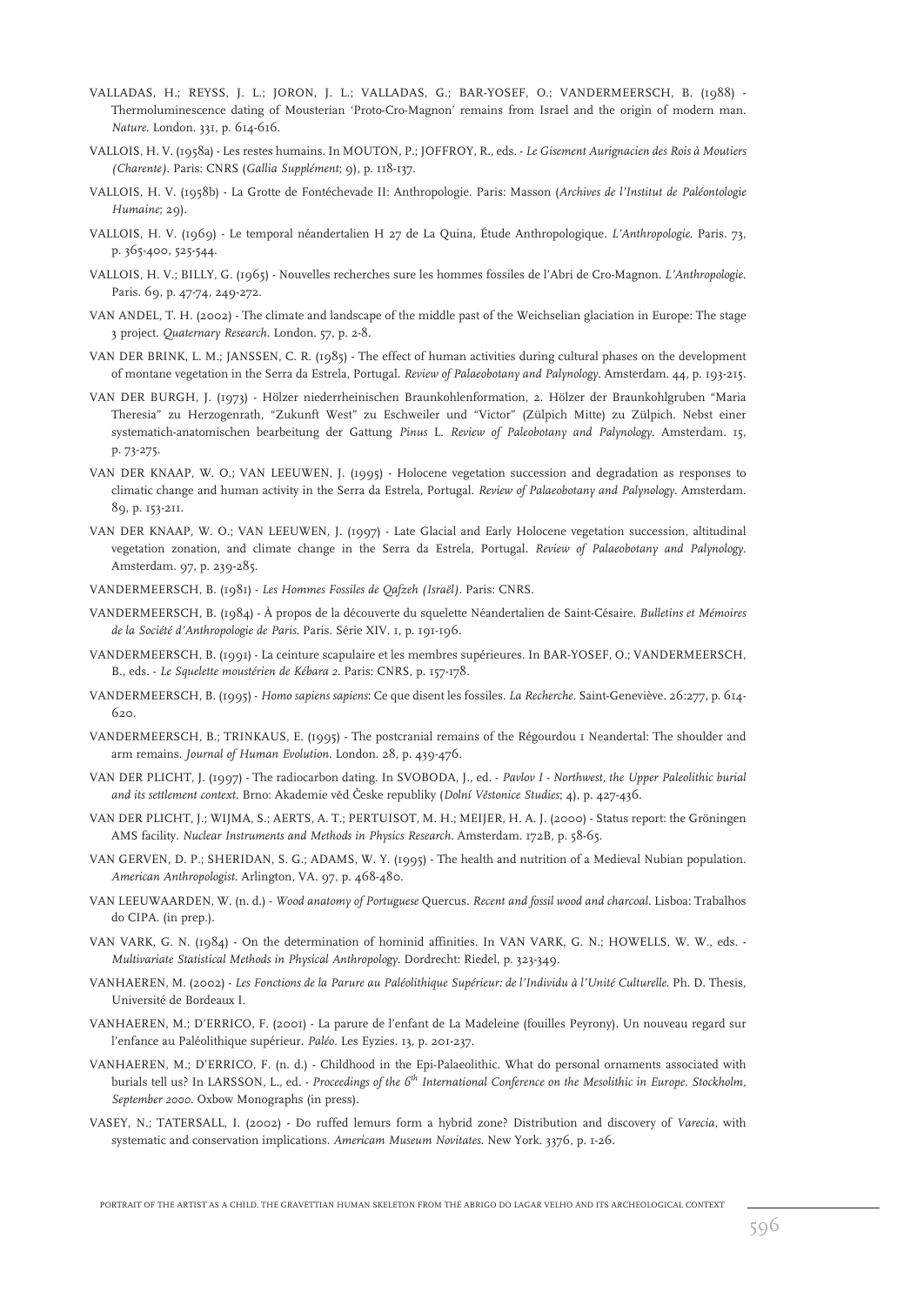- VEGA TOSCANO, L. G. (1990) La fin du Paléolithique moyen au sud de l'Espagne: ses implications. In FARIZY, C., ed. *Paléolithique moyen récent et Paléolithique supérieur ancien en Europe.* Paris: Musée de Préhistoire de l'Ile de France (*Mémoires du Musée de Préhistoire de l'Ile de France*; 3), p. 169-176.
- VERMEERSCH, P. M.; PAULISSEN, P. E.; STOKES, S.; CHARLIER, C.; VAN PEER, P.; STRINGER, C.; LINDSAY, W. (1998) - Middle Palaeolithic burial of a modern human at Taramsa Hill, Egypt. *Antiquity*. Cambridge. 72, p. 465-484.
- VIGNE, J. D. (1995) Détermination ostéologique des principaux éléments du squelette appendiculaire d'*Arvicola*, d'*Eliomys*, de *Glis* et de *Rattus*. *Fiches d'Ostéologie Animale pour l'Archéologie. Série B: Mammifères* 6. Paris: CNRS.
- VIGO, J. P.; NINOT, J. N. (1987) Pirineos*.* In PEINADO LORCA, M.; RIVAS-MARTÍNEZ, S., eds. *La vegetación de España.* Alcalá de Henares: Universidad, p. 349-384.
- VILLAVERDE, V.; AURA, J. E.; BARTON, C. M. (1998) The Upper Paleolithic in Mediterranean Spain: A review of current evidence. *Journal of World Prehistory*. Seattle, WA. 12, p. 121-198.
- VILLAVERDE, V.; FUMANAL, M. P. (1990) Relations entre le Paléolithique moyen et le Paléolithique supérieur dans le versant Méditerranéen espagnol. In FARIZY, C., ed. - *Paléolithique moyen récent et Paléolithique supérieur ancien en Europe.* Paris: Musée de Préhistoire de l'Ile de France (*Mémoires du Musée de Préhistoire de l'Ile de France*; 3), p. 177-183.
- VILLEMEUR, I. (1994) *La Main des Néandertaliens*. Paris: CNRS.
- VIRCHOW, H. (1939) Skelett von Le Moustier. *Anatomischer Anzeiger*. Jena. 88, p. 261-274.
- VITAL, J. M.; MARTINS, F.; LAVIGNOLLE, B.; CHATEIL, J. F.; GRENIER, N.; DIARD, F.; SENEGAS, J. (1989) Étude de l'évolution radiologique des cartillages du bassin et de l'extrémité supérieure du fémur pendant la croissance: application à la surveillance des scolioses. *Chirurgie Pédiatrique*. Paris. 30, p. 103-108.
- VLCˇEK, E. (1975) Morphology of the first metacarpal of Neanderthal individuals from the Crimea. *Bulletins et Mémoires de la Société d'Anthropologie de Paris*. Paris. Série XIII. 2, p. 257-276.
- VLCˇEK, E. (1991) *Die Mammutjäger von Dolní V estonice. Anthropologische Bearbeitung der Skelette aus Dolní V ˇ estonice und Pavlov ˇ* . Liestal: Archäologie und Kantonsmuseum Baselland (*Archäologie und Museum*; 22).
- VON DEN DRIESCH, A. (1976) A guide to the measurement of animal bones from archaeological sites. Harvard: Peabody Museum (*Peabody Museum Bulletin*; 1).
- WALL, J. D. (2000) Detecting ancient admixture in humans using sequence polymorphism data. *Genetics*. Bethesda, MD. 154, p. 1271-1279.
- WALKER, A.; LEAKEY, R. (1993) The postcranial bones. In WALKER, A.; LEAKEY, R., eds. *The Nariokotome* Homo erectus *Skeleton*. Cambridge: Harvard University Press, p. 95-160.
- WALKER, M. J. (2001a) Excavations at Cueva Negra del Estrecho del Rio Quípar and Sima de las Palomas del Cabezo Gordo: two sites in Murcia (south-east Spain) with Neanderthal skeletal remains, Mousterian assemblages and late Middle to early Upper Pleistocene fauna, In MILLIKEN, S.; COOK, J., eds. - *A Very Remote Period Indeed. Papers on the Paleolithic Presented to Derek Roe*. Oxford: Oxbow Books, p. 153-159.
- WALKER, M. J. (2001b) Two Neanderthal Man sites from Murcia (S. E. Spain): Sima de las Palomas del Cabezo Gordo and Cueva Negra del Estrecho del Rio Quípar. Paper presented at the XIVth Congress of the Union Internationale des Sciences Pré et Proto-Historiques, Liège, Belgium, 2-8 September 2001.
- WALTER, H. (1981) On the population genetics of Icelanders A review. *Collegium Antropologicum*. Zagreb. 5, p. 155-177.
- WATTS, W. A.; ALLEN, J. R. M.; HUNTLEY, B. (1996) Vegetation history and palaeoclimate of the Last Glacial period at Lago Grande di Monticchio, southern Italy. *Quaternary Science Reviews*. Kidlington. 15, p. 133-153.
- WEAVER, D. S. (1980) Sex differences in the ilia of a known sex and age sample of fetal and infant skeletons. *American Journal of Physical Anthropology*. New York. 52, p. 191-195.
- WEAVER, M. E.; INGRAM, D. L. (1969) Morphological change in swine associated with environmental temperature. *Ecology*. Washington, DC. 50, p. 710-713.
- WEIDENREICH, F. (1936) The mandibles of *Sinanthropus pekinensis*: A comparative study. *Palaeontologia Sinica*. Beijing. 7D, p. 1-132.
- WEIDENREICH, F. (1947) Facts and speculations concerning the origin of *Homo sapiens*. *American Anthropologist*. Arlington, VA. 49, p. 187-203.
- WEINER, L. S.; KELLEY, M. A.; ULIN, R. I.; WALLACH, D. (1993) Development of the acetabulum and hip: computed tomography analysis of the axial plane. *Journal of Pediatric Orthopedics* . Rosemont, IL. 13, p. 421-425.
- WHITE, R. (1999) Intégrer la complexité sociale et opérationnelle: la construction matérielle de l'identité sociale à Sungir. In *Préhistoire d'os. Recueil d'études sur l'industrie osseuse préhistorique offert à Henriette Camps-Faber.* Aix-en-Provence: Publications de l'Université de Provence, p. 319-331.
- WILLIAMS, F. L. (2000) Heterochrony and the human fossil record: Comparing Neandertal and modern human craniofacial ontogeny. In STRINGER, C. B.; BARTON, R. N. E.; FINLAYSON, J. C., eds. - *Neanderthals on the edge: 150th anniversary conference of the Forbes' Quarry discovery, Gibraltar*. Oxford: Oxbow Books, p. 257-267.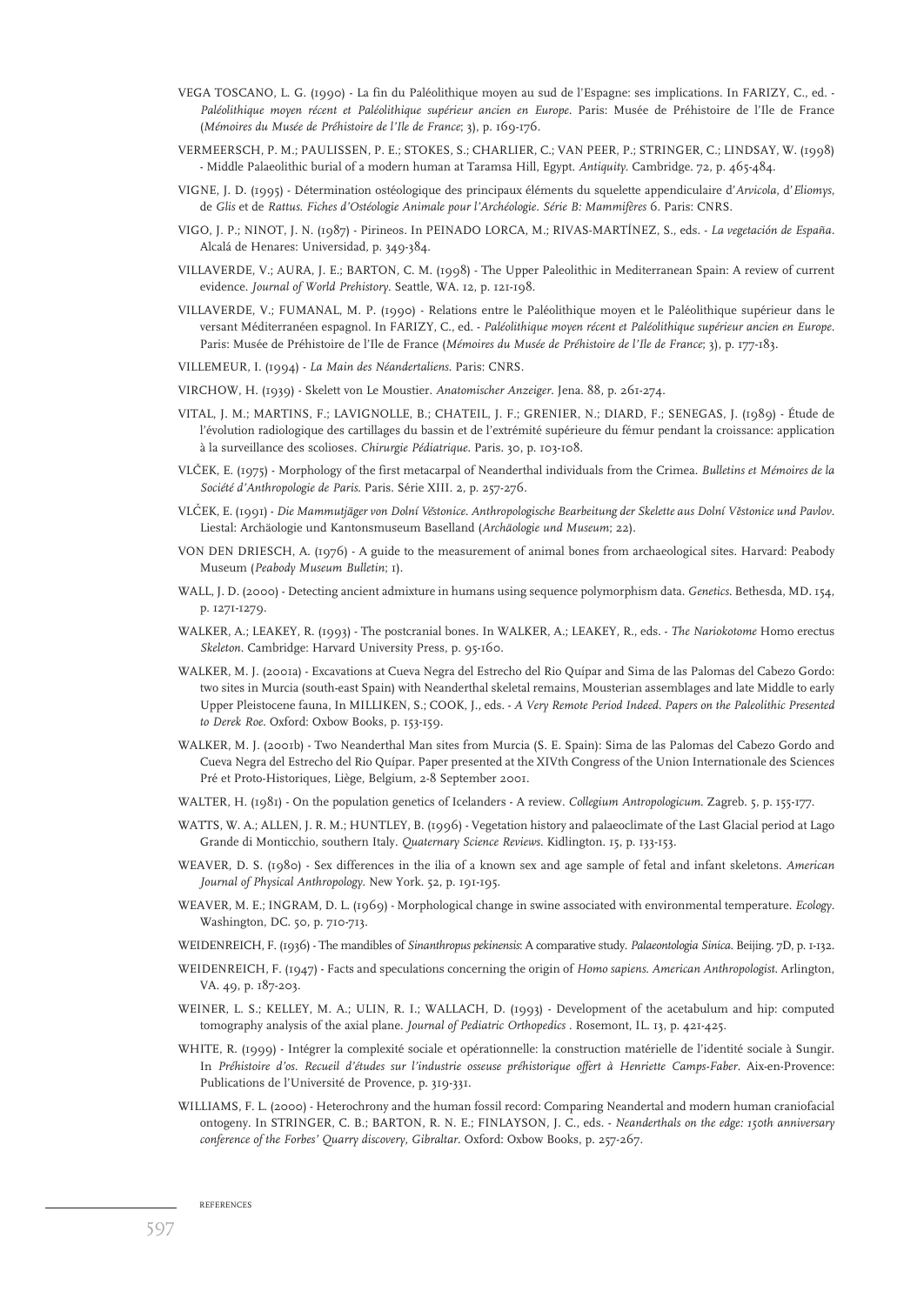WOLPOFF, M. H.; CASPARI, R. (1997) - *Race and Human Evolution. A Fatal Attraction*. New York: Simon & Schuster.

- WOLPOFF, M. H.; HAWKS, J.; CASPARI, R. (2000) Multiregional, not multiple origins. *American Journal of Physical Anthropology*. New York. 112, p. 129-136.
- WOLPOFF, M. H.; HAWKS, J.; FRAYER, D. W.; HUNLEY, K. (2001) Modern human ancestry at the peripheries: A test of the replacement theory. *Science*. Washington, DC. 291, p. 293-297.
- WOLPOFF, M. H.; SMITH, F. H.; MALEZ, M.; RADOVČIĆ, J.; RUKAVINA, D. (1981) Upper Pleistocene human remains from Vindija Cave, Croatia, Yugoslavia. *American Journal of Physical Anthropology*. New York. 54, p. 499-545.
- WOLPOFF, M. H.; WU X. Z.; THORNE, A. G. (1984) Modern *Homo sapiens* origins: A general theory of hominid evolution involving the fossil evidence from east Asia. In SMITH, F. H.; SPENCER, F., eds. - *The Origins of Modern Humans*. New York: Alan R. Liss, p. 411-483.
- WRESCHNER, E. (1980) Red ochre and human evolution: a case for discussion. *Current Anthropology*. Chicago, IL. 21, p. 631- -634.
- Y'EDYNAK, G. (1976) Long bone growth in Western Eskimo and Aleut skeletons. *American Journal of Physical Anthropology*. New York. 45, p. 569-574.
- YOKLEY, T. R. (n. d.) A reanalysis of Neandertal internal nasal morphology. *Krapina 1899-1999: The Krapina Neandertals and Human Evolution in Central Europe*. (submitted).
- ZAR, J. H. (1984) *Biostatistical Analysis*. Englewood Cliffs: Prentice-Hall, Inc.
- ZILHÃO, J. (1993) Le passage du Paléolithique moyen au Paléolithique supérieur dans le Portugal. In CABRERA, V., ed. *El orígen del hombre moderno en el Suroeste de Europa*. Madrid: Universidad Nacional de Educación a Distancia, p. 127-145.
- ZILHÃO, J. (1994) La séquence chrono-stratigraphique du Solutréen portugais. *Férvedes*. Lugo. 1, p. 119-129.
- ZILHÃO, J. (1995) *O Paleolítico Superior da Estremadura Portuguesa*. Ph. D. Dissertation, Lisboa: Faculdade de Letras da Universidade de Lisboa.
- ZILHÃO, J. (1997) *O Paleolítico Superior da Estremadura Portuguesa.* Lisboa: Colibri.
- ZILHÃO, J. (1998) The extinction of Iberian Neandertals and its implications for the origins of modern humans in Europe. In FACCHINI, F.; PALMA DI CESNOLA, A.; PIPERNO, M.; PERETTO, C., eds. - *Proceedings of the XIII International Congress of Prehistoric and Protohistoric Sciences* (Forlì, Italia, 8-14 september 1996), vol. 2, Forlì: Abaco Press, p. 299-312.
- ZILHÃO, J. (2000a) Nature and culture in Portugal from 30,000 to 20,000 BP. In ROEBROEKS, W.; MUSSI, M., SVOBODA, J.; FENNEMA, K., eds. - *Hunters of the Golden Age: The Mid Upper Palaeolithic of Eurasia 30,000-20,000 BP.* Leiden: University, p. 337-354.
- ZILHÃO, J. (2000b) The Ebro frontier: a model for the late extinction of Iberian Neanderthals. In STRINGER, C. B., BARTON, R. N. E.; FINLAYSON, J. C., eds. - *Neanderthals on the Edge*. Oxford: Oxbow Books, p. 111-121.
- ZILHÃO, J. (2000c) Fate of the Neanderthals. *Archaeology*. New York. 53:4, p. 24-31.
- ZILHÃO, J. (2001a) Anatomically archaic, behaviorally modern: The last Neanderthals and their destiny. *23rd Kroon's Lecture*. Amsterdam: Nederlands Museum voor Anthropologie en Praehistorie.
- ZILHÃO, J. (2001b) The Lagar Velho child and the fate of the Neanderthals. *Athena Review*. Westport, CT. 2, p. 33-39.
- ZILHÃO, J. (2001c) Middle Paleolithic settlement patterns in Portugal. In CONARD, N. J., ed. *Settlement Dynamics of the Middle Paleolithic and Middle Stone Age*. Tübingen: Kerns Verlag, p. 597-608.
- ZILHÃO, J. (2001d) The Lagar Velho child and the Middle to Upper Paleolithic Transition in Iberia (abstract). In FINLAYSON, C., ed. - *Neanderthals and Modern Humans in Late Pleistocene Eurasia*. Gibraltar: Gibraltar Government Heritage Publications, p. 41.
- ZILHÃO, J.; AUBRY, T. (1995) La pointe de Vale Comprido et les origines du Solutréen. *L'Anthropologie*. Paris. 99, p. 125-  $-142.$
- ZILHÃO, J.; AUBRY, T.; CARVALHO, A. M. F.; ZAMBUJO, G.; ALMEIDA, F. (1995a) O sítio arqueológico paleolítico do Salto do Boi (Cardina, Santa Comba, Vila Nova de Foz Côa). *Trabalhos de Antropologia e Etnologia*. Porto. 35, p. 471-497.
- ZILHÃO, J.; AUBRY, T.; ALMEIDA, F. (1997) L'utilisation du quartz pendant la transition Gravettien-Solutréen au Portugal. *Préhistoire et Anthropologie Méditerranéennes*. Aix-en-Provence. 6, p. 289-303.
- ZILHÃO, J.; AUBRY, T.; ALMEIDA, F. (1999) Un modèle technologique pour le passage du Gravettien au Solutréen dans le sud-ouest de l'Europe. In SACCHI, D., ed. - *Les faciès leptolithiques du nord-ouest méditerranéen: milieux naturels et culturels. XXIV<sup>e</sup> Congrès Préhistorique de France. Carcassonne, 26-30 septembre 1994*. Paris: Société Préhistorique Française, p. 165-183.
- ZILHÃO, J.; AUBRY, T.; CARVALHO, A. F., eds. (2001) *Les premiers hommes modernes de la Péninsule Ibérique*. Lisboa: Instituto Português de Arqueologia (*Trabalhos de Arqueologia*; 17).